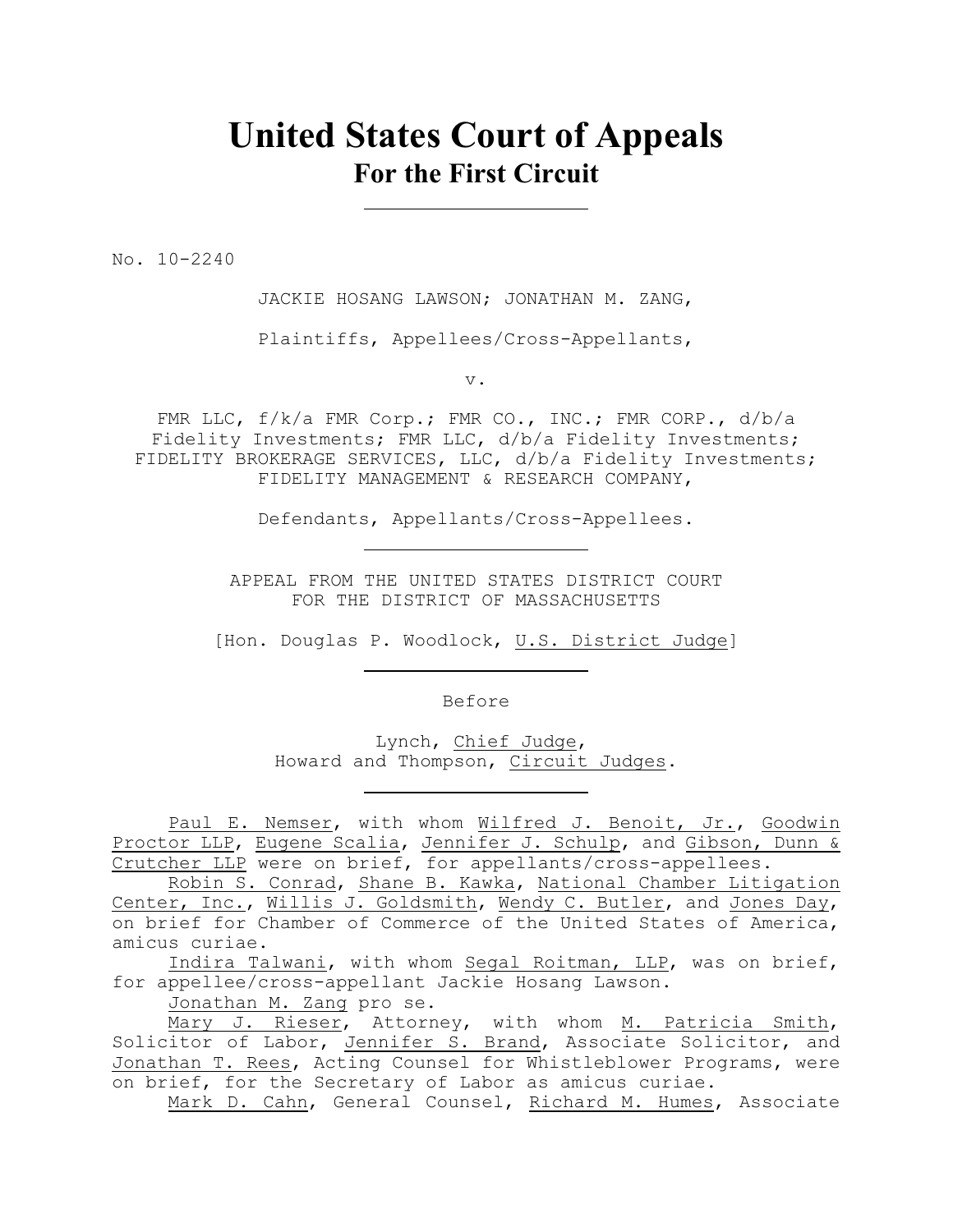General Counsel, and Thomas J. Karr, Assistant General Counsel, on brief for the Securities and Exchange Commission as amicus curiae.

February 3, 2012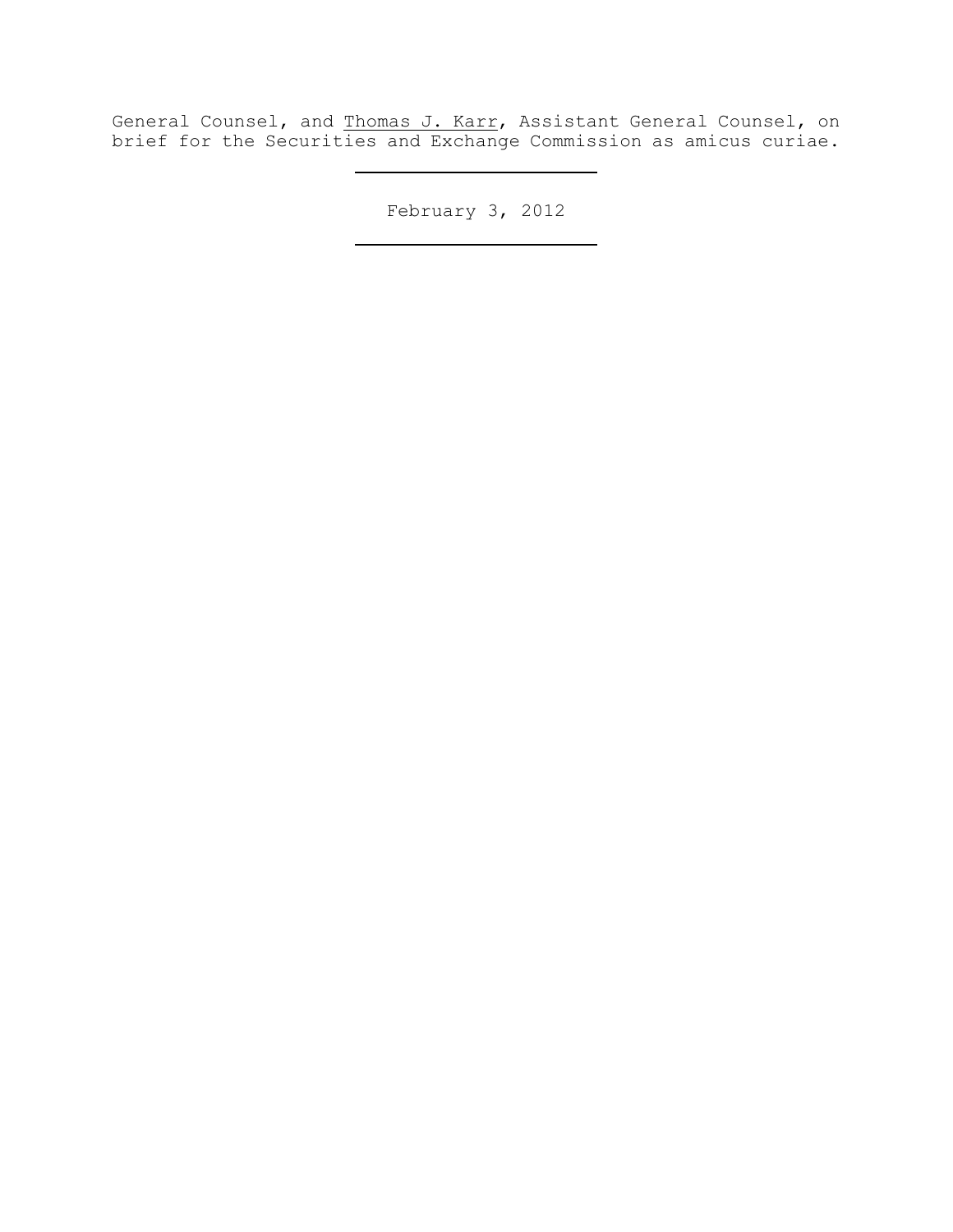**LYNCH, Chief Judge.** This interlocutory appeal is from the district court's order denying a Rule 12(b)(6) motion to dismiss two separate but related cases under the whistleblower protection provision of section 806 of the Sarbanes-Oxley Act of 2002 (SOX), codified at 18 U.S.C. § 1514A. See Lawson v. FMR LLC, 724 F. Supp. 2d 141 (D. Mass. 2010); Fed. R. Civ. P. 12(b)(6). It raises important questions of first impression.

The plaintiffs, Jackie Hosang Lawson and Jonathan M. Zang, brought separate suits alleging unlawful retaliation by their corporate employers, which are private companies that act under contract as advisers to and managers of mutual funds organized under the Investment Company Act of 1940. Because the two suits shared a common defendant, FMR LLC, and both raised the same question of the scope of employees subject to protection under § 1514A, the district court addressed both cases in a single order. Lawson, 724 F. Supp. 2d at 144.

The district court concluded that the whistleblower protection provision within SOX section 806 extends its coverage beyond "employees" of "public" companies (as those terms are defined in the section) to encompass also the employees of private companies that are contractors or subcontractors to those public companies. Id. at 163. Concerned that this interpretation could be thought too broad, the district court then imposed a limitation, not found in the text, that the employees must be reporting

-3-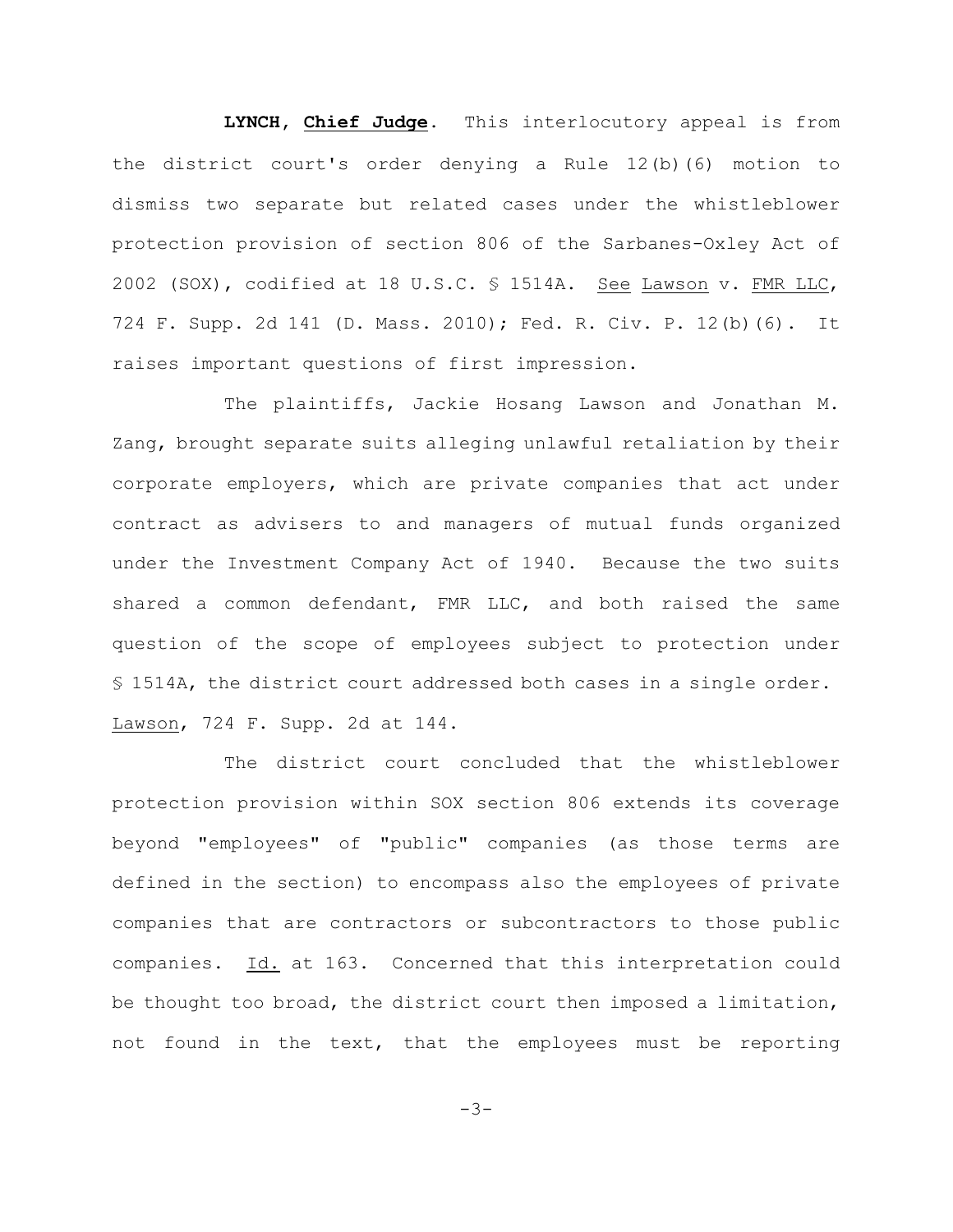violations "relating to fraud against shareholders." Id. 159-60. We interpret the statute differently and reverse.

### I.

### Background

Both plaintiffs are suing their former employers, which are private companies that provide advising or management services by contract to the Fidelity family of mutual funds.

The Fidelity mutual funds are not parties in either suit, and are investment companies organized under the Investment Company Act of  $1940$ ,  $15 \text{ U.S.C. }$  \$  $80a-3(a)(1)$ . They are registered with the Securities and Exchange Commission (SEC) and are required to file reports under section 15(d) of the Securities Exchange Act of 1934 (1934 Act), 15 U.S.C. § 78o(d). The mutual funds are owned by their shareholders and are not owned or controlled by, or affiliated with, any of the defendant companies. The Fidelity funds are overseen by a single Fidelity Mutual Fund Board of Trustees; a super-majority of the Board's members are independent of the funds' advisers. As is not unusual among funds organized under the Investment Company Act, the Fidelity funds have no employees of their own.

Plaintiff Zang was employed by Fidelity Management & Research Co. and later by FMR Co., Inc., which was formed as a subsidiary of Fidelity Management & Research Co. (collectively, the Fidelity Management companies). The Fidelity Management companies

 $-4-$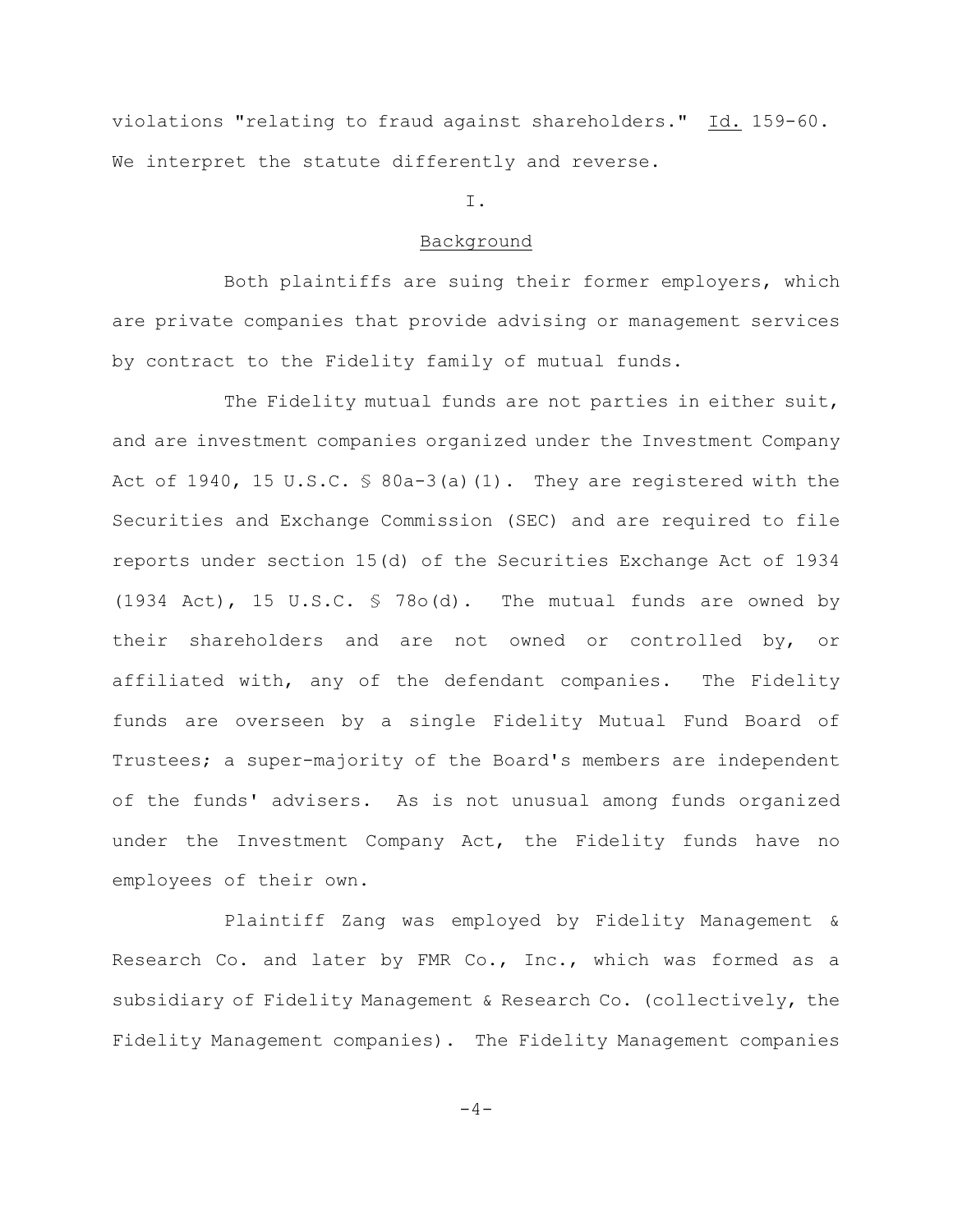have entered into contracts with certain of the Fidelity mutual funds to serve as investment advisers or sub-advisers. As investment advisers to the funds, the Fidelity Management companies are subject to the provisions of the Investment Advisers Act of 1940, 15 U.S.C. § 80b-1 et seq. The Fidelity Management companies are subsidiaries, directly or indirectly, of FMR LLC.

Zang's employment was terminated in July 2005. On September 15, 2005, he filed a complaint with the Occupational Health & Safety Administration (OSHA) of the Department of Labor (DOL), based on 18 U.S.C.  $\frac{1514A(b)}{1}$  (A), which allows a person who alleges discharge or discrimination in violation of  $\frac{1}{2}$  1514A(a) to seek relief by filing a complaint with the Secretary of Labor. The Secretary has, in turn, delegated enforcement responsibility for § 1514A to the Assistant Secretary for Occupational Safety and Health. See 67 Fed. Reg. 65,008, 65,008 (Oct. 22, 2002). Zang alleged that he had been terminated by the Fidelity Management companies in retaliation for raising concerns about inaccuracies in a draft revised registration statement for certain Fidelity funds. Zang alleged that he reasonably believed these inaccuracies violated several federal securities laws.

OSHA dismissed Zang's complaint, finding that he was a covered employee within the meaning of  $\frac{1}{2}$  1514A(a), that is, he was an employee "covered" by the whistleblower protections, but that he had not engaged in conduct protected by that subsection. Zang

 $-5-$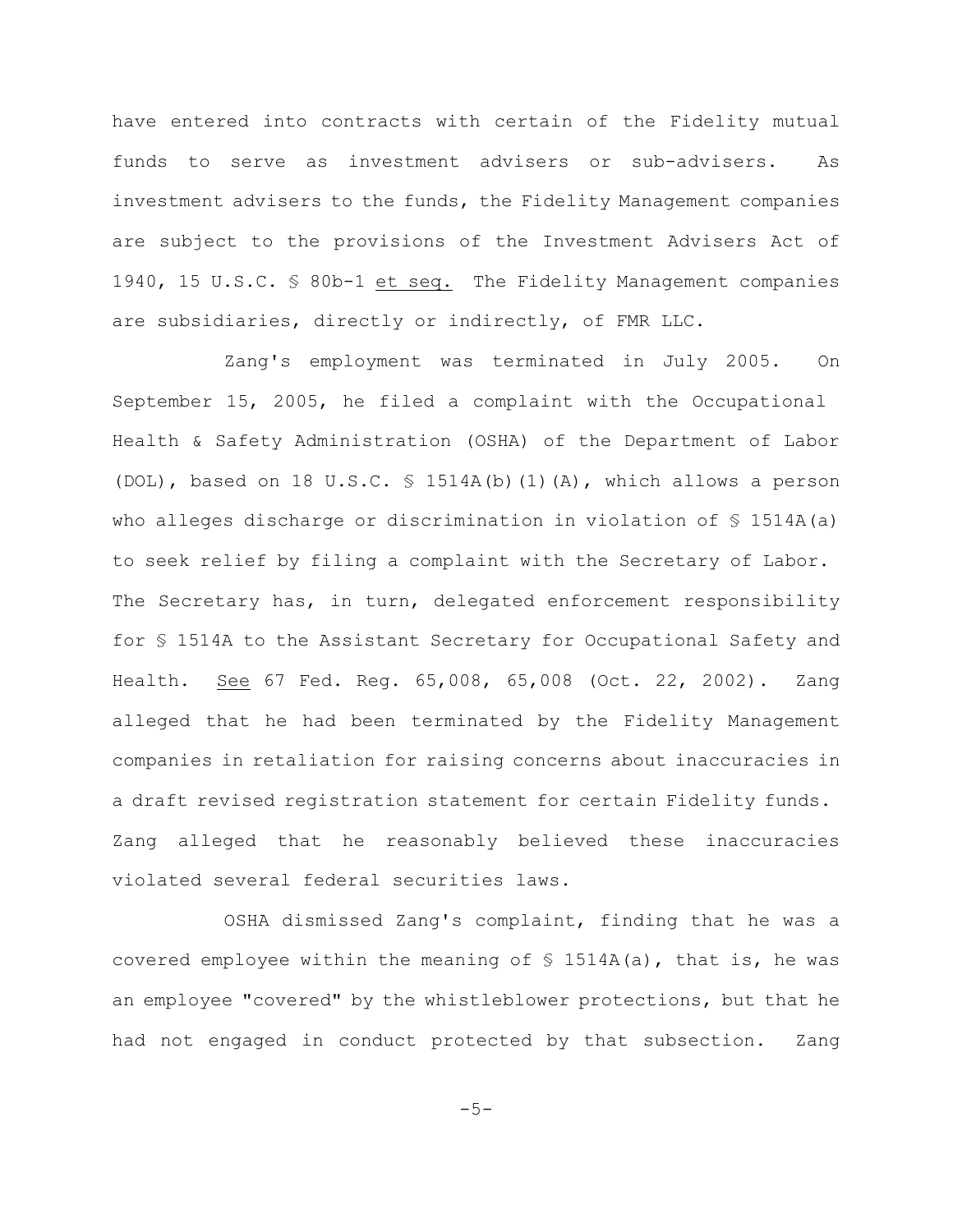objected and had a hearing before an Administrative Law Judge (ALJ). The Fidelity Management companies moved for summary decision, contending, among other things, that Zang was not a covered employee. After allowing limited discovery on the issue, the ALJ granted summary decision for the Fidelity Management companies on that basis and dismissed. Zang v. Fid. Mgmt. & Research Co., No. 2007-SOX-00027, 2008 WL 7835900 (Dep't of Labor ALJ Mar. 27, 2008).

Interpreting § 1514A(a), the ALJ concluded that merely being an employee of a privately held contractor to a fund was insufficient to come within the term "employee."<sup>1</sup>

Zang petitioned for review of the ALJ decision by the DOL's Administrative Review Board (ARB).<sup>2</sup> Zang then gave notice to

 $1$  The ALJ also concluded that Zang would only be a covered employee if the private Fidelity Management companies acted on behalf of the public Fidelity funds as contractors or subcontractors "in employment matters . . . when [they] terminated [Zang's] employment." Zang v. Fid. Mgmt. & Research Co., No. 2007-SOX-00027, 2008 WL 7835900, at \*14 (Dep't of Labor ALJ Mar. 27, 2008). The ALJ concluded that the funds had no role in the Fidelity Management companies' employment decisions and Zang had not sufficiently alleged that the private Fidelity Management companies had acted as the funds' "agent or contractor in regard to employment matters" and dismissed his complaint. Id. at \*18. That issue is not before us.

Zang also argued before the ALJ that the private Fidelity Management companies and the public Fidelity funds should be considered a "single integrated enterprise" for the purpose of evaluating whether he was a covered employee under § 1514A(a). Zang, 2008 WL 7835900, at \*15. The ALJ rejected this argument, id. at \*18, and that issue is also not before us.

The Secretary of Labor has delegated review of decisions by DOL ALJs to the DOL's ARB. See 67 Fed. Reg. 64,272, 64,272-73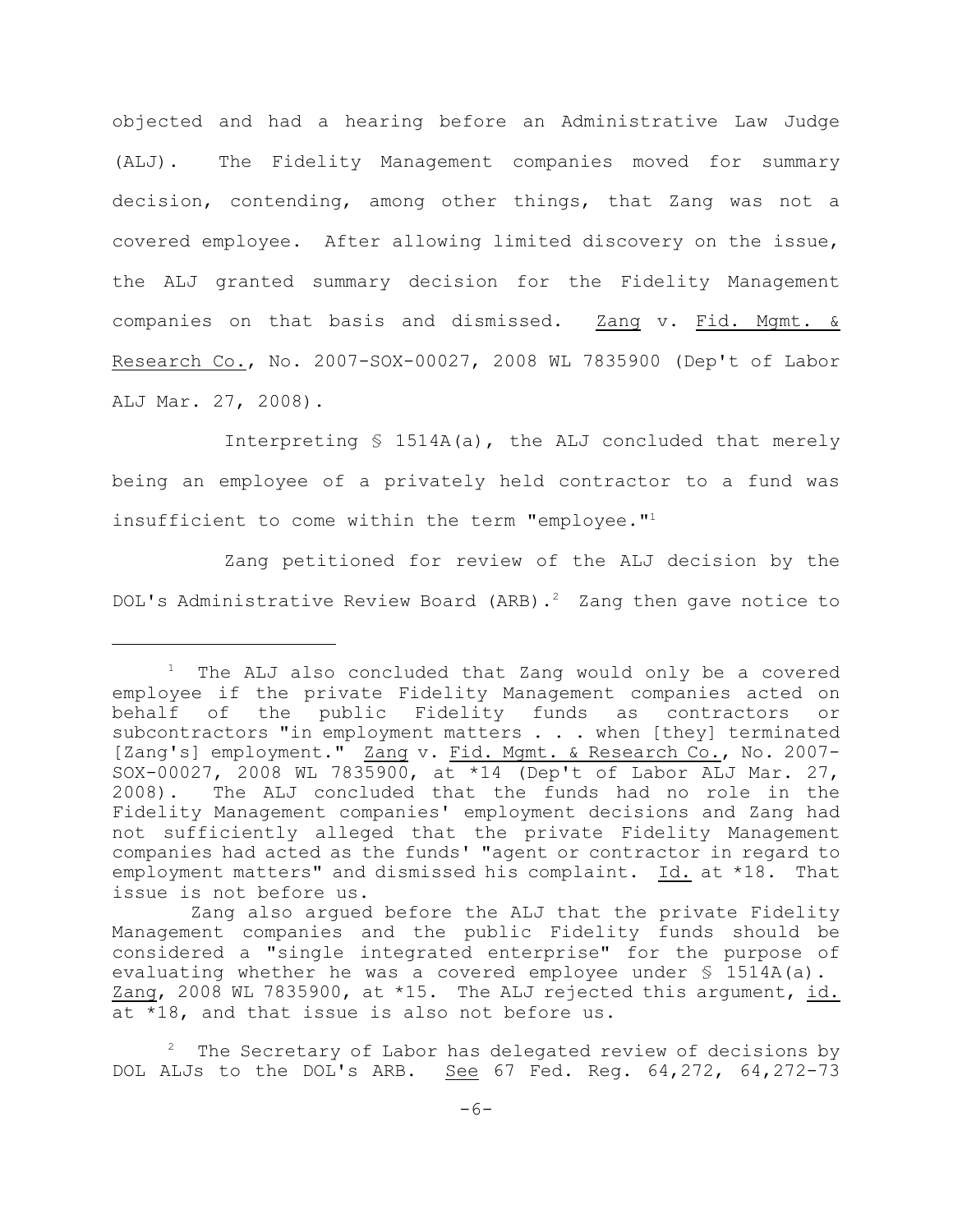the DOL of his intention to file an action in federal court and filed his complaint against the Fidelity Management companies in the district court, terminating his appeal with the ARB. Under SOX, a claimant may seek de novo review in federal district court if the DOL has not issued a final decision on a complaint within 180 days of its filing.<sup>3</sup> 18 U.S.C. § 1514A(b)(1)(B).

Plaintiff Lawson was employed by Fidelity Brokerage Services, LLC, a private subsidiary of FMR Corp., which was succeeded by FMR LLC. Together these companies operate under the trade name Fidelity Investments. Lawson filed SOX complaints against her employer and its parent with OSHA pursuant to § 1514A(b)(1)(A) in 2006 while she was still employed. She alleged retaliation against her for raising concerns primarily relating to cost accounting methodologies. She resigned her employment in September 2007, claiming that she had been constructively discharged. One year after filing, Lawson notified OSHA that she intended to seek review of her SOX claim in federal court. Her claims, which had been consolidated, were closed by the DOL, and she filed a complaint against her employers in the district court.

(Oct. 17, 2002).

The district court determined that although there was an ALJ decision in Zang's case, because that decision was on review with the ARB, it was not final. Lawson v. FMR LLC, 724 F. Supp. 2d 141, 151 (D. Mass. 2010). And since more than 180 days had elapsed since his claim was filed with OSHA, his complaint was properly before the district court. Id. at 152. That portion of the district court's opinion is not an issue on appeal.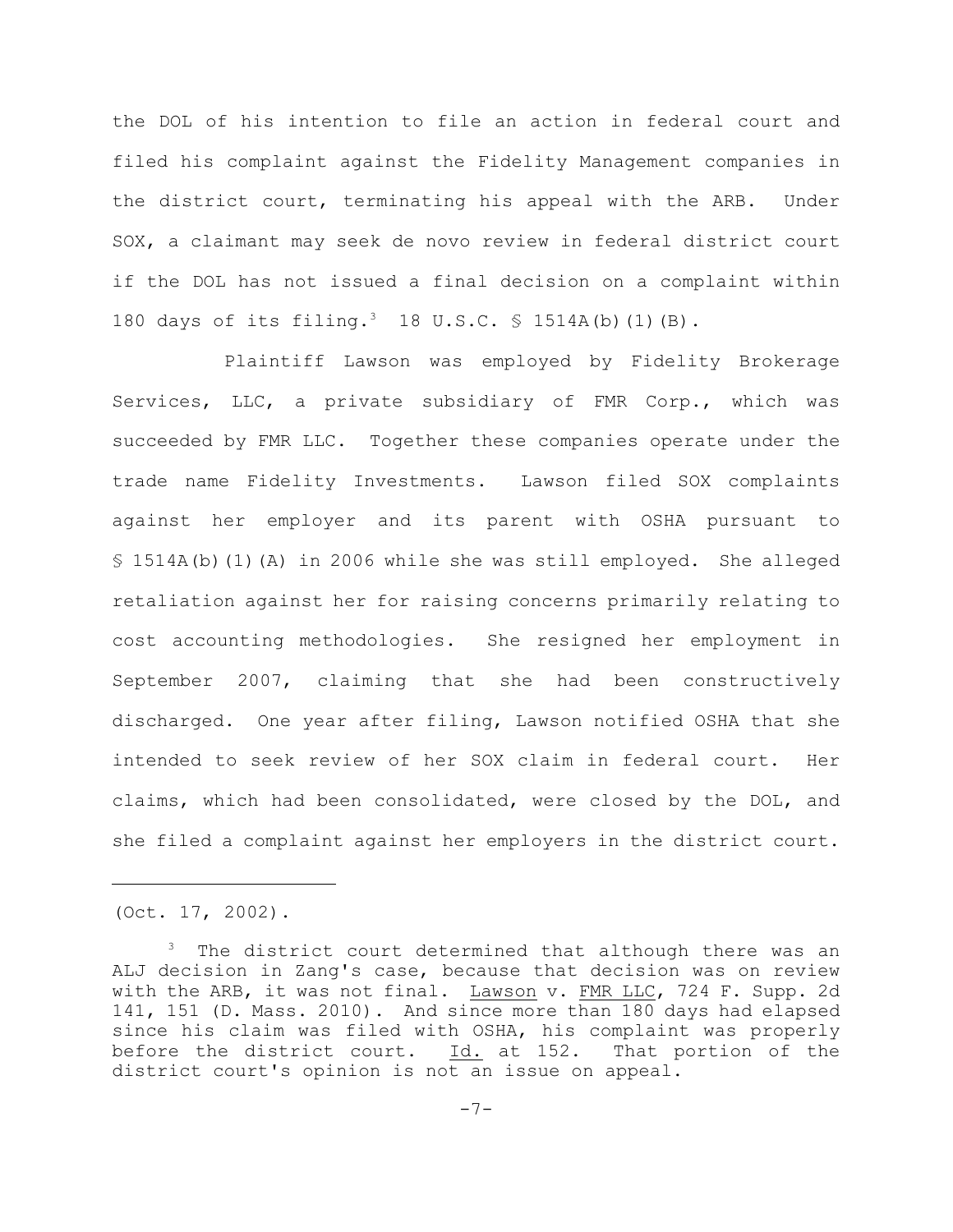The defendants, all private companies, filed motions to dismiss under Rule 12(b)(6), arguing that the plaintiffs were not covered employees under  $\frac{1514A(a)}{a}$  and, in the alternative, that they had not engaged in protected activity under  $\frac{1}{2}$  1514A(a)(1). The district court denied the motions to dismiss as to the plaintiffs' claims alleging retaliation in violation of § 1514A, which is the subject of this appeal.<sup>4</sup> Lawson, 724 F. Supp. 2d 141.

The district court held that the SOX whistleblower protection provisions of § 1514A(a) extend to employees of private agents, contractors, and subcontractors to public companies; that the plaintiffs had sufficiently pleaded facts alleging that their private company employers were "either contractors, subcontractors, or agents of publicly held investment companies;" and that both plaintiffs had sufficiently alleged that they had engaged in protected activity under § 1514A(a)(1). Lawson, 724 F. Supp. 2d at 163-65.

The defendants moved that the dispositive issue of § 1514A(a)'s applicability to the plaintiffs be certified for interlocutory appeal under 28 U.S.C. § 1292(b). The district court granted the motion, certified a "controlling question of law" to this court, and stayed the cases before it. Lawson v. FMR LLC, 724

 $4$  The district court granted the motions to dismiss as to the plaintiffs' state law claims for wrongful discharge in violation of public policy. Lawson, 724 F. Supp. 2d at 167. The dismissal of those claims is not a subject of this appeal.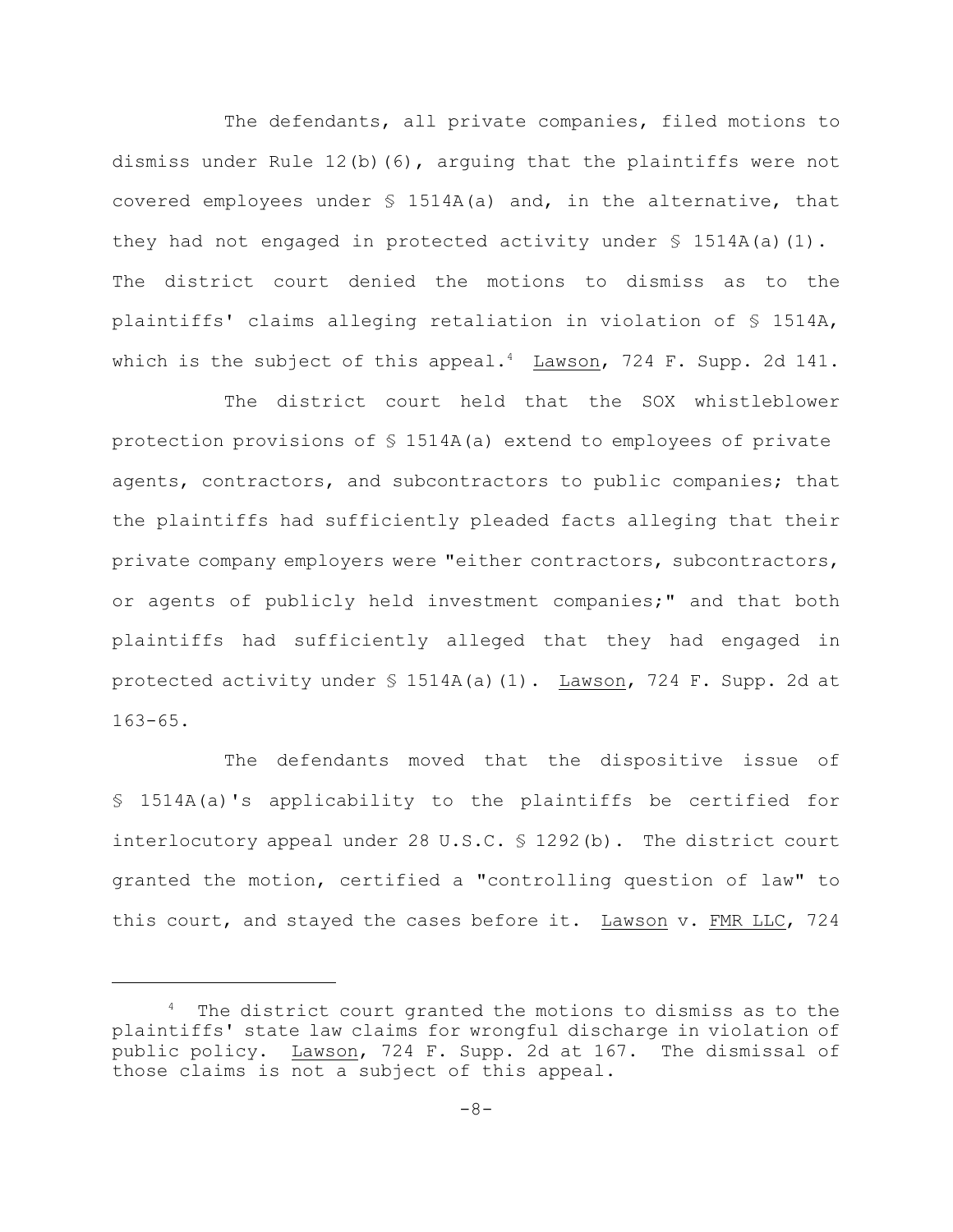F. Supp. 2d. 167, 169 (D. Mass. 2010). The defendants petitioned this court for interlocutory review, and the plaintiffs each filed cross-petitions urging this court to grant the appeal. We granted the parties' cross-petitions for interlocutory review. Lawson v. FMR LLC, No. 10-1944 (1st Cir. Oct. 25, 2010).

#### II.

#### Statutory Construction

We limit our review of the district court's order to the

question the court certified:

Does the whistleblower protection afforded by Section 806(a) of the Sarbanes-Oxley Act, 18 U.S.C. § 1514A, apply to an employee of a contractor or subcontractor of a public company, when that employee reports activity which he or she reasonably believes may constitute a violation of 18 U.S.C. §§ 1341, 1343, 1344, or 1348; any rule or regulation of the Securities and Exchange Commission; or any provision of Federal law and such a violation would relate to fraud against shareholders of the public company?

Lawson, 724 F. Supp. 2d at 169; see also 28 U.S.C. § 1292(b).<sup>5</sup>

Our review is de novo, both because this is an appeal from a denial of a Rule 12(b)(6) motion and because the issue of

 $5$  Although the Supreme Court has held that under 28 U.S.C. § 1292(b), "appellate jurisdiction applies to the order certified to the court of appeals, and is not tied to the particular question formulated by the district court," Yamaha Motor Corp., U.S.A. v. Calhoun, 516 U.S. 199, 205 (1996), we need not exercise our power to go beyond the question certified, and do not do so here. See 16 Wright & Miller, Federal Practice and Procedure § 3929 (2d ed. 2011) ("Of course this power need not be exercised -- ordinarily the question specified by the district court  $\ldots$  will be the focus of arguments on the merits.").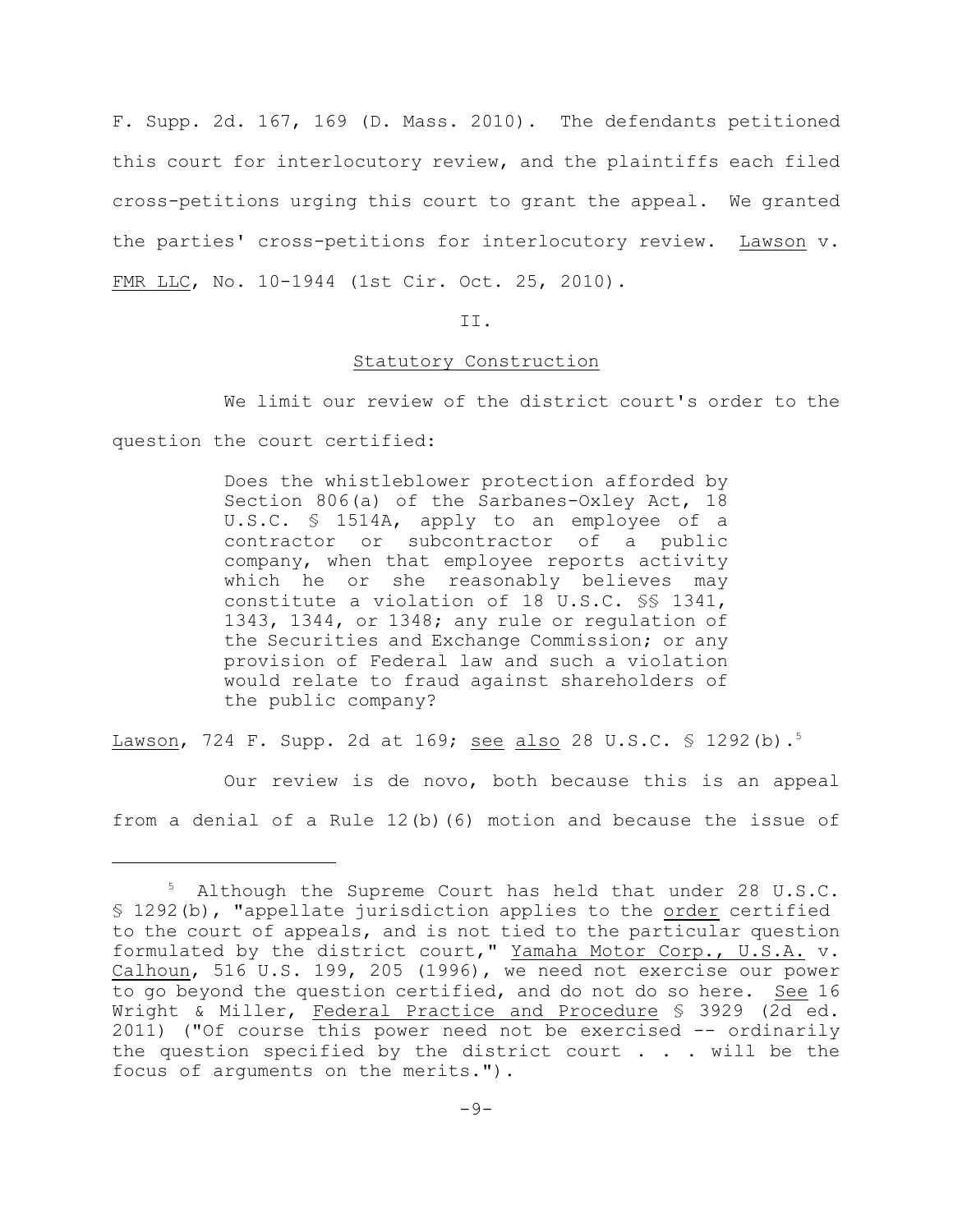statutory interpretation is one of law. See U.S. ex rel. Hutcheson v. Blackstone Med., Inc., 647 F.3d 377, 383 (1st Cir. 2011); Carnero v. Bos. Scientific Corp., 433 F.3d 1, 4 (1st Cir. 2006).

### A. Construction of the statute

### 1. Text of § 1514A(a)

This case turns on the interpretation of SOX's whistleblower protection provision, codified at 18 U.S.C. § 1514A. It "is a relatively small part of the Sarbanes-Oxley Act which is composed of many separate statutes and statutory schemes aimed at achieving the Act's investor-protection goals." Carnero, 433 F.3d at 5.

We start our analysis with the particular subsection at issue before considering other relevant text in the statute, both in the section and elsewhere. Section 806 of SOX reads in pertinent part:

> SEC. 806. PROTECTION FOR EMPLOYEES OF PUBLICLY TRADED COMPANIES WHO PROVIDE EVIDENCE OF FRAUD.

> (a) In General. -- Chapter 73 of title 18, United States Code, is amended by inserting after section 1514 the following:

> "§ 1514A. Civil action to protect against retaliation in fraud cases

> "(a) Whistleblower protection for employees of publicly traded companies. -- No company with a class of securities registered under section 12 of the Securities Exchange Act of 1934 (15 U.S.C. 78*l*), or that is required to file reports under section 15(d) of the Securities Exchange Act of 1934 (15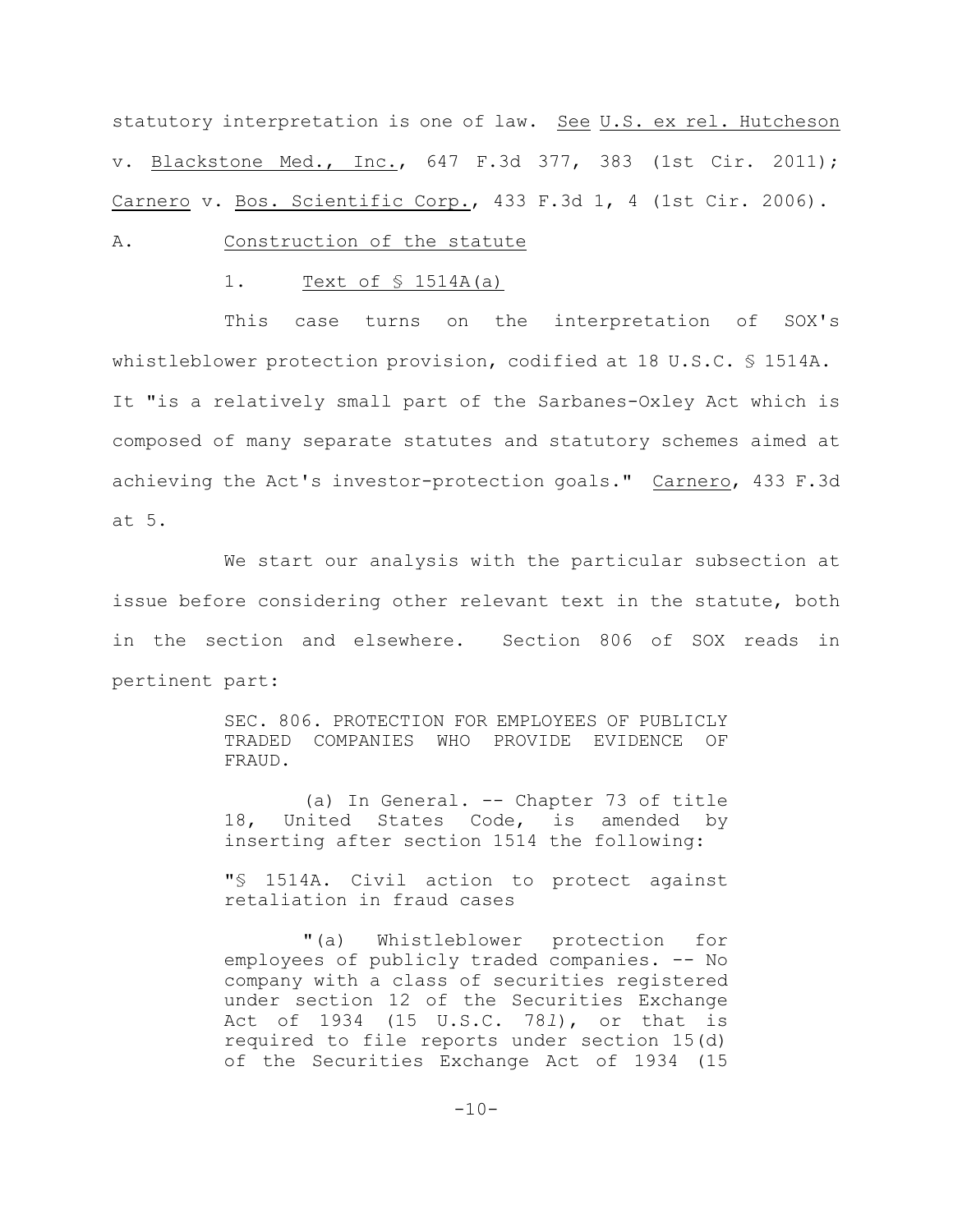U.S.C. 78o(d)), or any officer, employee, contractor, subcontractor, or agent of such company, may discharge, demote, suspend, threaten, harass, or in any other manner discriminate against an employee in the terms and conditions of employment because of any lawful act done by the employee--

"(1) to provide information, cause information to be provided, or otherwise assist in an investigation regarding any conduct which the employee reasonably believes constitutes a violation of section 1341 [mail fraud], 1343 [wire fraud], 1344 [bank fraud], or 1348 [securities or commodities fraud], any rule or regulation of the Securities and Exchange Commission, or any provision of Federal law relating to fraud against shareholders, when the information or assistance is provided to or the investigation is conducted by–

"(A) a Federal regulatory or law enforcement agency;

"(B) any Member of Congress or any committee of Congress; or

"(C) a person with supervisory authority over the employee (or such other person working for the employer who has the authority to investigate, discover, or terminate misconduct); or

"(2) to file, cause to be filed, testify, participate in, or otherwise assist in a proceeding filed or about to be filed (with any knowledge of the employer) relating to an alleged violation of section 1341, 1343, 1344, or 1348, any rule or regulation of the Securities and Exchange Commission, or any provision of Federal law relating to fraud against shareholders."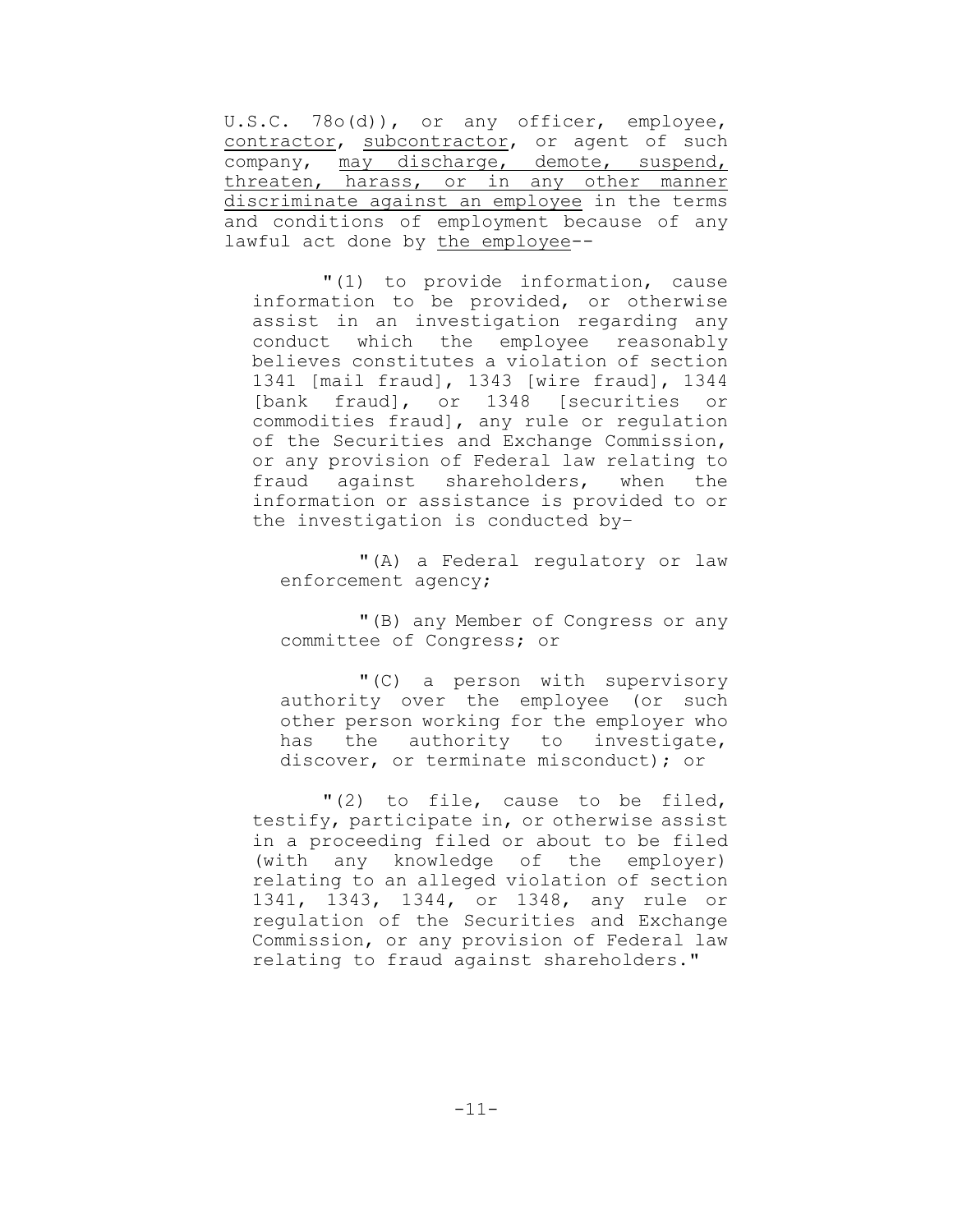Sarbanes-Oxley Act of 2002, Pub. L. No. 107-204, § 806, 116 Stat. 745, 802-03 (emphasis added). The interpretation of the emphasized language in the text of subsection (a) is in dispute.

The parties agree only that this provision extends whistleblower protection to employees of "public companies" -- that is, those with a class of securities registered under section 12 of the 1934 Act or those that file reports with the SEC pursuant to section 15(d) of the 1934 Act. While literally one of these two categories encompasses companies with publicly traded stock, we use the term "public companies" as a shorthand for both categories because companies required to file reports with the SEC pursuant to section 15(d), such as the Fidelity mutual funds, are "public" in the sense that they have issued securities that may be sold to the public and are required to make periodic reports to their investors. The question is whether Congress intended the whistleblower provisions of § 1514A also to apply to those who are employees of a contractor or subcontractor to a public company and

Section 1514A(a) has since been amended by Congress. This is the unamended text in force at all pertinent times here.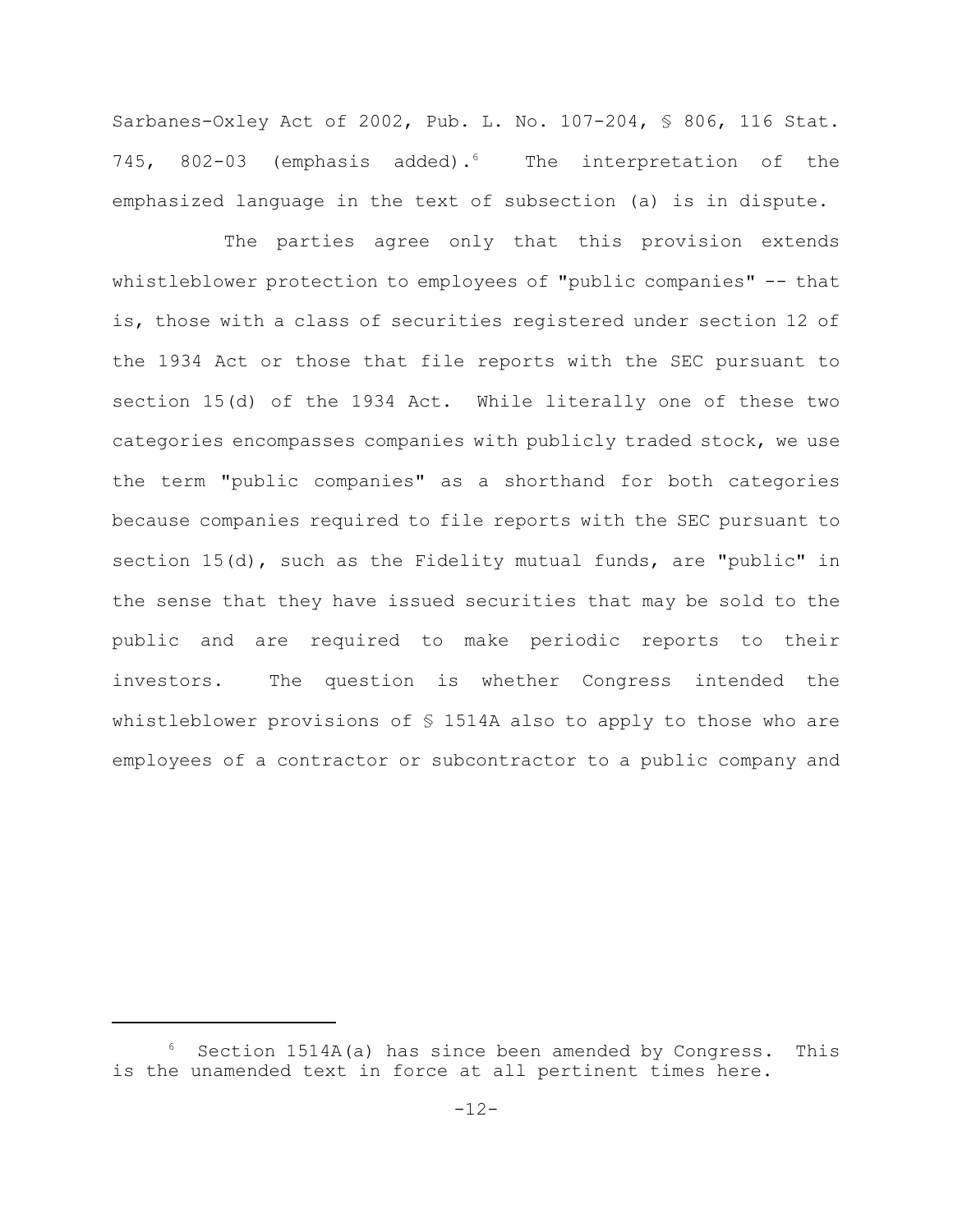who engage in protected activity.<sup>7</sup> No court of appeals has ruled on this issue. 8

 $\frac{7}{1}$  As the case comes to us, the plaintiffs' employers are not acting as agents for employment purposes of the Fidelity mutual funds, which are public companies but have no employees. Their employers' contracts with those funds are not for employment purposes.

Some opinions by the DOL ARB and by DOL ALJs have indicated that an employee of a non-public company may be able to proceed against his or her employer under § 1514A where such a non-public employer is a contractor, subcontractor, or agent to a public company for employment purposes -- that is, where the non-public company retaliates against its own employee at the public company's behest. See Klopfenstein v. PCC Flow Techs. Holdings, Inc., No. 04-149, 2006 WL 3246904, at \*10 (Dep't of Labor ARB May 31, 2006); Zang, 2008 WL 7835900, at \*14; but see Johnson v. Siemens Bldg. Techs., Inc., No. 08-032, 2011 WL 1247202, at \*12 (Dep't of Labor ARB Mar. 31, 2011) (stating that Klopfenstein should be read as stating the broader proposition that a private company can be held liable under § 1514A where such private company would be considered a public company's agent under common law agency principles, not only when the private company is the public company's agent for employment purposes).

Again, neither plaintiff argues before us that we are faced with a situation where a private company acts as a contractor, subcontractor, or agent of a public company for employment purposes and retaliates against its own employee at the direction of the public company. We express no opinion on the scope of § 1514A(a)'s coverage in such a situation.

 $8$  In Carnero v. Bos. Scientific Corp., 433 F.3d 1 (1st Cir. 2006), we held that § 1514A did not have extraterritorial effect. In order to reach the question of extraterritoriality, we "assume[d], for present purposes, but without deciding" that the plaintiff in that case was a covered employee of the public company Boston Scientific Corporation (BSC), even though he was employed by BSC's foreign subsidiaries. Id. at 6. However, we also stated that "[n]either party . . . contest[ed] that [the plaintiff] was a covered employee of BSC for purposes of seeking whistleblower relief under" SOX; instead they focused all of their arguments on the extraterritorial reach of section 806. Id. The issue of whether § 1514A(a) covers employees of companies which are under contract to public companies was not presented to us in Carnero.

The only other reported district court opinion addressing this question rejected the argument accepted by the district court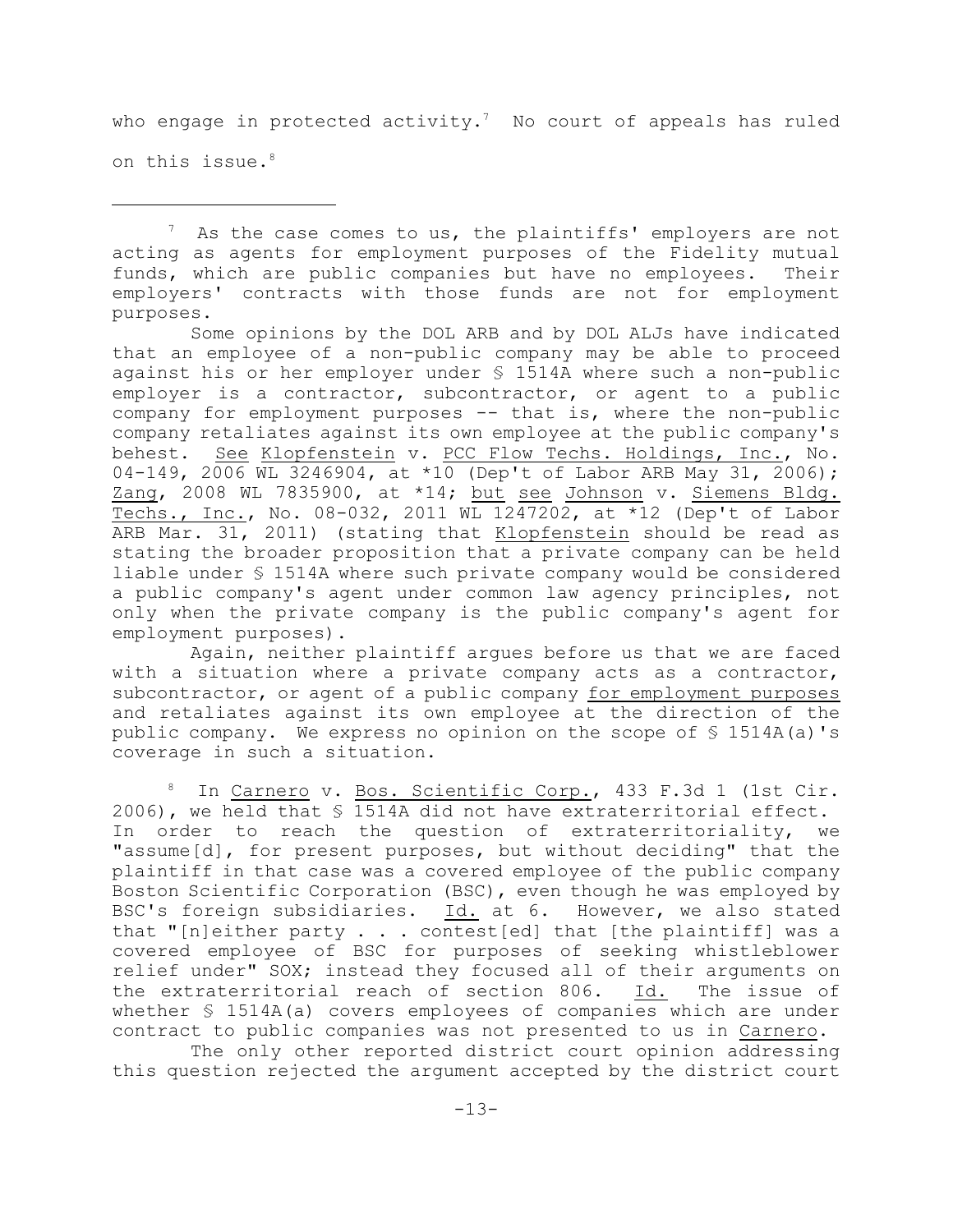The defendants argue that  $$ 1514A(a)$  provides that no public company -- or any officer, employee, contractor,  $subcontractor, or agent of that company  $--$  may discriminate against$ an employee of such public company for engaging in protected whistleblowing activity. The defendants read the listing of "officer, employee, contractor, subcontractor, or agent" in § 1514A(a) as identifying who is barred from taking retaliatory action against the employees of public companies, but not as extending coverage to those enumerated entities' own employees.

The plaintiffs contend that the covered "employee" who is given whistleblower protection includes both the employees of public companies and those who are the employees of those public companies' officers, employees, contractors, subcontractors, or agents.

While different readings may be given the term "employee" within the emphasized language of the text of  $\frac{1}{2}$  1514A(a) itself as to whether the protected employee refers only to employees of the

here. In Brady v. Calyon Sec. (USA), 406 F. Supp. 2d 307 (S.D.N.Y. 2005), the court concluded that the reference to "any officer, employee, contractor, subcontractor, or agent of such company" in § 1514A(a) "simply lists the various potential actors who are prohibited from engaging in discrimination on behalf of a covered employer." Id. (quoting Minkina v. Affiliated Physicians Grp., No. 2005-SOX-00019, 2005 WL 4889024, at \*5 (Dep't of Labor ALJ Feb. 22, 2005)) (internal quotation marks omitted).

Two unreported district court cases have also addressed the question. See Ervin v. Nashville Peace & Justice Ctr., No. 07- 0832, 2008 WL 4449920, at \*7 (M.D. Tenn. Sept. 29, 2008); Rao v. Daimler Chrysler Corp., No. 06-13723, 2007 WL 1424220, at \*3 (E.D. Mich. May 14, 2007).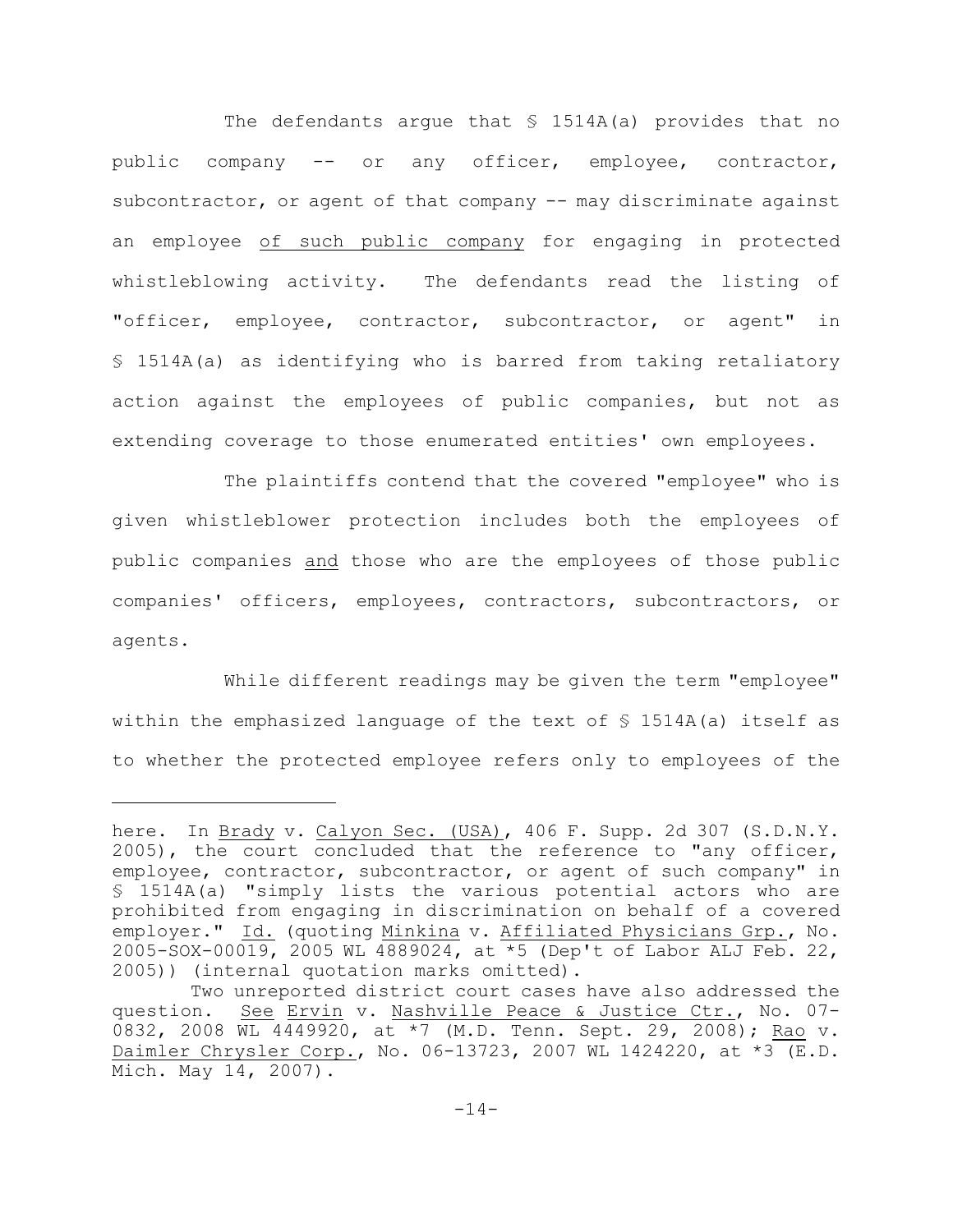public companies, principles of statutory interpretation lead us to interpret § 1514A(a) in favor of such a limitation. The title of section 806 and the caption of § 1514A(a) are statements of congressional intent which go against plaintiffs' interpretation. Other provisions of SOX also support and are more consistent with the defendants' reading and inconsistent with the plaintiffs' reading. Our reading of "employee" as excluding from coverage employees of officers, employees, contractors, subcontractors, and agents of public companies is also strongly confirmed by the prepassage legislative history of this section and other sections of SOX and the purpose of the legislation. Further confirmation is provided by the later actions of Congress in rejecting a bill meant to amend SOX and in congressional acceptance of other amendments.

That the immediate text within  $S$  1514A(a) may be read differently as to the scope of the protected "employees" as a matter of grammar needs little discussion. In our view, the more natural reading is the one advanced by the defendants. Each side has an argument that had Congress just added a few words, its intent would have been clearer,  $9$  and none of these arguments resolve the case. That intent does become clearer if one looks

 $9$  For instance, Congress could have more clearly enacted defendants' interpretation of § 1514A(a) by extending the provision's coverage only to "an employee of such company." Or Congress could have clearly enacted the plaintiffs' interpretation by defining "employee" or explicitly adding coverage of employees of advisers to investment companies organized under the Investment Company Act of 1940.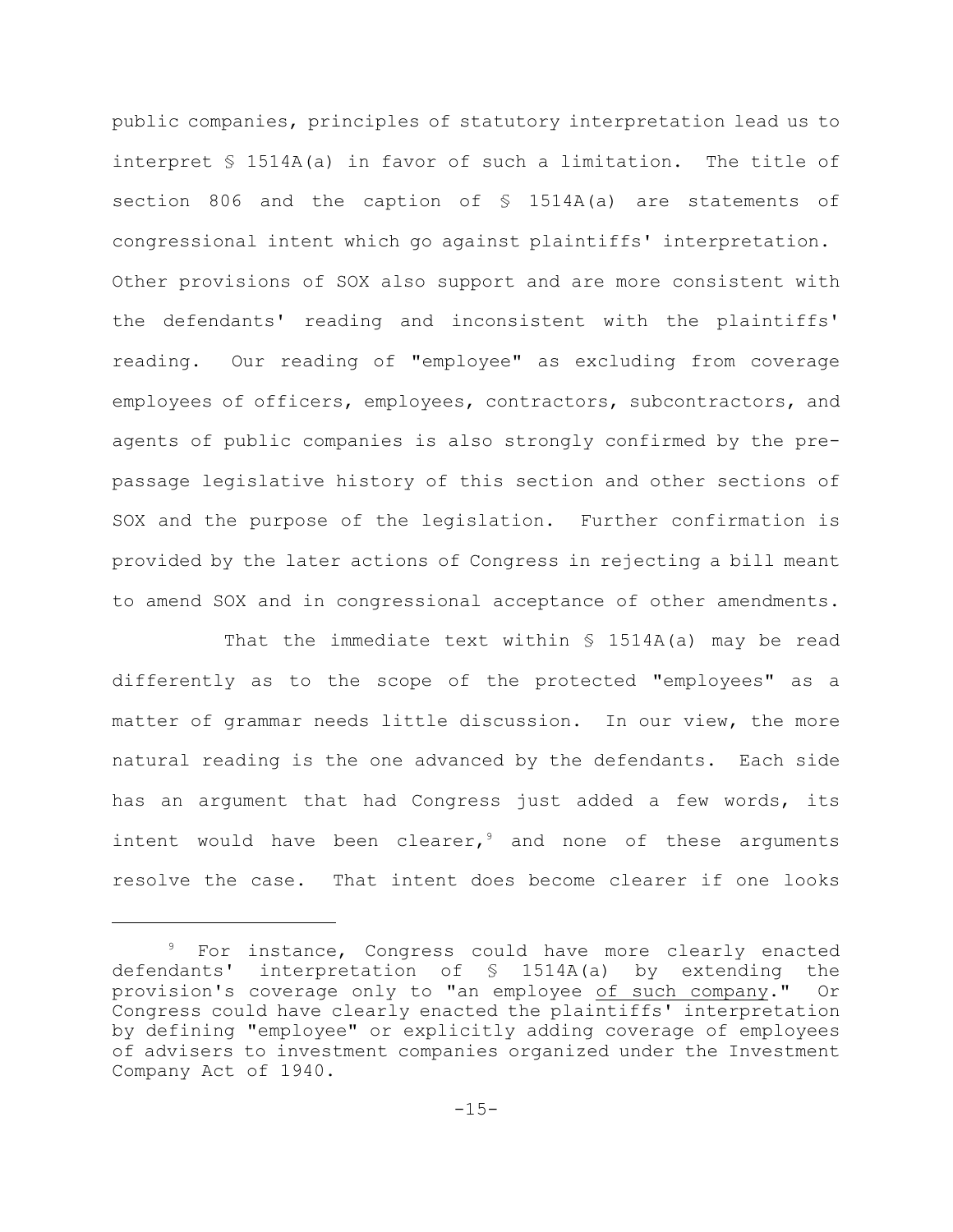beyond the immediate phrases in subsection (a). Both circuit precedent and Supreme Court precedent require that we examine the broader statutory framework, including particularly the nearby language, Comm'r v. Lundy, 516 U.S. 235, 250 (1996); United States v. Ozuna-Cabrera, 663 F.3d 496, 499 (1st Cir. 2011), and the title and caption, Bhd. of R.R. Trainmen v. Balt. & Ohio R.R. Co., 331 U.S. 519, 529 (1947); Berniger v. Meadow Green-Wildcat Corp., 945 F.2d 4, 9 (1st Cir. 1991).

We conclude that only the employees of the defined public companies are covered by these whistleblower provisions; the clause "officer, employee, contractor, subcontractor, or agent of such company" goes to who is prohibited from retaliating or discriminating, not to who is a covered employee and so does not violate the rule against rendering superfluous any statutory language. The text of § 1514A(a) first identifies covered employers: those with a class of securities registered under section 12 of the 1934 Act or those that file reports with the SEC pursuant to section 15(d) of the 1934 Act. Such public companies may not retaliate<sup>10</sup> against their own employees who engage in protected activity. Section 1514A(a) then enumerates a list of representatives of such employers, including those who are

 $10$  We use the term "retaliate" to cover "discharge, demote, suspend, threaten, harass, or in any other manner discriminate . . . in the terms and conditions of employment." 18 U.S.C.  $$ 1514A(a)$ .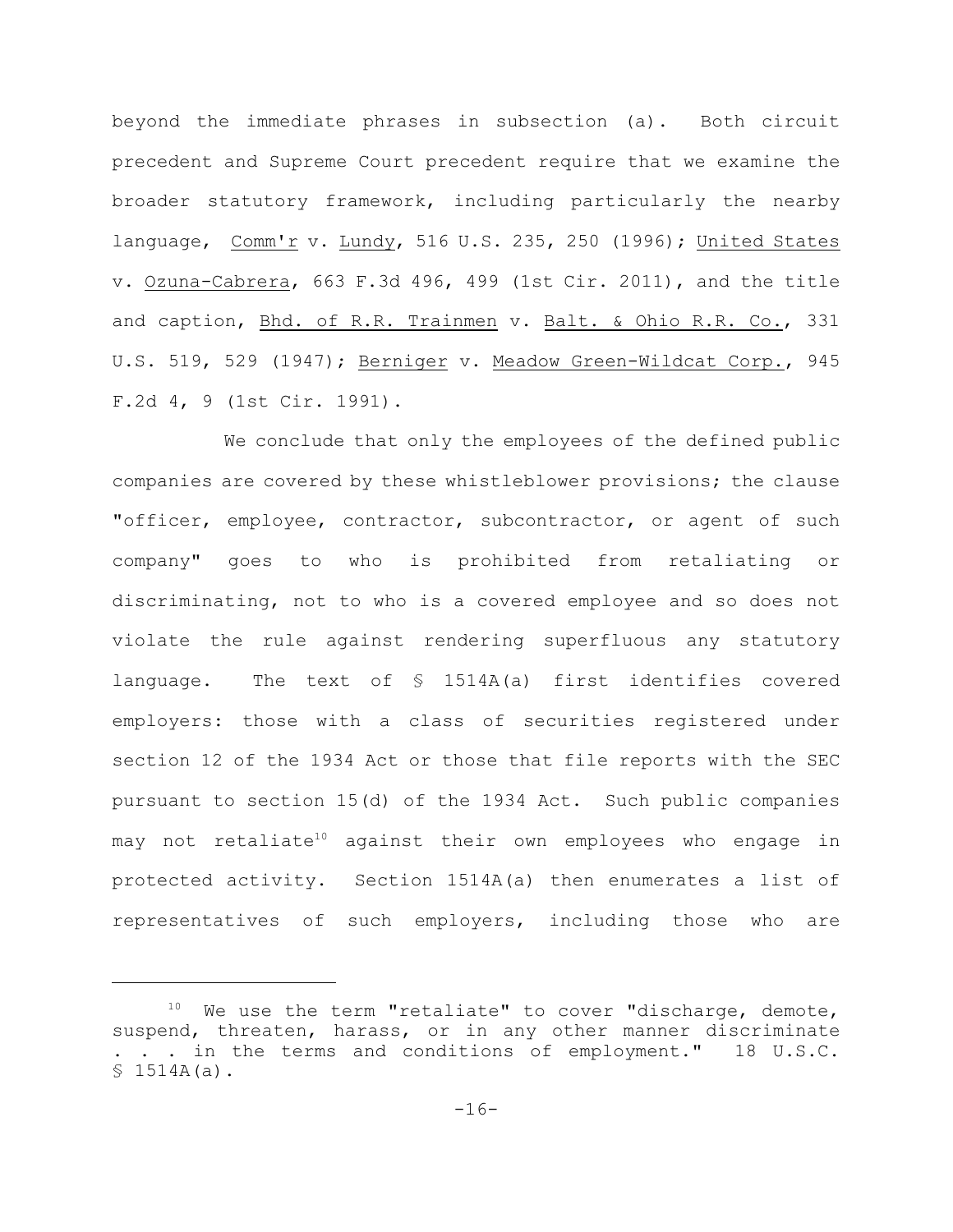contractors or subcontractors, and they are also barred from retaliating against employees of the covered public-company employer who engage in protected activity.

The plaintiffs and their amici argue that, because § 1514A(a) forbids retaliation by "any officer, employee, contractor, subcontractor, or agent" of a public company, that provision must forbid retaliation against an employee of a contractor, subcontractor, or agent to a public company. But plaintiff Lawson and plaintiffs' amici also reject the district court's limiting principle for their broad reading. As a matter of logic, the conclusion does not follow from its premise. As a matter of language, the argument ignores its implication: if an employee of "any" contractor, subcontractor, or agent is protected, Congress must, by the same reasoning, have intended to protect the employee of "any" officer or employee of a public company. This argument both creates anomalies and provides very broad coverage.

Section 1514A(a)'s list of company representatives serves, instead, to ensure an employee of a public company is covered under the provision if he or she were harassed by officers, other employees, or contractors or subcontractors to the public company for reporting fraud in that public company.<sup>11</sup>

 $11$  As said, our interpretation does not render the listing clause superfluous but gives it meaning.

One of our sister circuits has, in addition, hypothesized a particular fact situation. In Fleszar v. U.S. Dep't of Labor, 598 F.3d 912 (7th Cir. 2010), cert. denied, 131 S. Ct. 423 (2010),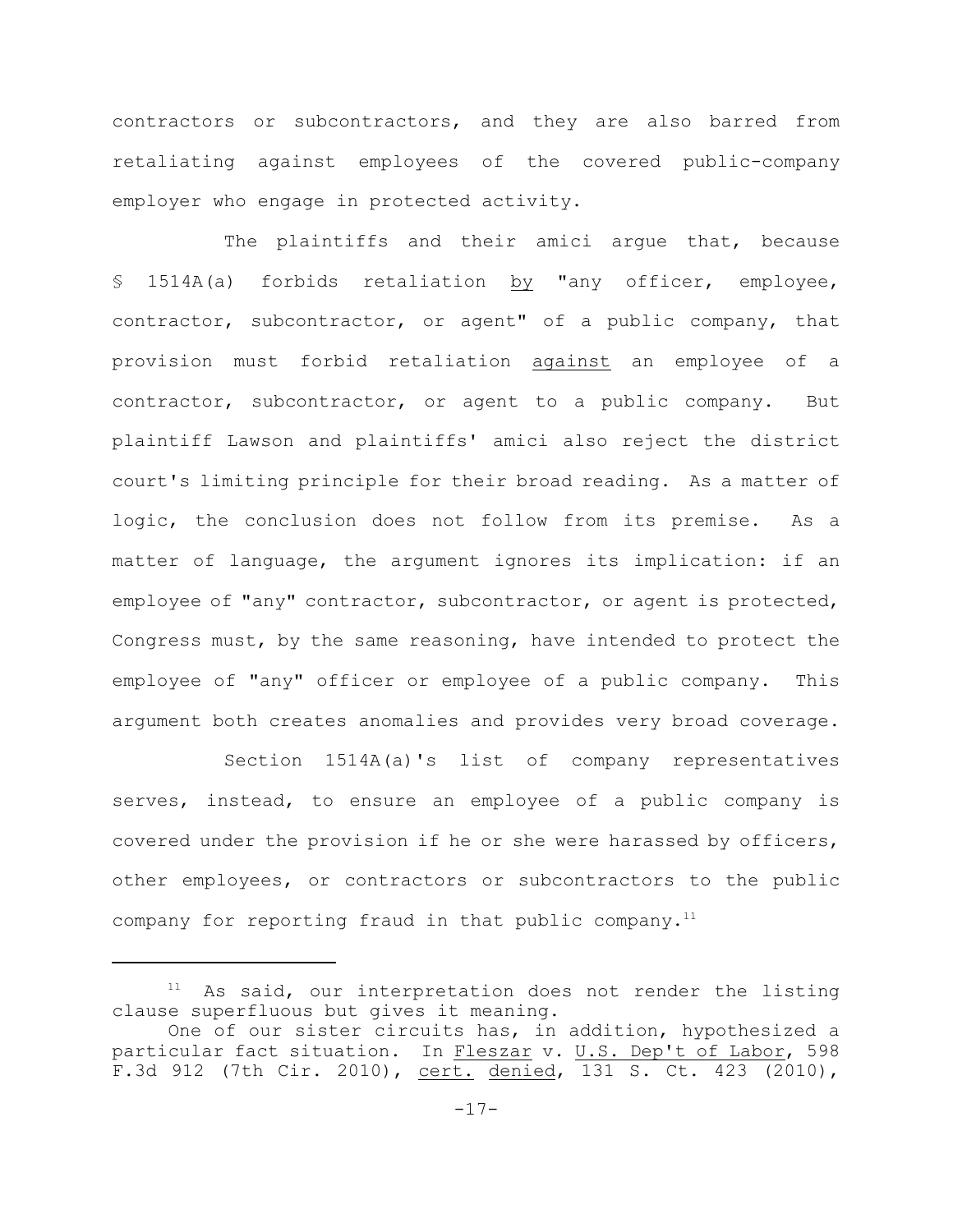# 2. The title of section 806 and the caption of § 1514A(a)

Both the title of SOX section 806, within which § 1514A(a) is housed, and the caption of § 1514A(a) itself are explicit guides to the limits on the meaning of the textual phrase within § 1514A(a). Section 806 states it concerns "Protection for Employees of Publicly Traded Companies Who Provide Evidence of Fraud." From that alone, it would be odd to read § 1514A(a) as covering employees of private companies. It is unlikely Congress intended the term "Civil action to protect against retaliation in fraud cases" in the heading of § 1514A to be broader than the terms of the "Protection" discussed in the title of section 806.

Congress did not rest there. It repeated the limitation "Whistleblower protection for employees of publicly traded companies" in the caption in the first line of the text of subpart

Judge Easterbrook observed, in dicta, that "[t]he idea behind" the provision listing contractors, subcontractors, and agents in § 1514A(a) as entities by whom retaliation cannot take place "is that a covered firm, such as IBM, can't retaliate against whistleblowers by contracting with an ax-wielding specialist (such as the character George Clooney played in 'Up in the Air')." Id. at 915; see also Kalkunte v. DVI Fin. Servs., Inc., No. 2004-SOX-00056, 2005 WL 4889006 (Dep't of Labor ALJ July 18, 2005), aff'd, Nos. 05-139, 05-140, 2009 WL 564738 (Dep't of Labor ARB Feb. 27, 2009) (holding that the complaining employee of a public company could bring a § 1514A action against such company's private contractor where the contractor managed the public company's operations and retaliated against the complainant). We merely note this and have no need to comment further.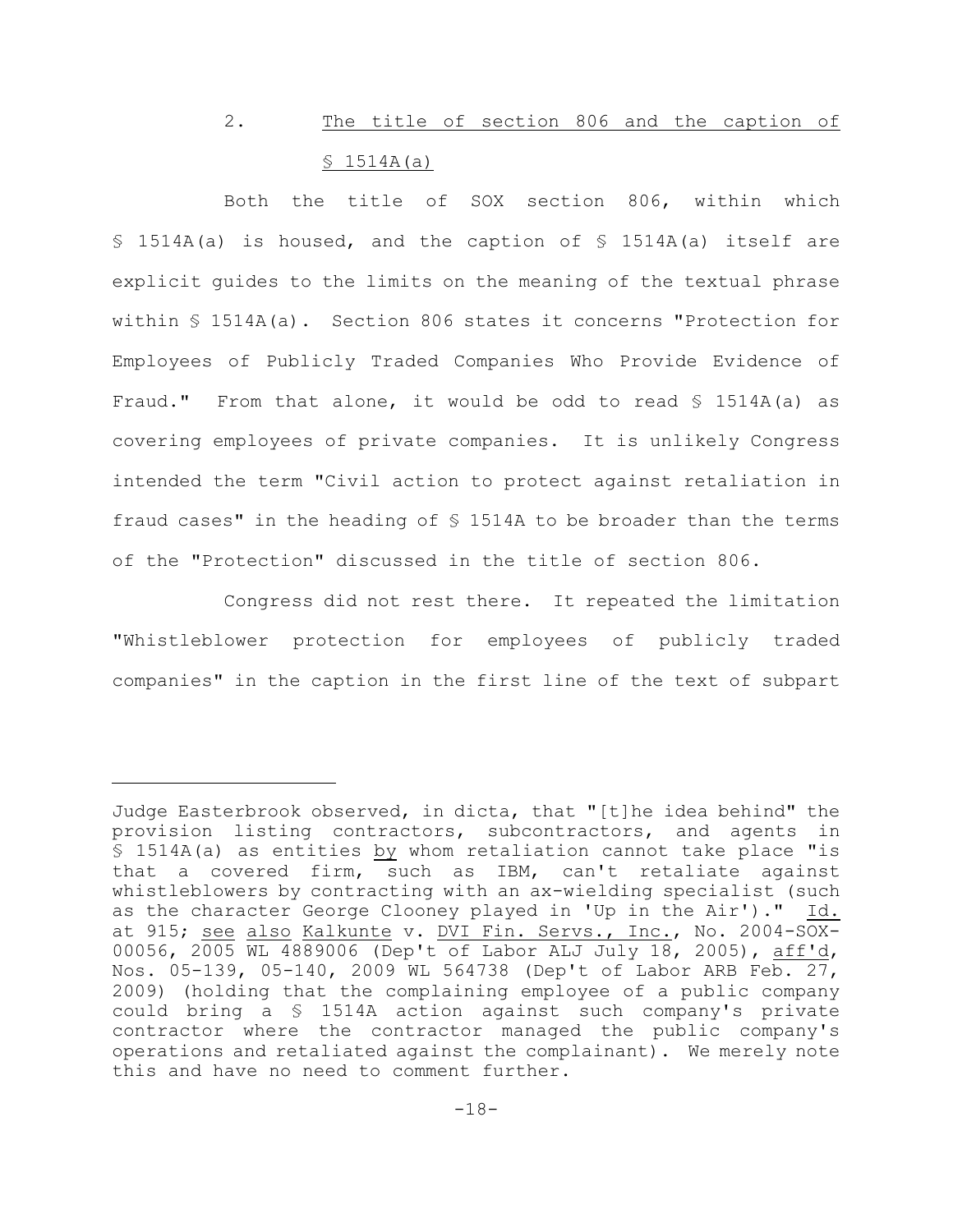(a) of § 1514A. This double limitation strongly works against plaintiffs' interpretation.

Supreme Court, as well as circuit, law requires that we consider the title and the caption of the section under which the language appears. See Bhd. of R.R. Trainmen, 331 U.S. at 529; Ozuna-Cabrera, 663 F.3d at 499 n.3; Berniger, 945 F.2d at 9. It is certainly true that "the title of a statute and the heading of a section cannot limit the plain meaning of the text." Bhd. of R.R. Trainmen, 331 U.S. at 528-29. This is not our issue: the caption of § 1514A(a) does not in any way contradict the plain text, but sheds light on the meaning of the text. The Supreme Court has been clear that titles and captions should be used "[f]or interpretive purposes . . . when they shed light on some ambiguous word or phrase." Id. at 529; see also Berniger, 945 F.2d at 9 ("It is well established that a statute's title may aid in construing any ambiguities in a statute."). The title and the caption each contain the phrase, "employees of publicly traded companies," which supports the reading that the use of the term "employees" underneath refers to "employees of publicly traded companies."

The Supreme Court has addressed a case presenting a similar question to the one here. INS v. Nat'l Ctr. for Immigrants' Rights, Inc. (NCIR), 502 U.S. 183 (1991). At issue was a regulation entitled "Condition against unauthorized employment," the text of which referred to "[a] condition barring employment."

-19-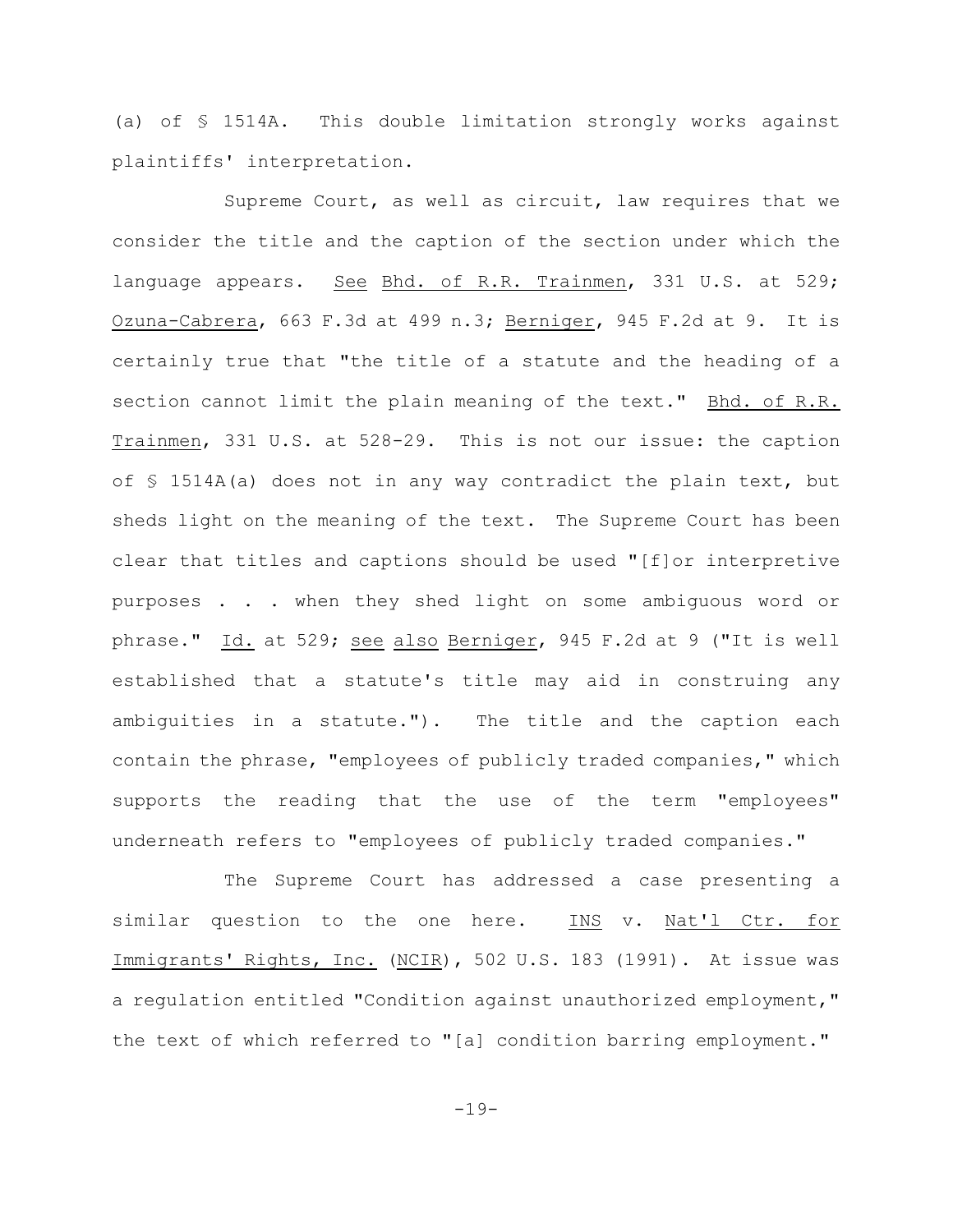8 C.F.R. § 103.6(a)(2)(ii) (1991). The parties disagreed whether the word "employment" in the text referred to employment generally or more narrowly to unauthorized employment. NCIR, 502 U.S. at 189. The Court ruled that "[t]he text's generic reference to 'employment' should be read as a reference to the 'unauthorized employment' identified in the paragraph's title." Id. We follow the same reasoning as to  $\frac{1514A(a)}{a}$ : the "generic reference" to "employee" in the text "should be read as a reference to" the "employees of publicly traded companies" identified in that subsection's caption.<sup>12</sup>

Plaintiffs' fallback is to their argument that the title and the caption do not mean what they say. Just as the term "publicly traded companies" is a shorthand for the two categories of covered companies, plaintiffs argue that the title and caption are no more than a second shorthand meant to include all employees possibly covered in the text. That is not the proper reading, and is contradicted by the plain words of the title of section 806 and

Our reading is entirely consistent with the principles of construction applied and the result reached in United States v. Ozuna-Cabrera, 663 F.3d 496 (1st Cir. 2011). There we rejected an argument that the text "without lawful authority" in 18 U.S.C. § 1028A(a)(1) was equivalent to "without authorized permission" and that the defendant's construction was somehow supported by the statute's title: "Aggravated identity theft." In Ozuna-Cabrera, the title was entirely consistent with our rejection of the defendant's more defendant-friendly construction. In this case, the title and caption are even clearer in support of our reading. Further, the text we considered in Ozuna-Cabrera provided no ambiguity which would have warranted resort to the rule of lenity, which is used only in criminal cases.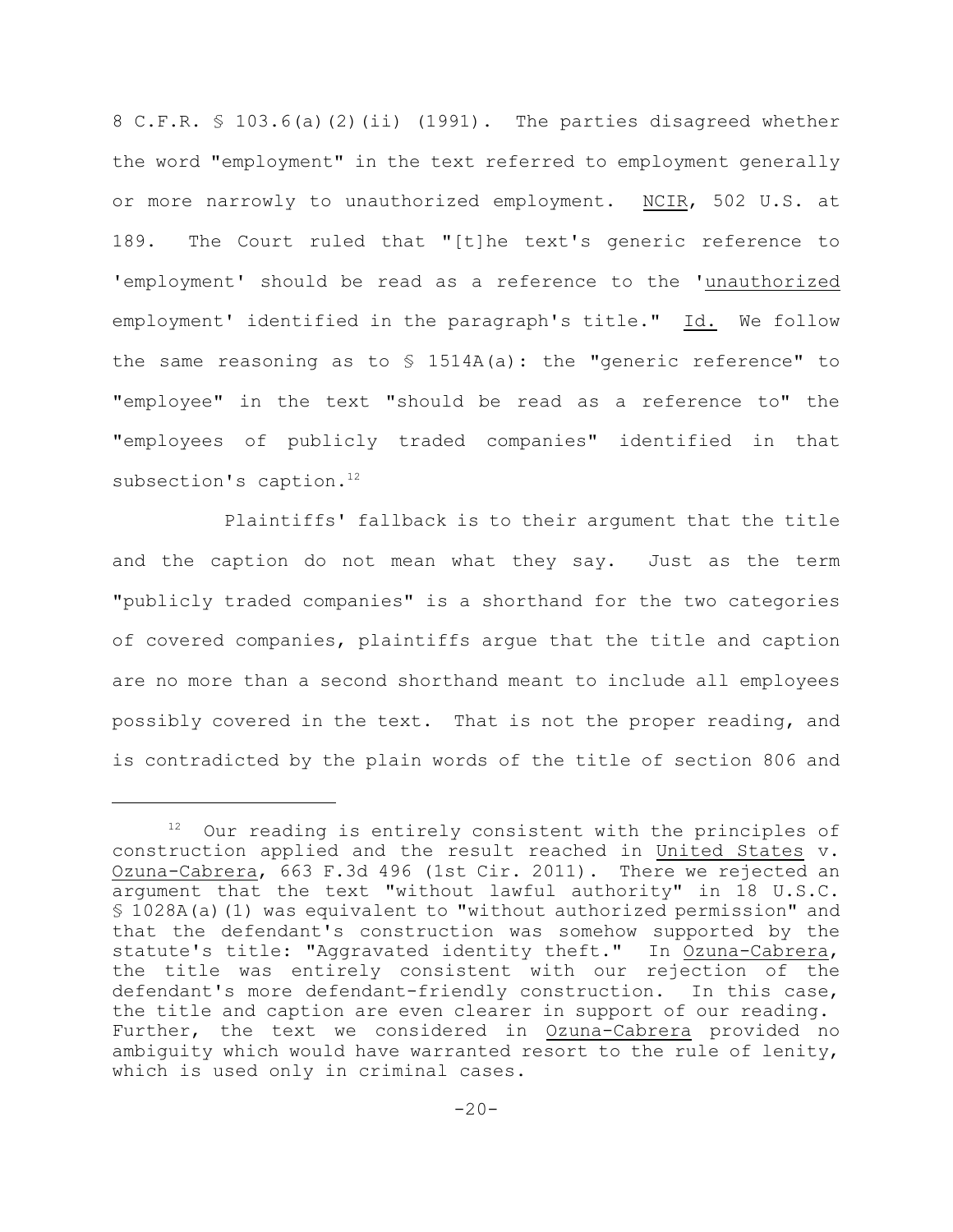the caption of  $\frac{1}{2}$  1514A(a). The title and caption are not ambiguous and their purpose in being there was not to add to any ambiguity in the text but to clarify. See Fla. Dep't of Revenue v. Piccadilly Cafeterias, Inc., 128 S. Ct. 2326, 2336 (2008) (relying on subchapter's title -- "Postconfirmation matters" -- to undermine respondent's argument that a statute within that subchapter covered preconfirmation transfers); Almendarez-Torres v. United States, 523 U.S. 224, 234 (1998) (title of amendment, reinforced by its legislative history, clarified amendment's meaning). We do not think there is any ambiguity left. But if there were, other rules of statutory interpretation would lead us to the same result.

### 3. Other textual provisions of SOX

The choice by Congress to provide limited coverage in § 1514A(a) was not inadvertent, as shown by its choices elsewhere in SOX. Other provisions of SOX as of the time of enactment reinforce our view of the meaning of § 1514A(a) in several respects. Congress enacted only limited whistleblower protection in § 1514A(a). Where it wished to enact broader whistleblower protection elsewhere, it explicitly did so. But it chose different, more limited language for the coverage provision of § 1514A(a) than when it intended expanded coverage.

Congress also was explicit elsewhere than in its choice of language in  $S$  1514A(a); where it intended to regulate non-public entities, it did not use language equivalent to the text of

-21-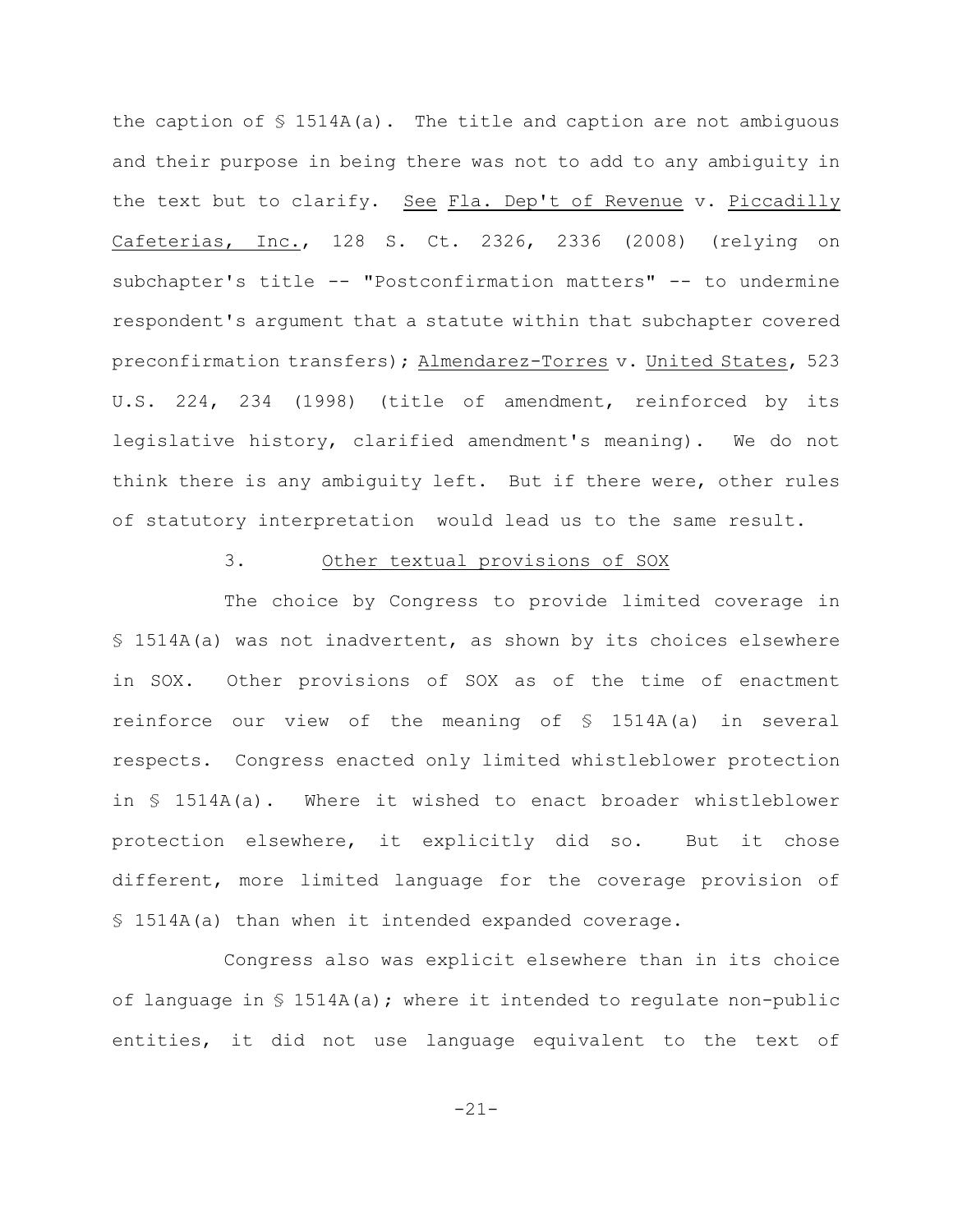§ 1514A(a). It is also clear that Congress made choices about different regulatory mechanisms for different entities, and intended the coverage of  $\frac{1}{2}$  1514A(a), which creates a private right of action, not to be so broad as to include employees of non-public companies. For example, it subjected accountants and lawyers to different regulatory mechanisms.

First, when Congress intended to enact broader whistleblower protection in SOX itself in sections other than § 1514A, it did so clearly. In Carnero, we described section 1107 of SOX as "[t]he other whistleblower provision found in [SOX]." 433 F.3d at 10; see also Glynn v. EDO Corp., 536 F. Supp. 2d 595, 616 (D. Md. 2008) (describing section 1107 as serving to "deter[] retaliation against whistleblowers"). Section 1107 is entitled "Retaliation Against Informants" and adds this language to 18 U.S.C. § 1513:

> (e) Whoever knowingly, with the intent to retaliate, takes any action harmful to any person, including interference with the lawful employment or livelihood of any person, for providing to a law enforcement officer any truthful information relating to the commission or possible commission of any Federal offense, shall be fined under this title or imprisoned not more than 10 years, or both.

SOX § 1107, 116 Stat. at 810 (emphasis added). This language requires neither a public company, nor an employment relationship, nor a securities law violation to trigger coverage. The scope of § 1514A(a) is, by contrast, conspicuously narrow. See Barnhart v.

 $-22-$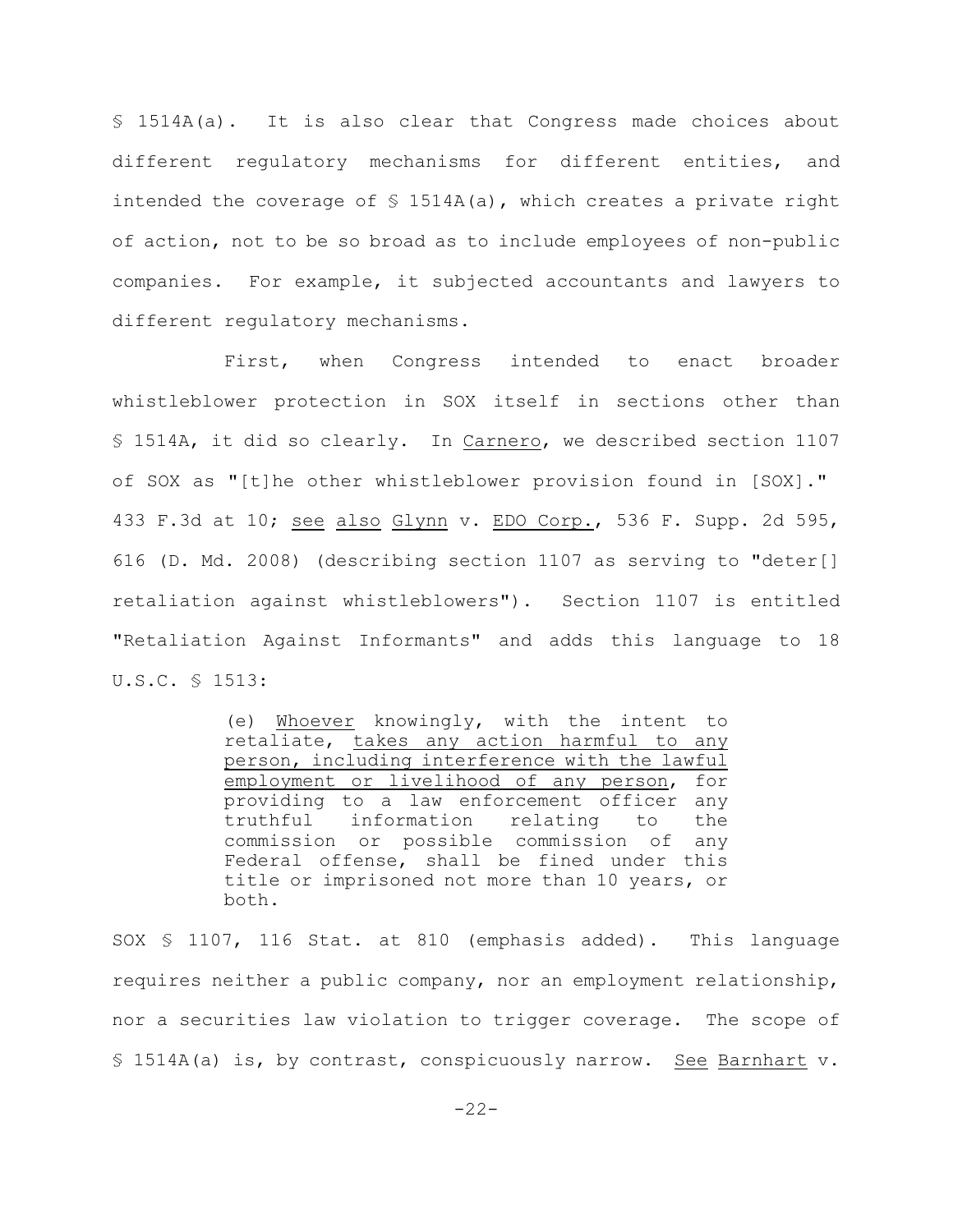Sigmon Coal Co., Inc., 534 U.S. 438, 452 (2002) ("[W]hen 'Congress includes particular language in one section of a statute but omits it in another section of the same Act, it is generally presumed that Congress acts intentionally and purposely in the disparate inclusion or exclusion.'" (quoting Russello v. United States, 464 U.S. 16, 23 (1983))).

Second, in other portions of SOX, where Congress intended separate provisions of the Act to apply to employees of private entities, it said so explicitly. By contrast, the title of section 806 and the caption of § 1514A(a) explicitly refer to publicly traded companies. SOX contains a number of provisions, described below, which directly and explicitly regulate the activities of entities other than publicly traded companies. Further, Congress expressly set up different regulatory schemes, which varied with the persons or entities involved. For example, Title I of SOX establishes the Public Company Accounting Oversight Board, which regulates "public accounting firms that prepare audit reports for issuers, brokers, and dealers." 15 U.S.C.  $\frac{1}{2}$  7211(c)(1); see also id. §§ 7211-7220. Title II ensures the independence of outside auditors. See id. §§ 7231-7234.

In another example, section 307 of SOX directs the SEC to issue rules governing the professional conduct of attorneys -- both in-house and outside counsel -- who appear before it in the representation of issuers. See id. § 7245. Moreover, Title VI,

 $-23-$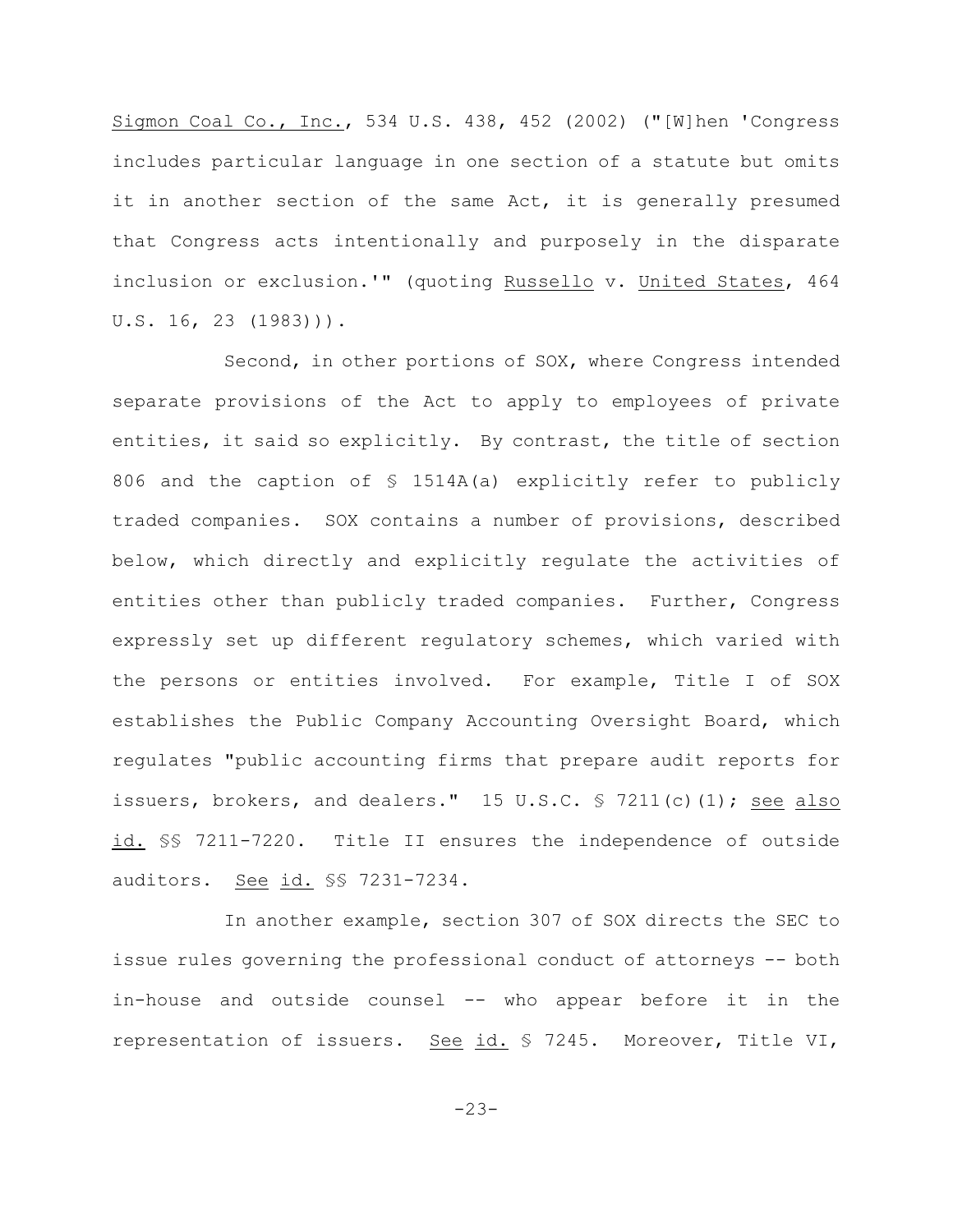"Commission Resources and Authority," details the SEC's authority to censure or bar outside securities professionals from practice and defines conditions under which a person can be barred from practicing as a broker, investment adviser, or dealer. See id. §§ 78d-3, 78o, 80b-3.

Further, Title V, "Analyst Conflicts of Interest," defines codes of conduct for outside securities analysts and requires disclosures of conflicts of interest. See id. § 78o-6. And Title VII, "Studies and Reports," requires the Comptroller General and the SEC to perform various studies, including on securities violations by securities professionals, defined as "public accountants, public accounting firms, investment bankers, investment advisers, brokers, dealers, attorneys, and other securities professionals practicing before the Commission." SOX § 703(a)(1), 116 Stat. at 798.

Congress has been clear in SOX when it intends to regulate private entities and has been explicit. By contrast, the limited language within the text of § 1514A(a) and the title and caption show that Congress did not intend coverage to reach beyond employees of public companies. The Supreme Court has directed us to be particularly attentive to such language choices in interpreting the securities laws. See Cent. Bank of Denver, N.A. v. First Interstate Bank of Denver, N.A., 511 U.S. 164, 176 (1994) (refusing to impose aiding and abetting liability under § 10(b) of

 $-24-$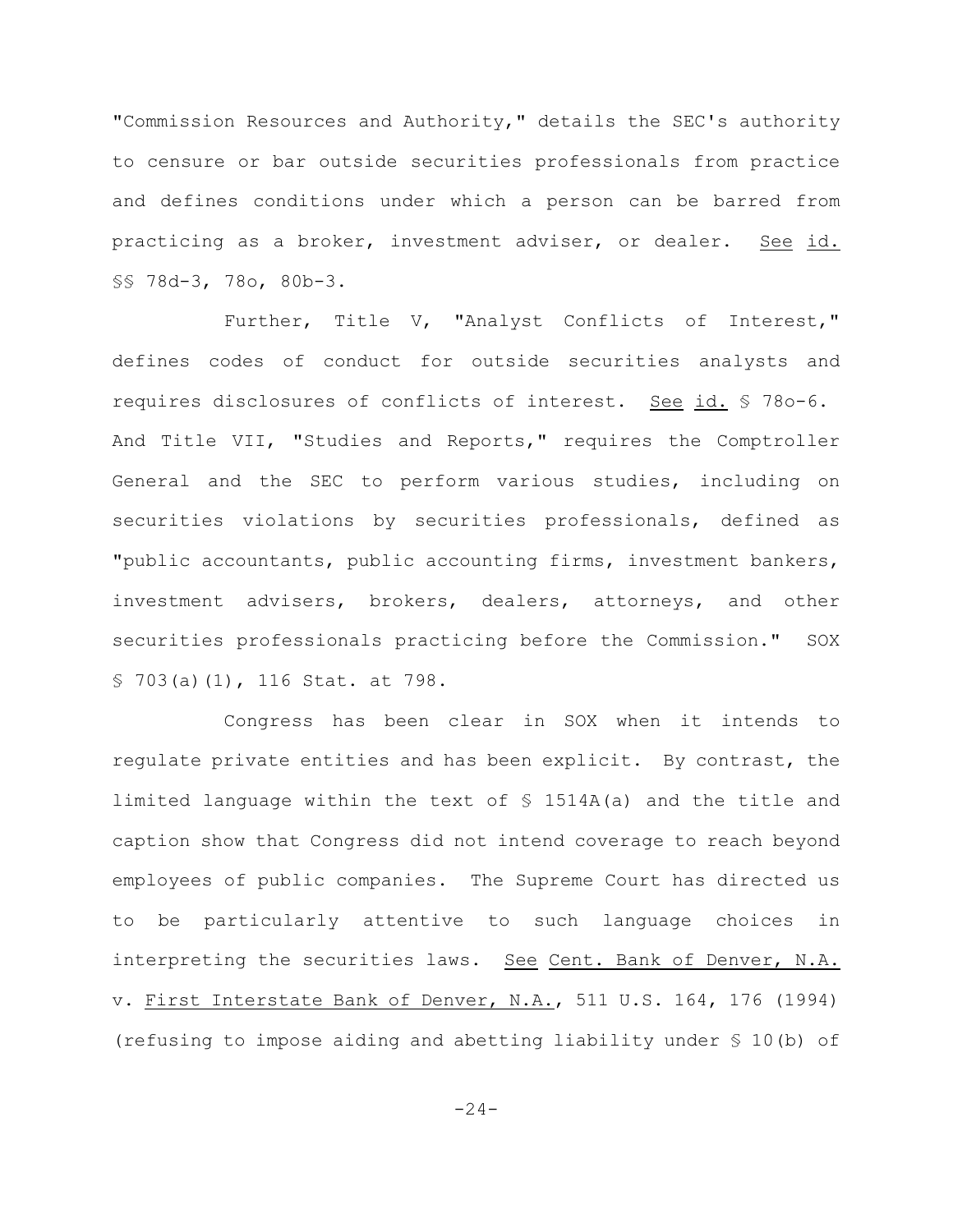the 1934 Act because "Congress knew how to impose aiding and abetting liability when it chose to do so"); Blue Chip Stamps v. Manor Drug Stores, 421 U.S. 723, 734 (1975) (limiting Rule 10b-5 cause of action to actual purchasers and sellers of securities in part because "[w]hen Congress wished to provide a remedy to those who neither purchase nor sell securities, it had little trouble in doing so expressly");  $SEC$  v. Tambone, 597 F.3d 436, 444-45 (1st Cir. 2010) (en banc) (court must honor the differential draftsmanship of Congress).

Plaintiffs argue that surely Congress meant to cover all whistleblowers and their reading is required by Congress's purpose. Not so. These distinctions and differentiated approaches to multifaceted problems drawn by Congress, including the coverage limitation in § 1514A(a) to public companies, are consistent with the problems which led to the enactment of SOX. Congress's primary concern in enacting SOX was not the activities of the advisers to mutual funds organized under the Investment Company Act, like the Fidelity funds here. Indeed, Congress knew that investment companies like the Fidelity mutual funds often do not have their own employees, but only a Board of Trustees, and are often advised and managed by private entities, like the defendants. See Jones v. Harris Assocs. L.P., 130 S. Ct. 1418, 1422 (2010) ("A separate entity called an investment adviser creates the mutual fund, which may have no employees of its own."); Burks v. Lasker, 441 U.S. 471,

 $-25-$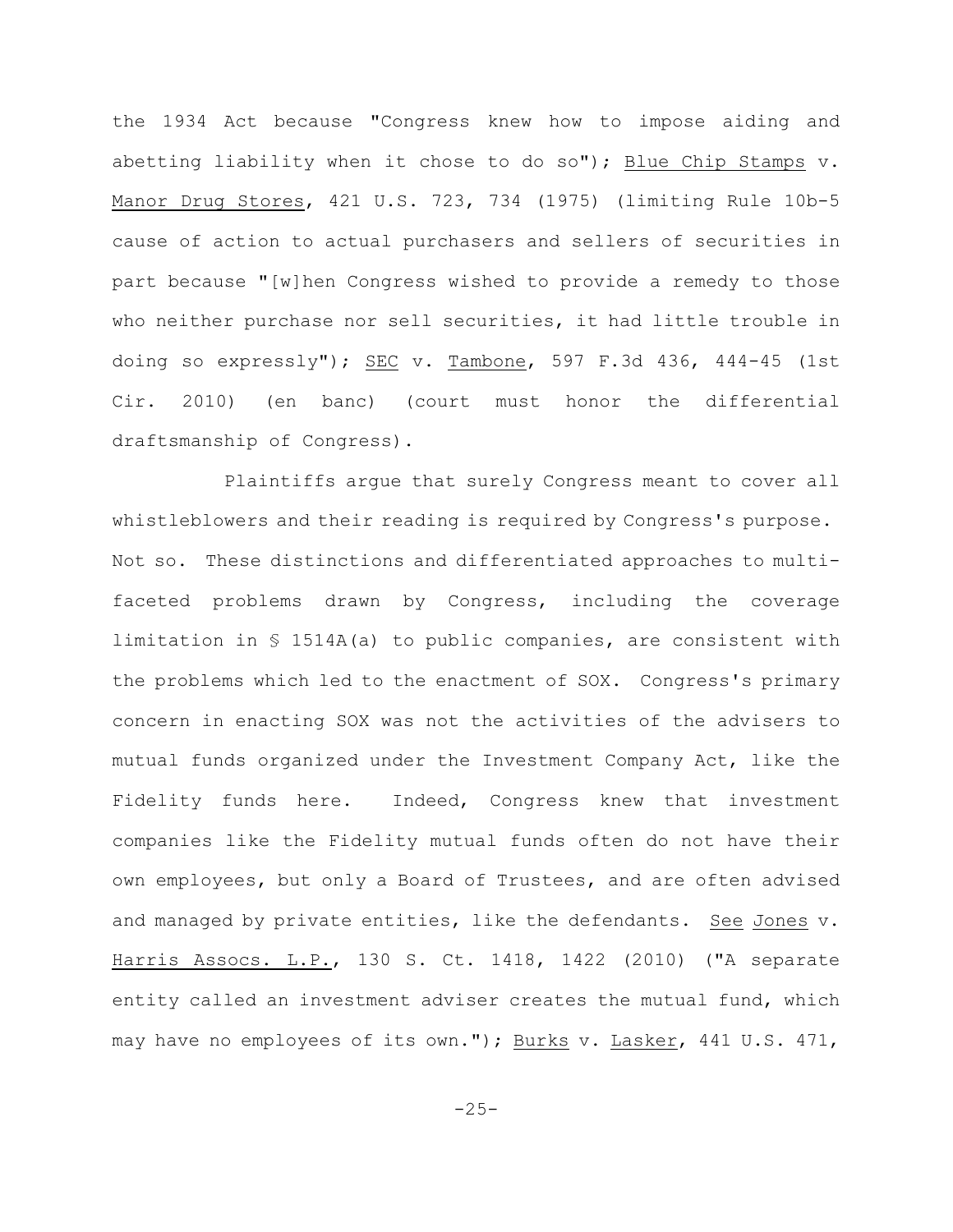480-81 (1979); S. Rep. No. 91-184, at 4 (1969) (accompanying the Investment Company Amendments Act of 1970) ("Mutual funds, with rare exception, are not operated by their own employees. Most funds are formed, sold, and managed by external organizations, [called 'investment advisers,'] that are separately owned and operated."). And if they have no employees, they are not subject to § 1514A. This is not anomalous. Congress in the Investment Company Act deliberately created this separation between investment companies and their advisers.<sup>13</sup> See 15 U.S.C.  $\frac{1}{5}$  80a-1(b)(2) (declaring as a policy rationale for the Investment Company Act the prevention of conflicts of interest between investment companies and advisers).

Had Congress intended to extend § 1514A whistleblower coverage protections to the employees of private companies that have contracts to provide investment advice to funds organized under the Investment Company Act, it would have done so explicitly

 $13$  Investment advisers and their employees are regulated by the securities laws, and they may be prosecuted for violations of these laws. See 15 U.S.C. § 80b-6 (making it unlawful for investment advisers to, among other things, defraud their clients or prospective clients). In fact, the SEC's study of violations of securities laws by securities professionals required by SOX section 703 demonstrates that the SEC has been active in prosecuting violations of securities laws by investment advisers. See SEC, Study and Report on Violations by Securities Professionals 6 (2003), available at http://www.sec.gov/news/studies/sox703report .pdf/ (finding that in SEC actions that reached finality between January 1, 1998, and December 31, 2001, 264 investment advisers or persons associated with investment advisers had been found to have violated securities laws).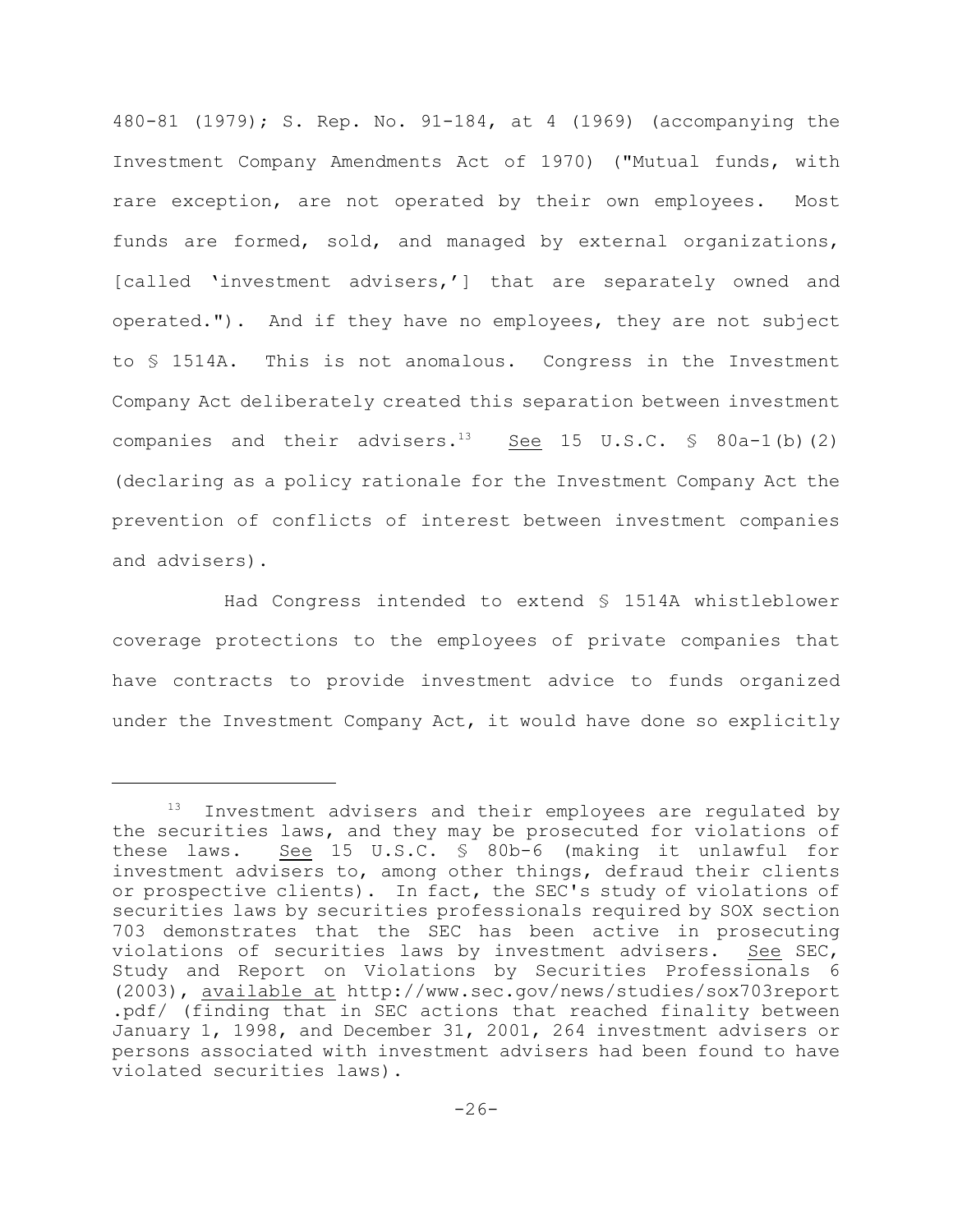in  $\frac{1514A(a)}{a}$  not only in the text of  $\frac{1514A(a)}{a}$ , but also in the title and caption under which the text is found. Elsewhere in SOX, Congress did specifically address investment companies and investment advisers, and made it explicit when it intended coverage and when it did not. See, e.g., 15 U.S.C. § 7263 (exempting "investment compan[ies] registered under" section 8 of the Investment Company Act from certain SOX provisions); id. § 80b-3(e) (titled "Investment Advisers" and amending the Investment Advisers Act).

The broader reading of  $\frac{1514A(a)}{a}$  offered by plaintiffs would provide an impermissible end run around Congress's choice to limit whistleblower protection in that subsection to the employees of two categories of companies the title and caption call "publicly traded companies."

## 4. SOX's reference to the Wendell H. Ford Aviation Investment and Reform Act for the 21st Century

The whistleblower protection provision of the Wendell H. Ford Aviation Investment and Reform Act for the 21st Century (AIR 21), 49 U.S.C. § 42121, was a model for at least portions of the whistleblower protection provision of § 1514A, which incorporates the procedures and burden-shifting framework of AIR 21. See 18 U.S.C.  $\frac{1514A(b)}{2}$  (A) ("An action under paragraph (1)(A) shall be governed under the rules and procedures set forth in section 42121(b) of title 49, United States Code."); id.  $\frac{1}{3}$  1514A(b)(2)(C)

 $-27-$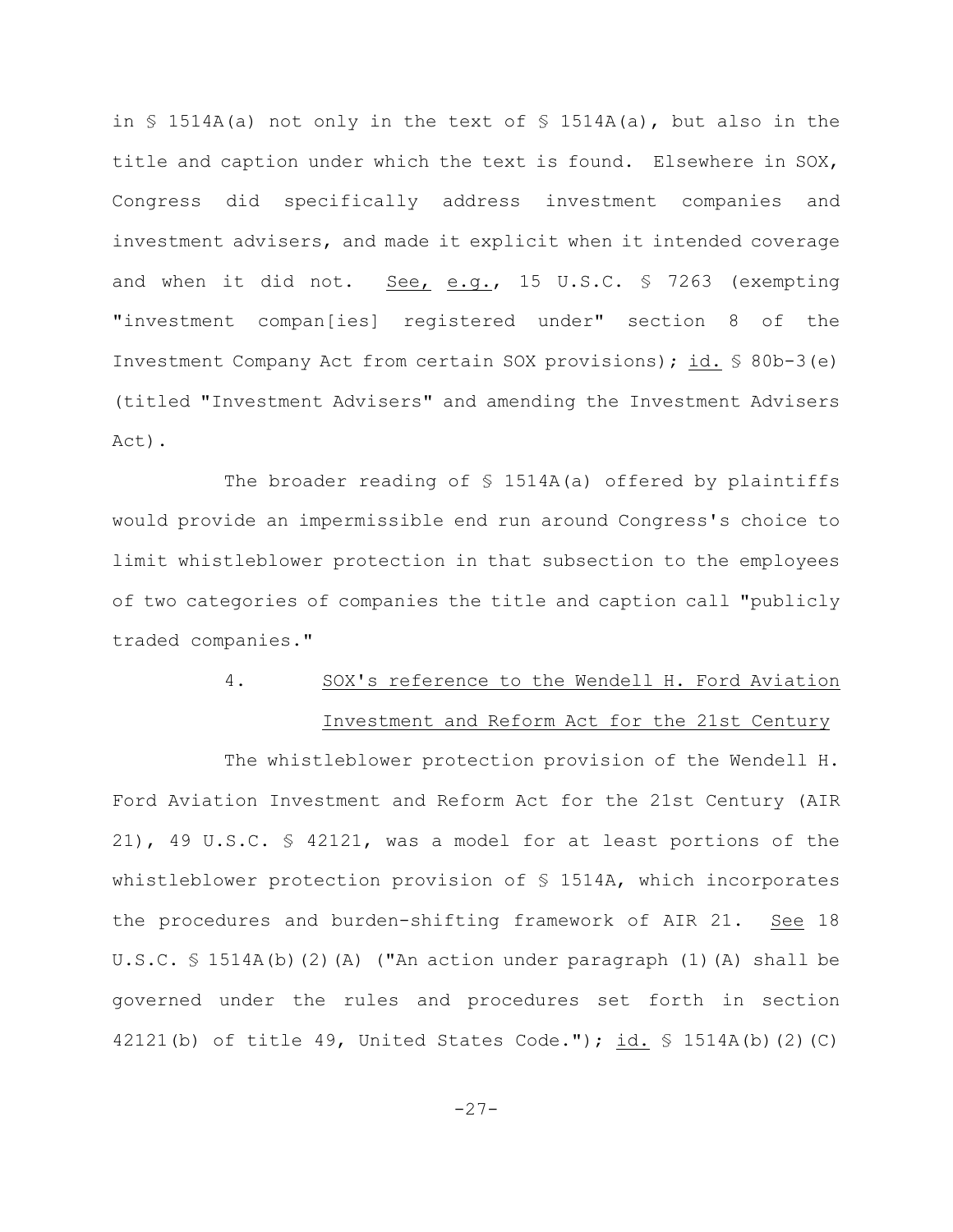("An action brought under paragraph (1)(B) shall be governed by the legal burdens of proof set forth in section 42121(b) of title 49, United States Code.").

The legislative history of SOX also refers to AIR 21. See S. Rep. No. 107-146, at 30 (2002) (additional views of Sen. Hatch, et al.) (stating that an amendment to the bill containing eventual § 1514A made that provision "consistent with [AIR 21] in which we provided whistleblower protections to another class of non-government employees[;]  $\ldots$  we thought it best to track those protections as closely as possible"). The tracking of these protections operates against plaintiffs' interpretation.

The pertinent section of AIR 21 is entitled "Protection of employees providing air safety information" and states that "[n]o air carrier or contractor or subcontractor of an air carrier may discharge an employee or otherwise discriminate against an employee with respect to compensation, terms, conditions, or privileges of employment because the employee (or any person acting pursuant to a request of the employee)" engaged in protected whistleblowing activity. 49 U.S.C.  $\frac{6}{5}$  42121(a) (emphasis added).<sup>14</sup>

There are several important differences between the whistleblower provision of AIR 21 and that of SOX, which operate

 $14$  See S. Rep. No. 105-278, at 22 (1998) (stating that the whistleblower protection of AIR 21 "would provide employees of airlines, and employees of airline contractors and subcontractors, with statutory whistleblower protection").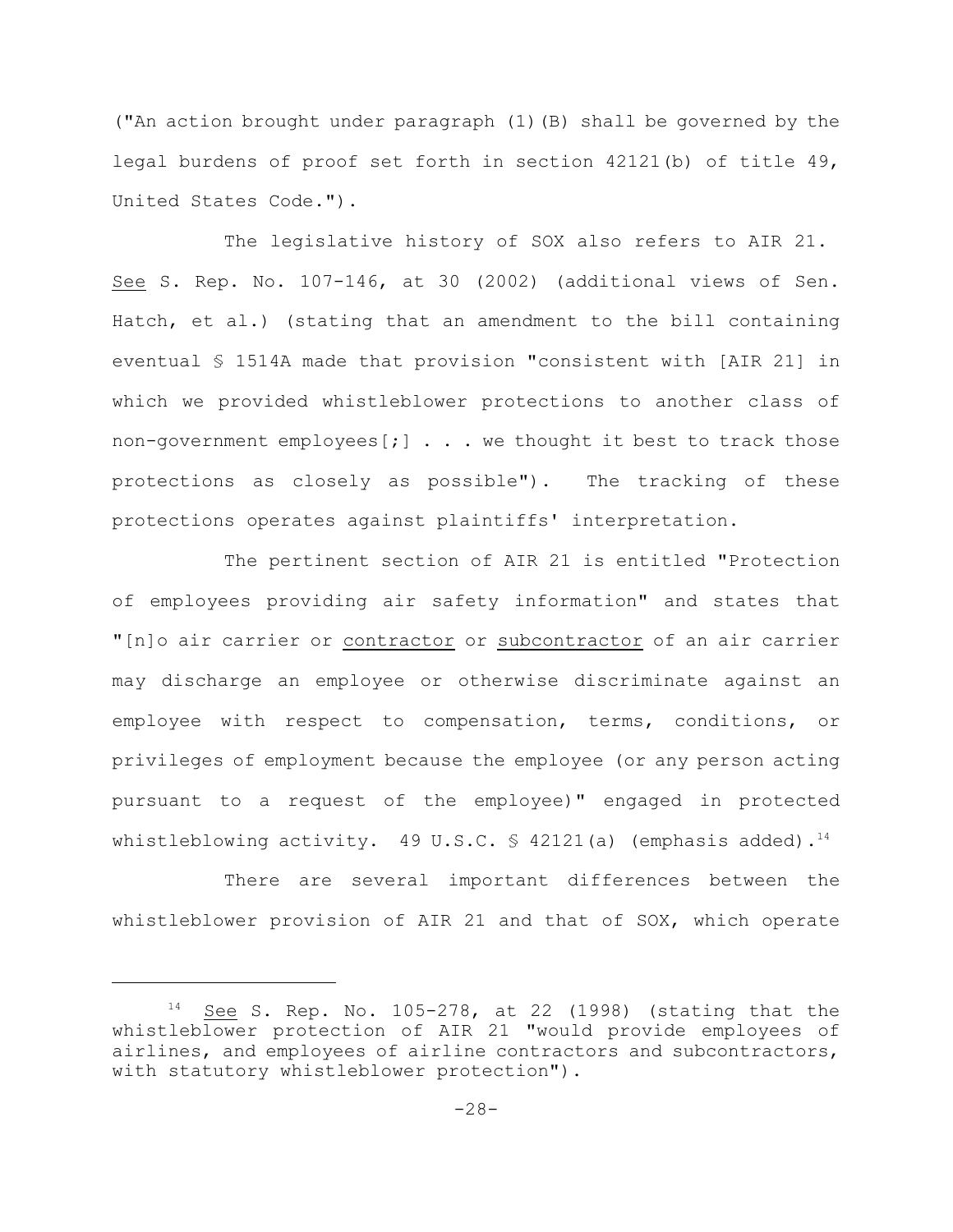against plaintiffs' interpretation. The text of AIR 21 has greater clarity. Further, AIR 21 contains an inherent, textual limiting principle. It does not extend broadly to any contractor or subcontractor, instead § 42121 defines "contractor" to mean "a company that performs safety-sensitive functions by contract for an air carrier." Id. § 42121(e). This limitation on the term "contractor" excludes from coverage employees of all other contractors and subcontractors.

By contrast, plaintiffs' broader and unlimited construction of "employee" in § 1514A(a) would provide protection to employees of any contractor or subcontractor. It is true that AIR 21 explicitly went beyond employees of airlines, but only to employees of a limited class of contractors and subcontractors: those who perform "safety-sensitive functions." That limited expansion serves AIR 21's purpose of protecting the safety of travelers by focusing on those contractors and subcontractors responsible for safety. No such limitation is built into SOX or into plaintiffs' expansive reading. Defendants' reading, by contrast, is self-limited.

Second, the text of AIR 21 does not pose the interpretative problems posed by plaintiffs' proposed construction of § 1514A(a): excessive breadth and the extension of coverage to employees of employees and employees of officers. In § 1514A(a), Congress chose to employ different language from what it used in

 $-29-$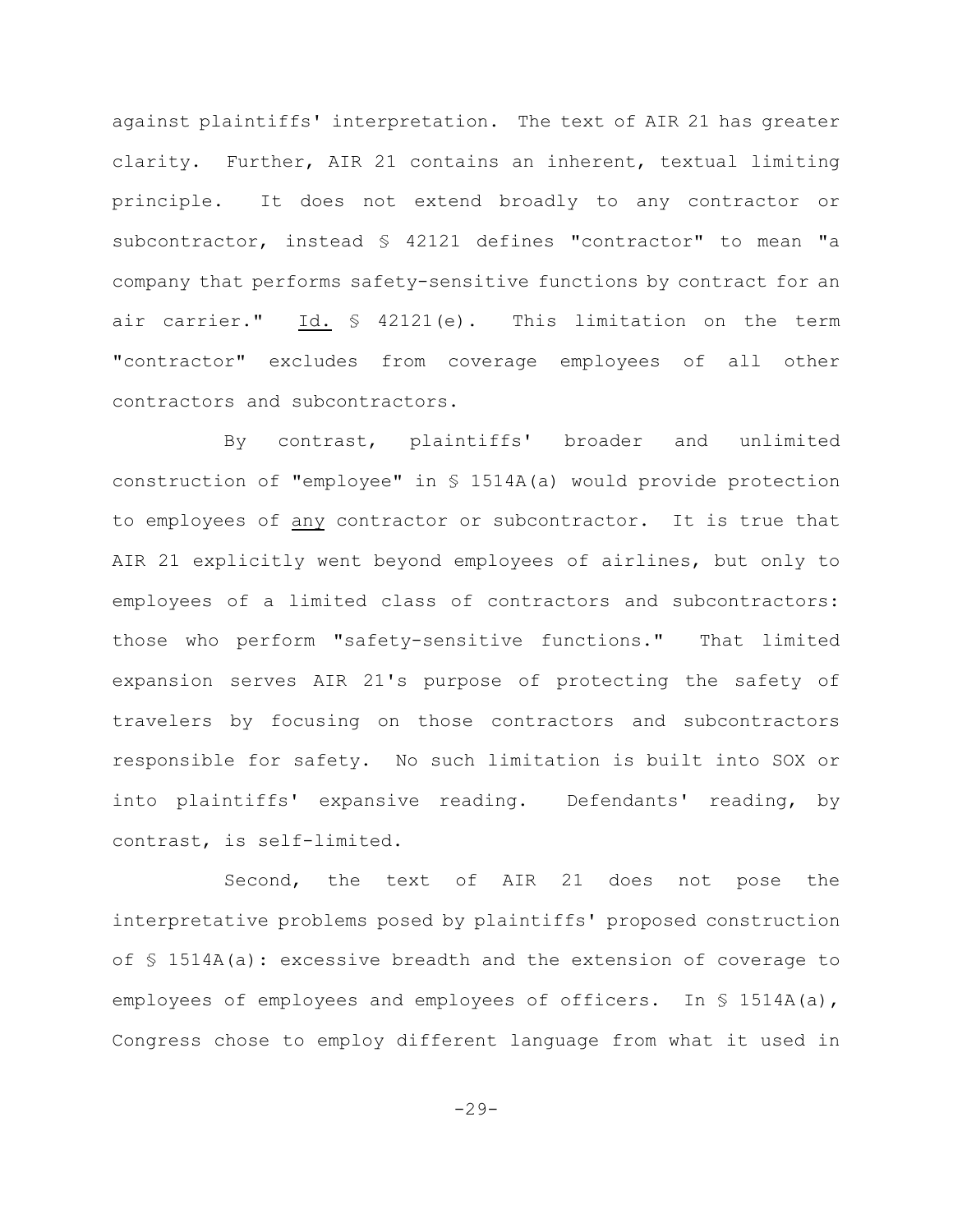§ 42121(a), undercutting plaintiffs' argument that because AIR 21 purportedly covers employees of contractors, so should § 1514A.

Further, in AIR 21, Congress did not consider the subject matter of the complaints -- air safety information -- to be an adequate limitation on the creation of whistleblower liability in the air carrier business, so it limited the definition of the relevant contractors. Congress did not in SOX consider the subject matter of the complaints to be the only limiting principle, nor to be sufficient in itself to narrow the range of contractors. The plaintiffs' reading is broader than Congress's intended reach.<sup>15</sup>

# 5. Contrast with language of other whistleblower protection statutes

Our reading of § 1514A(a) stands on the text of SOX itself. If more were needed, we also find support in the contrast with whistleblower provisions in other statutes. In contrast with the language of § 1514A(a), we note two other, earlier, federal whistleblower protection statutes which explicitly extend coverage to employees of contractors to the entities regulated by those

<sup>&</sup>lt;sup>15</sup> Because we conclude that the text of  $\frac{15}{14A(a)}$  is unambiguous in limiting whistleblower protection to employees of public companies and reverse the district court, we do not reach a conclusion on the district court's proposed limiting principle. The district court stated that the phrase "relating to fraud against shareholders" in  $\frac{1514A(a)}{1}$  modifies the entire clause "a violation of section 1341, 1343, 1344, or 1348, any rule or regulation of the Securities and Exchange Commission, or any provision of Federal law". See Lawson, 724 F. Supp. 2d at 159-60. That proposed limiting principle addresses the scope of protected activity, not the scope of employee coverage.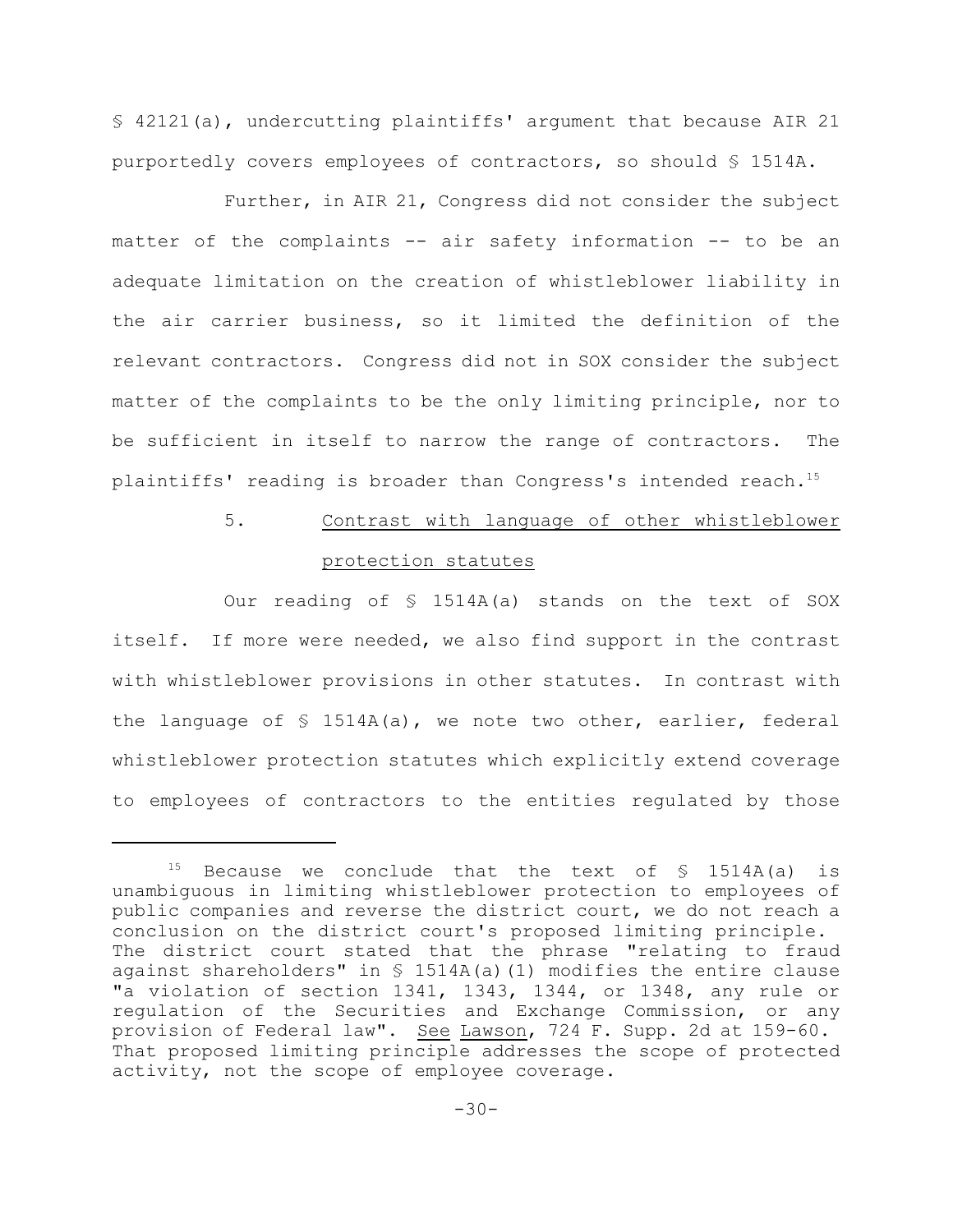statutes. That Congress was clear in extending coverage to employees of contractors in those statutes confirms our understanding of § 1514A(a) as not extending so far.

The Nuclear Whistleblower Protection provision of the Energy Reorganization Act, 42 U.S.C. § 5851(a)(1), states that "[n]o employer may discharge any employee or otherwise discriminate against any employee with respect to his compensation, terms, conditions, or privileges of employment because the employee (or any person acting pursuant to a request of the employee)" engaged in protected whistleblowing activity. The provision defines "employer" as, among other things, "a licensee of the [Nuclear Regulatory] Commission or of an agreement State under" the Atomic Energy Act of 1954, id.  $\frac{1}{5}$  5851(a)(2)(A), "a contractor or subcontractor of such a licensee or applicant" for a license, id.  $$5851(a)(2)(C)$ , and "a contractor or subcontractor of the Commission," id. § 5851(a)(2)(E).

Similarly, the whistleblower protection provision of the Pipeline Safety Improvement Act of 2002, 49 U.S.C.  $\frac{1}{5}$  60129(a)(1), states that "[n]o employer may discharge any employee or otherwise discriminate against any employee with respect to his compensation, terms, conditions, or privileges of employment because the employee (or any person acting pursuant to a request of the employee)" engaged in protected whistleblowing activity. That statute goes on to define "employer" as "a person owning or operating a pipeline

-31-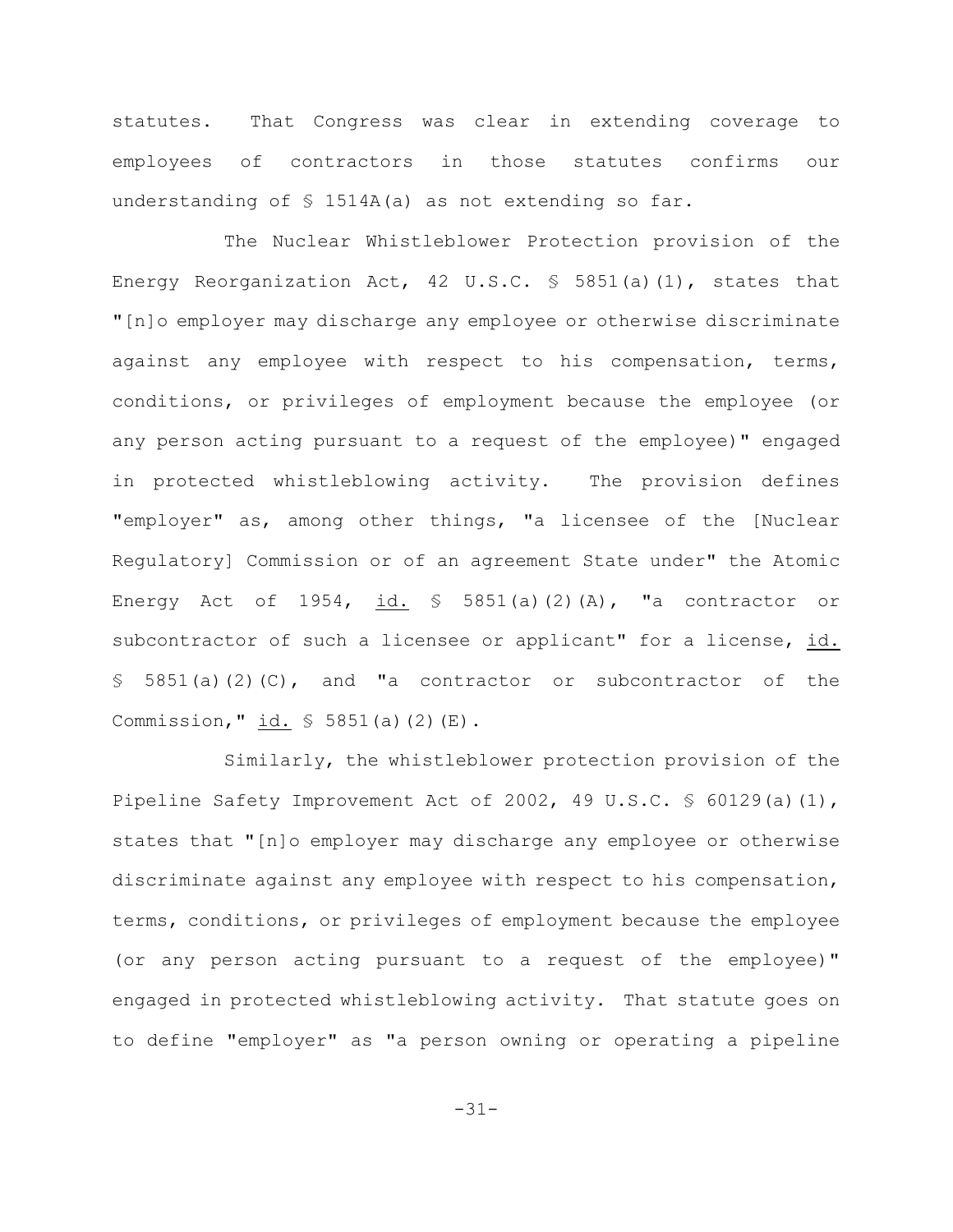facility," id.  $\frac{1}{2}$  60129(a)(2)(A), or "a contractor or subcontractor of such a person," id. § 60129(a)(2)(B).

The whistleblower protection provisions of both the Energy Reorganization Act and the Pipeline Safety Improvement Act are explicit in defining which entities and which of those entities' representatives are covered employers. We view the fact that Congress was not similarly explicit in extending coverage to the employees of contractors, subcontractors, and agents in § 1514A(a) as evidence that Congress did not intend such coverage to exist.

### 6. Other canons of construction

Our reading of § 1514A is further confirmed by canons of construction mandated by Supreme Court opinions regarding both securities laws and the relationship between investment companies and their advisers.

The Court has admonished the lower federal courts not to give securities laws a scope greater than that allowed by their text. See, e.g., Stoneridge Inv. Partners, LLC v. Scientific-Atlanta, Inc., 128 S. Ct. 761, 772 (2008) ("[T]he jurisdiction of the federal courts is carefully guarded against expansion by judicial interpretation." (quoting Am. Fire & Cas. Co. v. Finn, 341 U.S. 6, 17 (1951))); Pinter v. Dahl, 486 U.S. 622, 653 (1988) ("The ascertainment of congressional intent with respect to the scope of liability created by a particular section of the

-32-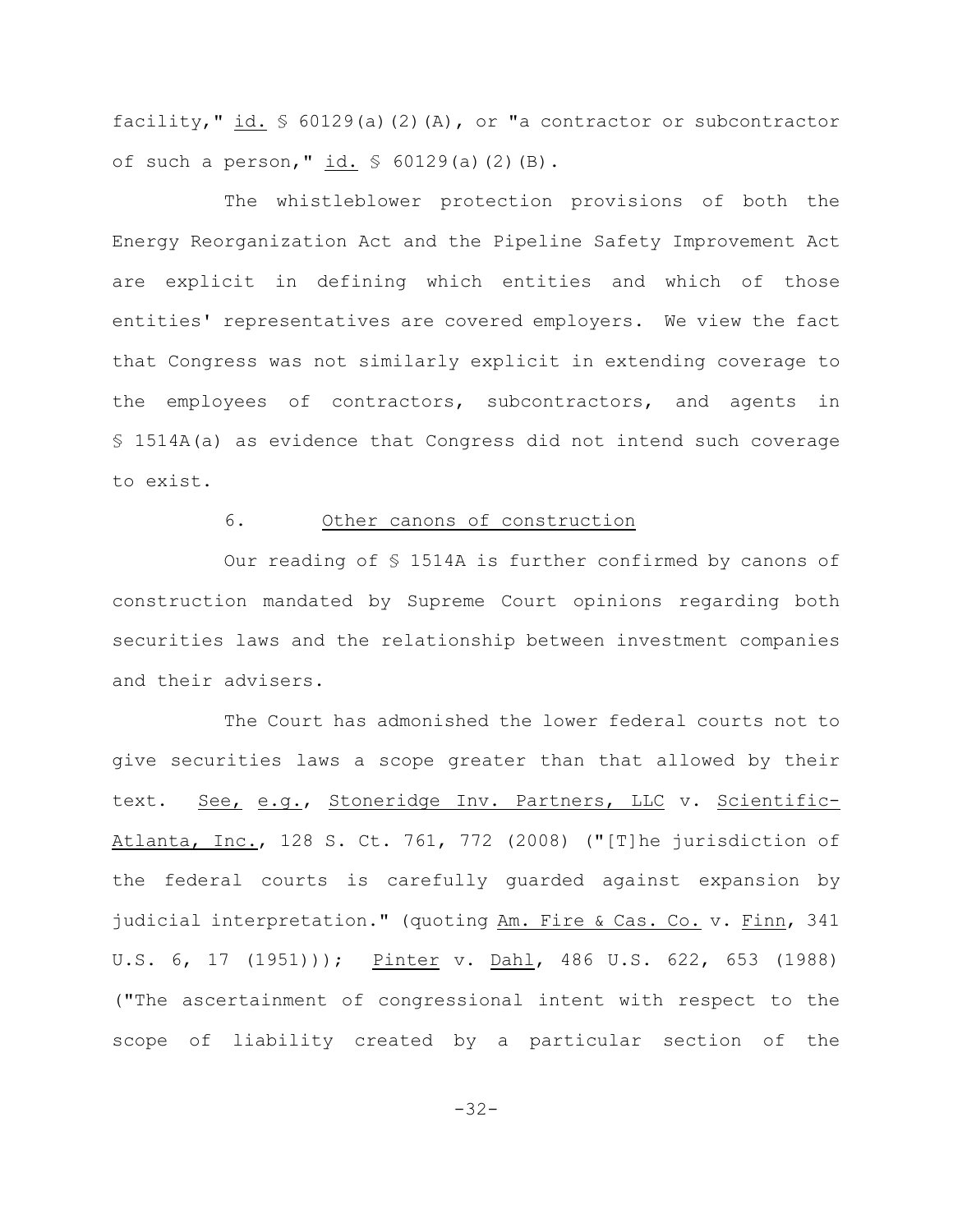Securities Act must rest primarily on the language of that section."). While many of these cases are in the context of the implied private right of action under § 10(b) of the 1934 Act, the rule that we are to "assume that Congress meant what it said" when it enacts legislation applies throughout the Code, including SOX. Pinter, 486 U.S. at 653.

Plaintiffs incorrectly argue that since the statute has some remedial purposes, those purposes must be as broad as plaintiffs say, and it must be assumed Congress chose the mechanism of a broad private right of action rather than other mechanisms to effectuate remedies. Plaintiffs essentially argue that the actual text must give way in favor of a broader reading to effectuate those broad remedial purposes. That is not the law. While the Court has stated that "securities laws combating fraud should be construed 'not technically and restrictively, but flexibly to effectuate [their] remedial purposes,'" Herman & MacLean v. Huddleston, 459 U.S. 375, 386-87 (1983) (quoting SEC v. Capital Gains Research Bureau, Inc., 375 U.S. 180, 195 (1963)), it has also admonished that "[t]he broad remedial goals of [a securities law] are insufficient justification for interpreting a specific provision 'more broadly than its language and the statutory scheme reasonably permit.'" Pinter, 486 U.S. at 653 (quoting Touche Ross & Co. v. Redington, 442 U.S. 560, 578 (1979)). Here, plaintiffs' reading is broader than the statutory scheme permits. Further, as

-33-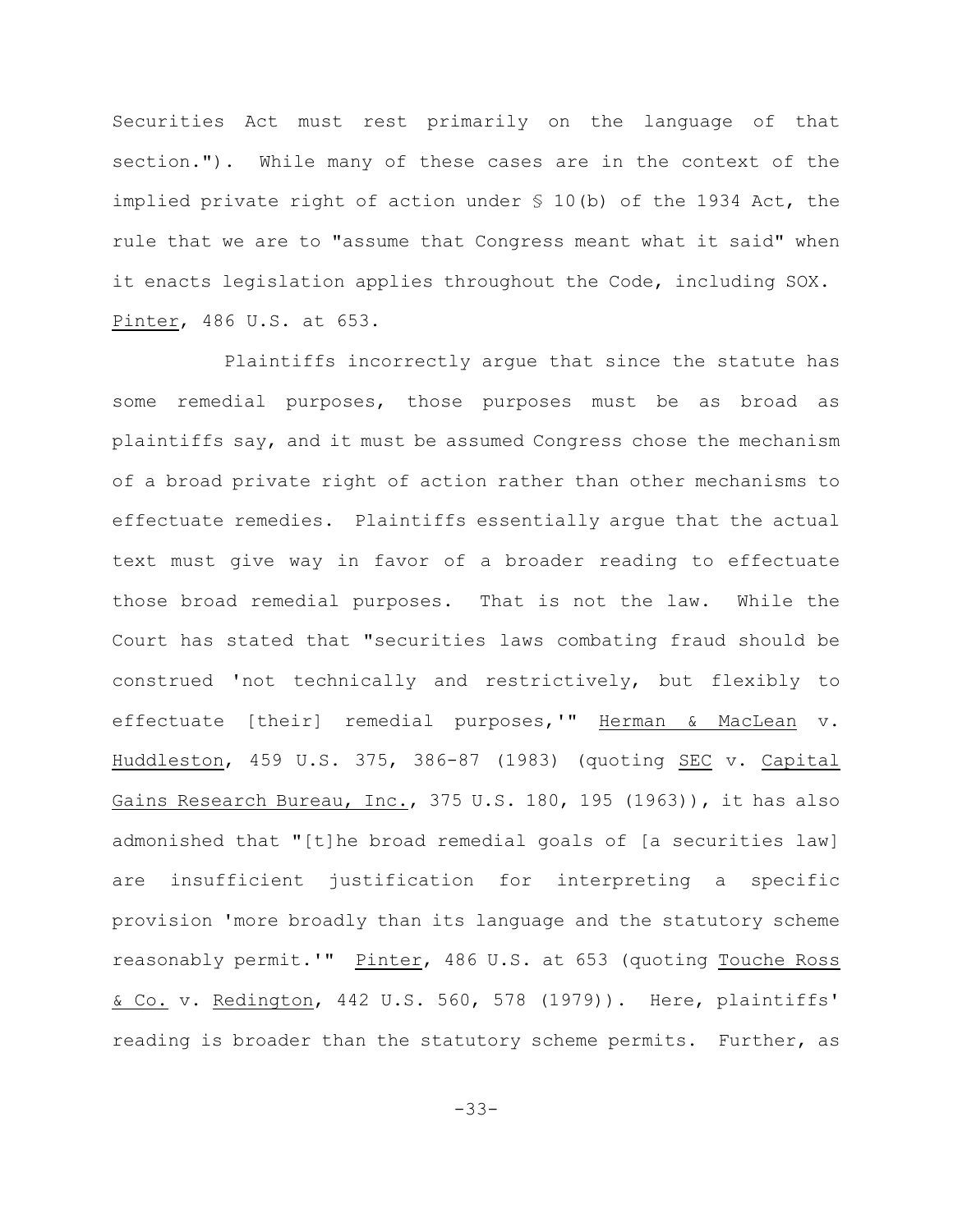discussed later, plaintiffs' interpretation goes far beyond the problems Congress wished to remedy.

In Janus Capital Group, Inc. v. First Derivative Traders, 131 S. Ct. 2296 (2011), the Court held that the fact that an investment adviser to a mutual fund exercised significant influence over its client fund and prepared SEC prospectuses on behalf of the fund did not make the adviser subject to liability under SEC Rule 10b-5 for statements made in those prospectuses, despite the adviser's "uniquely close" relationship with the fund. The Court stated that the mutual fund (an investment company under the Investment Company Act of 1940) and the adviser (an investment adviser under the Investment Adviser Act of 1940) were "legally separate entities" and that "[a]ny reapportionment of liability in the securities industry in light of the close relationship between investment advisers and mutual funds is properly the responsibility of Congress and not the courts." Id. at 2304.

Although there is a close relationship between the private investment adviser defendants and their client mutual funds, as pointed out by the plaintiffs and the SEC as amicus curiae, the two entities are separate because Congress wanted it that way. Had Congress intended to ignore that separation and cover the employees of private investment advisers for whistleblower protections, it would have done so explicitly in § 1514A(a). However, it did not.

-34-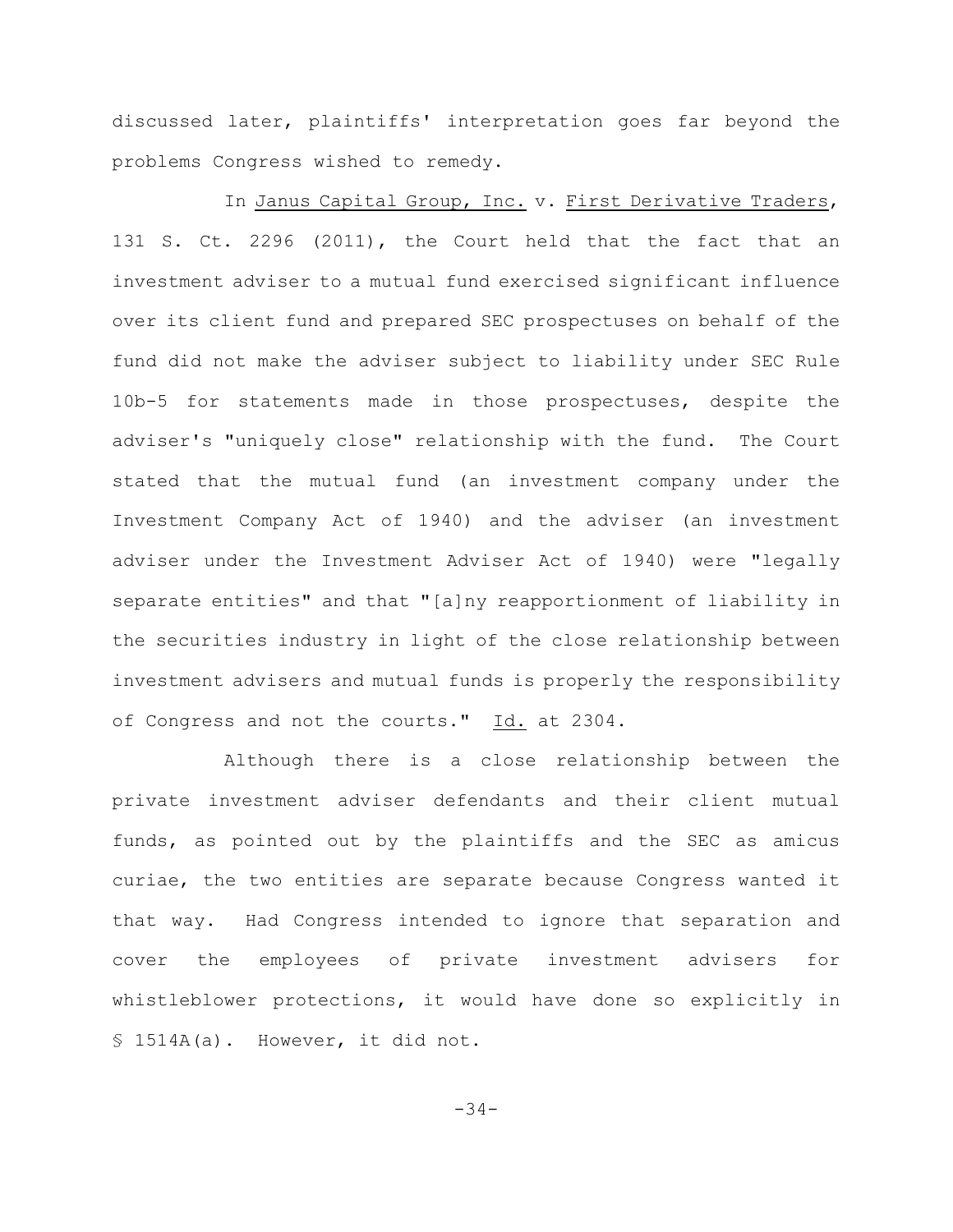Finally, the rule of lenity has no place in our interpretation of § 1514A(a), for several reasons. Application of the rule of lenity is restricted to the interpretation of criminal statutes. Bifulco v. United States, 447 U.S. 381, 387 (1980) (The rule of lenity "applies . . . to interpretations of the substantive ambit of criminal prohibitions [and] . . . to the penalties they impose."). Section 1514A is not a criminal provision and imposes no criminal penalties; instead it provides for compensatory civil damages. 18 U.S.C. § 1514A(c). In addition to the inapplicability of the rule of lenity vel non, it would not apply here in any event because there is simply the lack of "grievous ambiguity" left after considering the text, structure, history, and purpose needed to invoke the rule. As the Supreme Court has recognized, "the rule of lenity only applies if, after considering text, structure, history, and purpose, there remains a grievous ambiguity or uncertainty in the statute such that the Court must simply guess as to what Congress intended."<sup>16</sup> Barber v. Thomas, 130 S. Ct. 2499, 2508-09 (2010) (citation omitted) (quoting Muscarello v. United States, 524

 $16$  Furthermore, interpretative principles applied to immigration cases have no application here. Cf. INS v. St. Cyr, 533 U.S. 289, 320 (2001) (reciting "the longstanding principle of construing any lingering ambiguities in deportation statutes in favor of the alien" (quoting INS v. Cardoza-Fonseca, 480 U.S. 421, 449 (1987)) (internal quotation marks omitted)); INS v. Errico, 385 U.S. 214, 225 (1966) (stating that the Court resolved doubt in the interpretation of an immigration statute in favor of the alien "because deportation is a drastic measure and at times the equivalent of banishment or exile" (quoting Fong Haw Tan v. Phelan, 333 U.S. 6, 10 (1948))).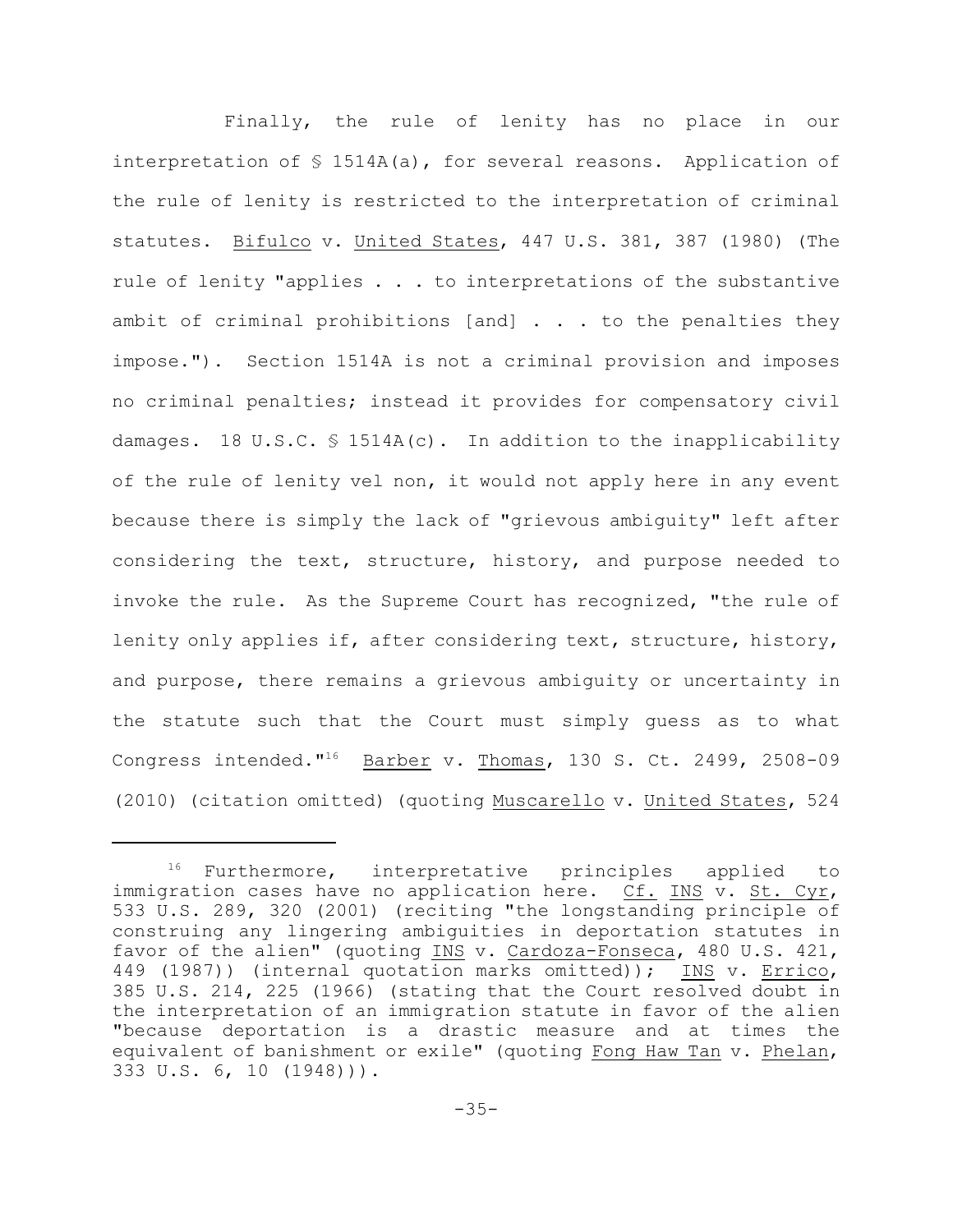U.S. 125, 139 (1998), and Bifulco, 447 U.S. at 387) (internal quotation marks omitted) (quoted in United States v. Gerhard, 615 F.3d 7, 22 (1st Cir. 2010)).

#### B. Legislative history

Turning from the statutory language and principles of statutory interpretation which alone require us to reject plaintiffs' interpretation, we also confirm our understanding of the text by examining the legislative history. See Samantar v. Yousuf, 130 S. Ct. 2278, 2287 & n.9 (2010) (using legislative history to confirm the Court's sense of a statute's plain meaning); Phillips v. Pembroke Real Estate, Inc. 459 F.3d 128, 143 n.12 (1st Cir. 2006).

### 1. Contemporaneous legislative history

The contemporaneous legislative history consists of a May 6, 2002, Senate committee report for a bill containing what became § 1514A and statements in the Congressional Record by Senator Leahy, a sponsor of that bill. We address each in turn.

The Corporate and Criminal Fraud Accountability Act of 2002, S. 2010, 107th Cong. (2002), was incorporated into SOX as Title VIII and contained the provision that would become § 1514A. The report of the Senate Judiciary Committee accompanying the Corporate and Criminal Fraud Accountability Act makes clear that Congress's primary concern was the Enron debacle, which involved the stock of a highly visible publicly traded company. See S. Rep.

-36-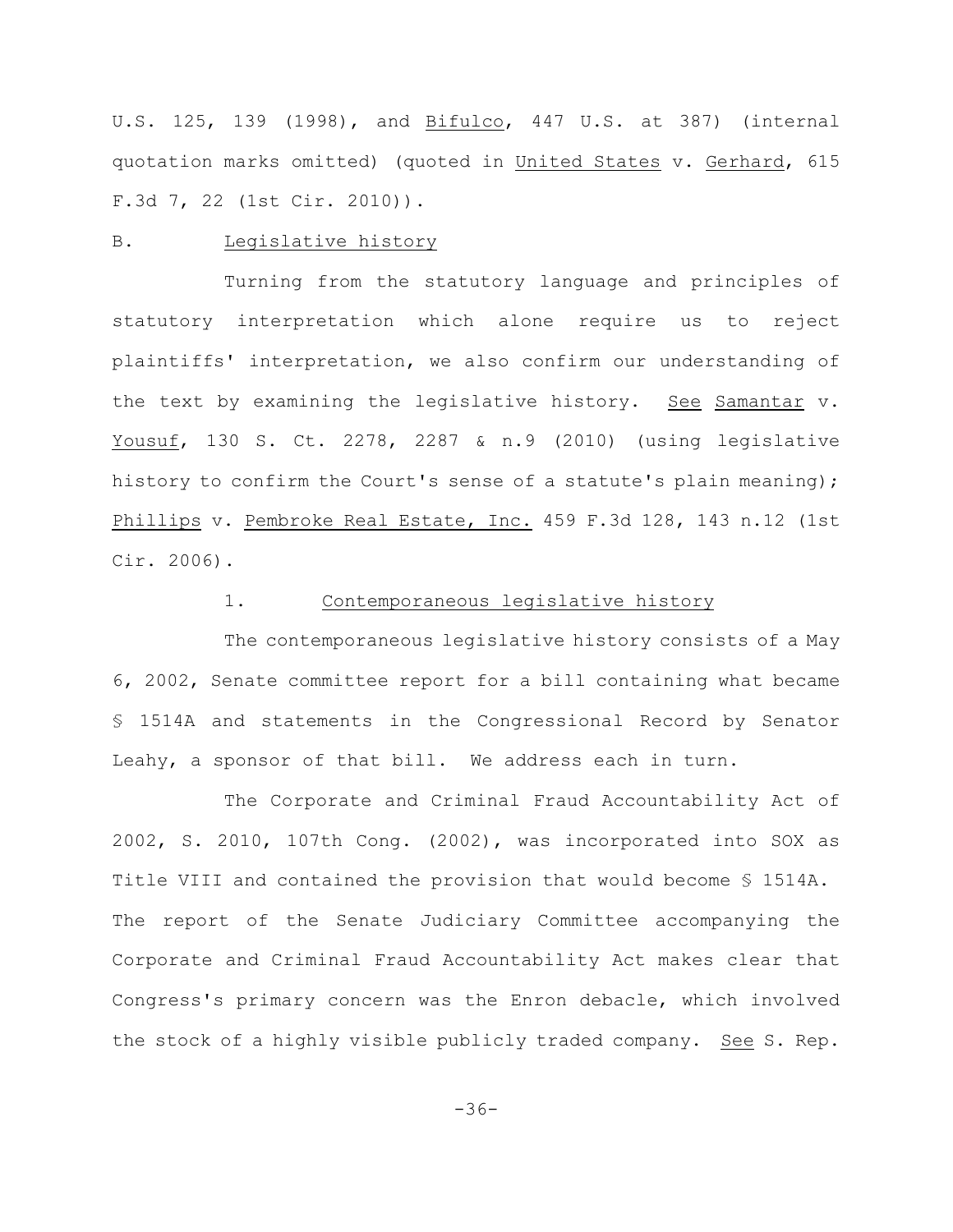No. 107-146, at 2-5 (2002) (discussing Enron's collapse, its aftermath, and the need for reform).

The same committee report states that what became § 1514A "would provide whistleblower protection to employees of publicly traded companies," id. at 13, and that eventual § 1514A was intended to "provide whistleblower protection to employees of publicly traded companies who report acts of fraud to federal officials with the authority to remedy the wrongdoing or to supervisors or appropriate individuals within their company," id. at 18-19. These statements and others in the report accord with our interpretation. Only employees of publicly traded companies are mentioned; employees of private companies are not.

Senator Leahy stated that the provision that would eventually be codified as § 1514A "would provide whistleblower protection to employees of publicly traded companies who report acts of fraud," 148 Cong. Rec. S1787 (daily ed. Mar. 12, 2002) (pre-enactment statement), and that "[a]lthough current law protects many government employees who act in the public interest by reporting wrongdoing, there is no similar protection for employees of publicly traded companies who blow the whistle on fraud and protect investors,"  $id.$  at S1788;<sup>17</sup> see also 149 Cong.

 $17$  In the same remarks, Senator Leahy stated more broadly that "[o]ur laws need to encourage and protect those who report fraudulent activity that damages investors in publicly traded companies." 148 Cong. Rec. S1788 (daily ed. Mar. 12, 2002). Plaintiffs contend that this statement supports a broad reading of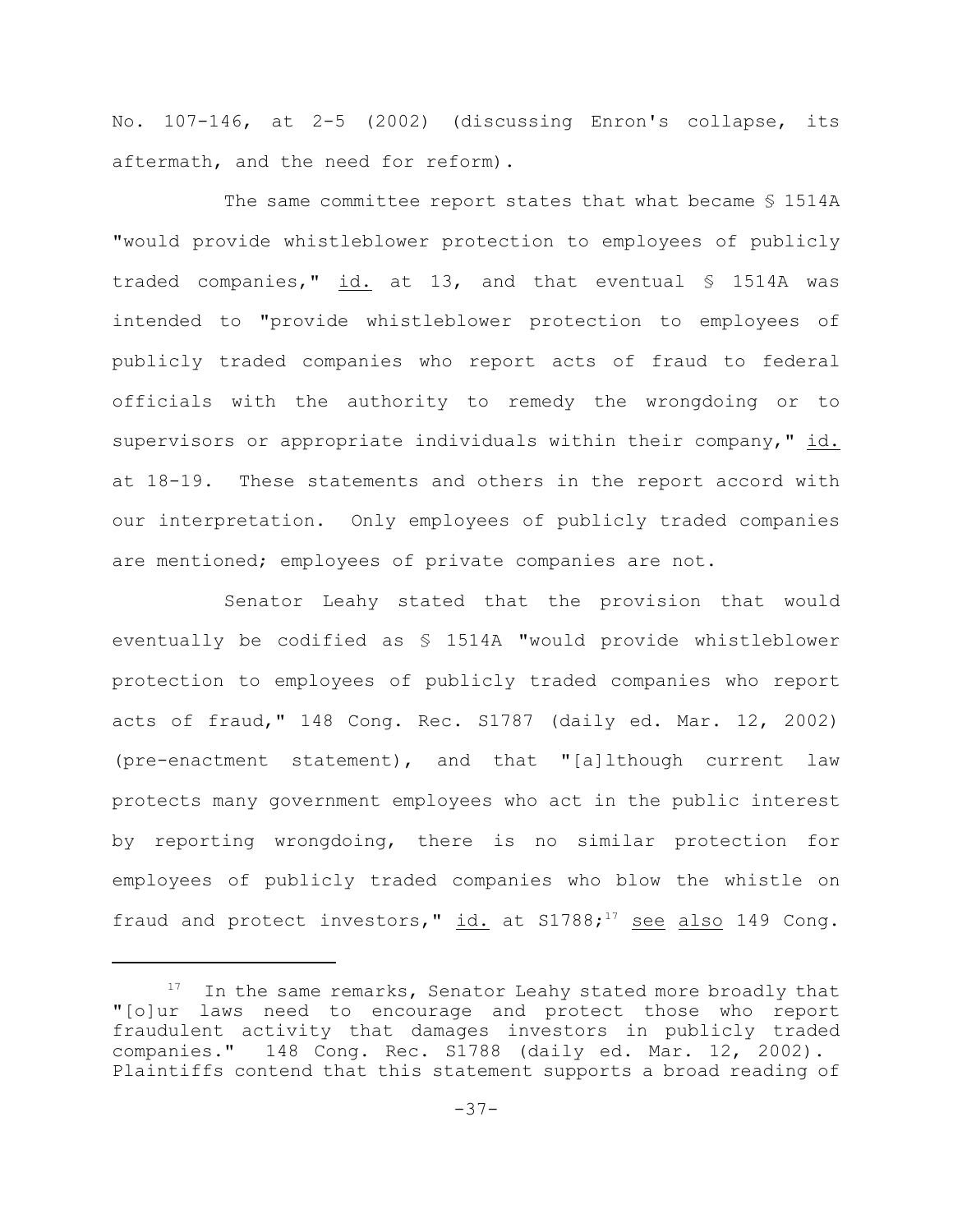Rec. S1725 (daily ed. Jan. 29, 2003) (statement of Sen. Leahy) (post-enactment) (§ 1514A "was intentionally written to sweep broadly, protecting any employee of a publicly traded company who took such reasonable action to try to protect investors and the market").

Plaintiffs point to the committee report's background discussion as supporting their position. The report decries retaliation against whistleblowers at Enron, a publicly traded company. See S. Rep. 107-146 at 4-5. But the report also discusses retaliation against employees at Arthur Andersen, a private entity which was both a consultant to Enron and its "independent" auditor. See id. at 3. The report states that "[i]n a variety of instances . . . corporate employees at both Enron and Andersen attempted to report or 'blow the whistle' on fraud, but they were discouraged at nearly every turn." Id. at 4-5. The report also cites the fact that an "Andersen partner was apparently removed from the Enron account when he expressed reservations about the firm's financial practices in 2000" as an "example" of "a culture, supported by law, that discourage[d] employees from reporting fraudulent behavior." Id. at 5.

the statute: if the point of § 1514A is to protect investors in publicly traded companies, then it makes sense that the statute would protect whistleblowers who report fraud at such companies, even if a whistleblower is the employee of such a company's contractor or agent. We disagree that Congress meant to cast so broad a net.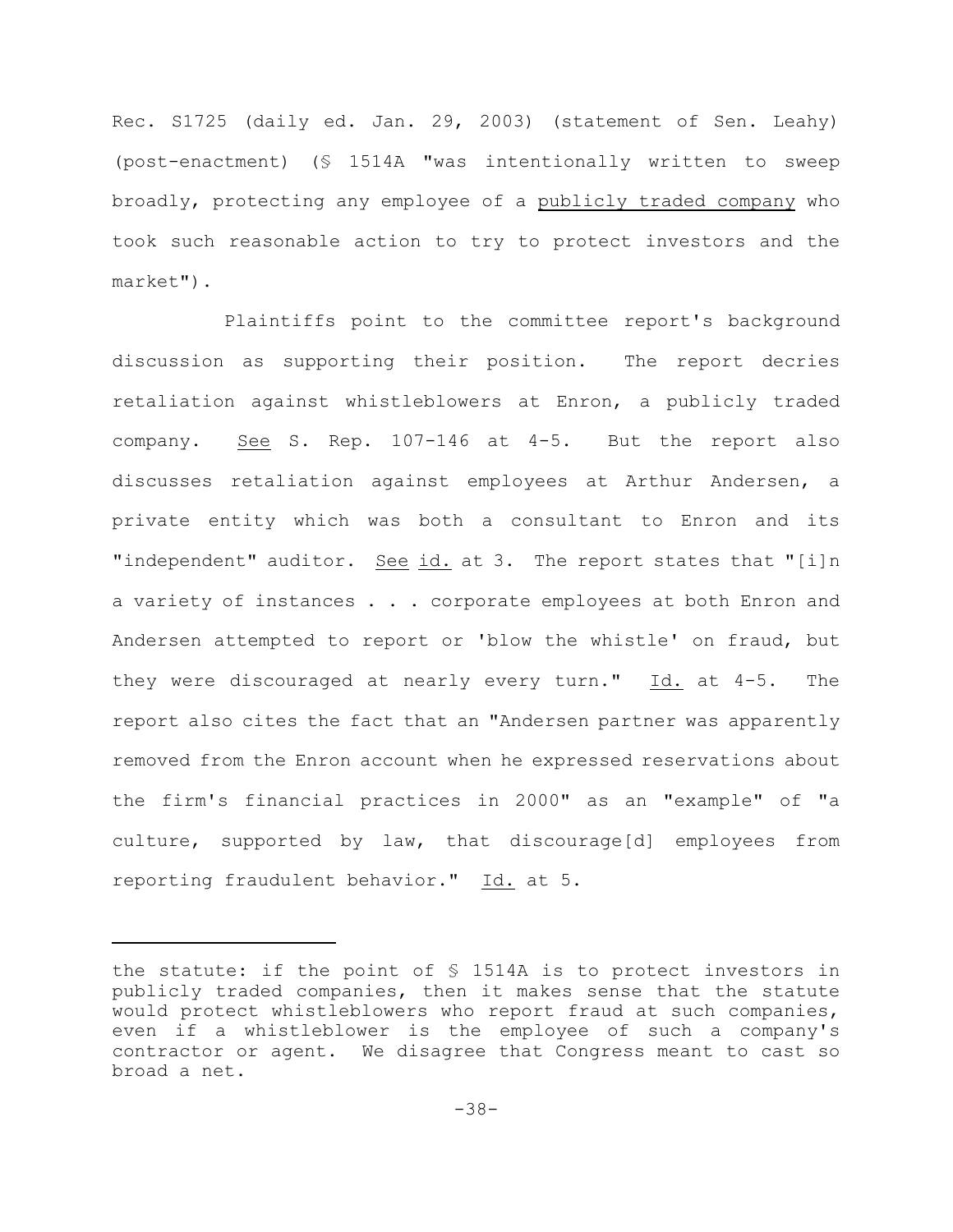Congress's concern about Arthur Andersen was addressed by special provisions as to accountants. See SOX tit. I, 116 Stat. at 750-71 ("Public Company Accounting Oversight Board"); SOX tit. II, 116 Stat. at 771-75 ("Auditor Independence"). The committee's concerns regarding the integrity and independence of accountants and auditors are addressed in SOX by virtue of these provisions, and not by an expansive definition of "employee" in § 1514A(a).

## 2. Post-enactment legislative activity

After SOX's enactment, there have been two relevant attempts to amend the Act, one successful, the other not. As the Court said in North Haven Board of Education v. Bell, 456 U.S. 512 (1982), "[a]lthough postenactment developments cannot be accorded 'the weight of contemporary legislative history, we would be remiss if we ignored these authoritative expressions concerning the scope and purpose of'" previous enactments. Id. at 535 (quoting Cannon v. Univ. of Chi., 441 U.S. 677, 686 n.7 (1979)); see also Goncalves v. Reno, 144 F.3d 110, 133 (1st Cir. 1998) ("[S]ubsequent legislative developments, although never determinative in themselves, can be 'significant' clues to congressional intent." (quoting INS v. Cardoza-Fonseca, 480 U.S. 421, 430 (1987))).

We turn to the failed effort to expand the term "employee" in  $\frac{1514A(a).^{18}}{18}$  In 2004, Senator Fitzgerald introduced

 $18$  We acknowledge that "failed legislative proposals are 'a particularly dangerous ground on which to rest an interpretation of a prior statute.'" United States v. Craft, 535 U.S. 274, 287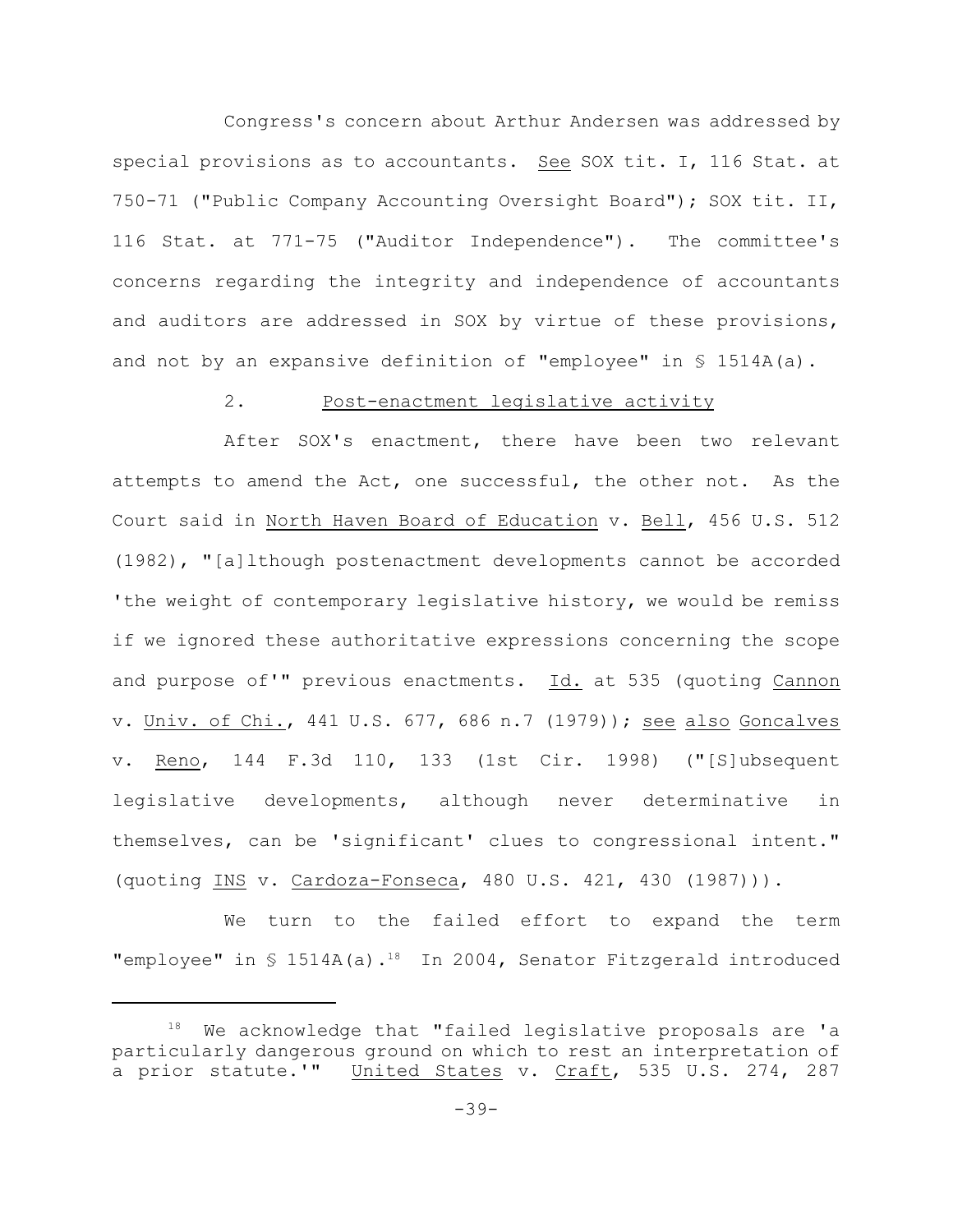in the Senate a bill entitled the Mutual Fund Reform Act of 2004 (MFRA). S. 2059, 108th Cong. (2004). Section 116(b) of MFRA would have amended § 1514A(a) to explicitly cover employees of investment advisers to mutual funds. As amended by MFRA,  $\frac{1514A(a)}{a}$  would have read:

> Whistleblower Protection for Employees of Publicly Traded Companies and Registered Investment Companies -- No company with a class of securities registered under section 12 of the Securities Exchange Act of 1934 (15 U.S.C. 78*l*), or that is required to file reports under section 15(d) of the Securities Exchange Act of 1934 (15 U.S.C. 78o(d)), or that is an investment adviser, principal underwriter, or significant service provider (as such terms are defined under section 2(a) of the Investment Company Act of 1940 (15 U.S.C. 80a-2(a)) of an investment company which is registered under section 8 of the Investment Company Act of 1940, or any officer, employee, contractor, subcontractor, or agent of such company, may discharge, demote, suspend, threaten, harass, or in any other manner discriminate against an employee in the terms and conditions of employment because of any lawful act done by the employee–

<sup>(2002) (</sup>quoting Pension Benefit Guar. Corp. v. LTV Corp., 496 U.S. 633, 650 (1990)). However, the Court has used failed attempts to amend statutory language as aids to understanding Congress's intent. See, e.g., FDA v. Brown & Williamson Tobacco Corp., 529 U.S. 120, 144 (2000) ("Congress considered and rejected bills that would have granted the FDA" jurisdiction to regulate tobacco.);  $N$ . Haven Bd. of Educ. v. Bell, 456 U.S. 512, 534 (1982) ("Congress has refused to pass bills that would have amended § 901 to limit its coverage of employment discrimination.").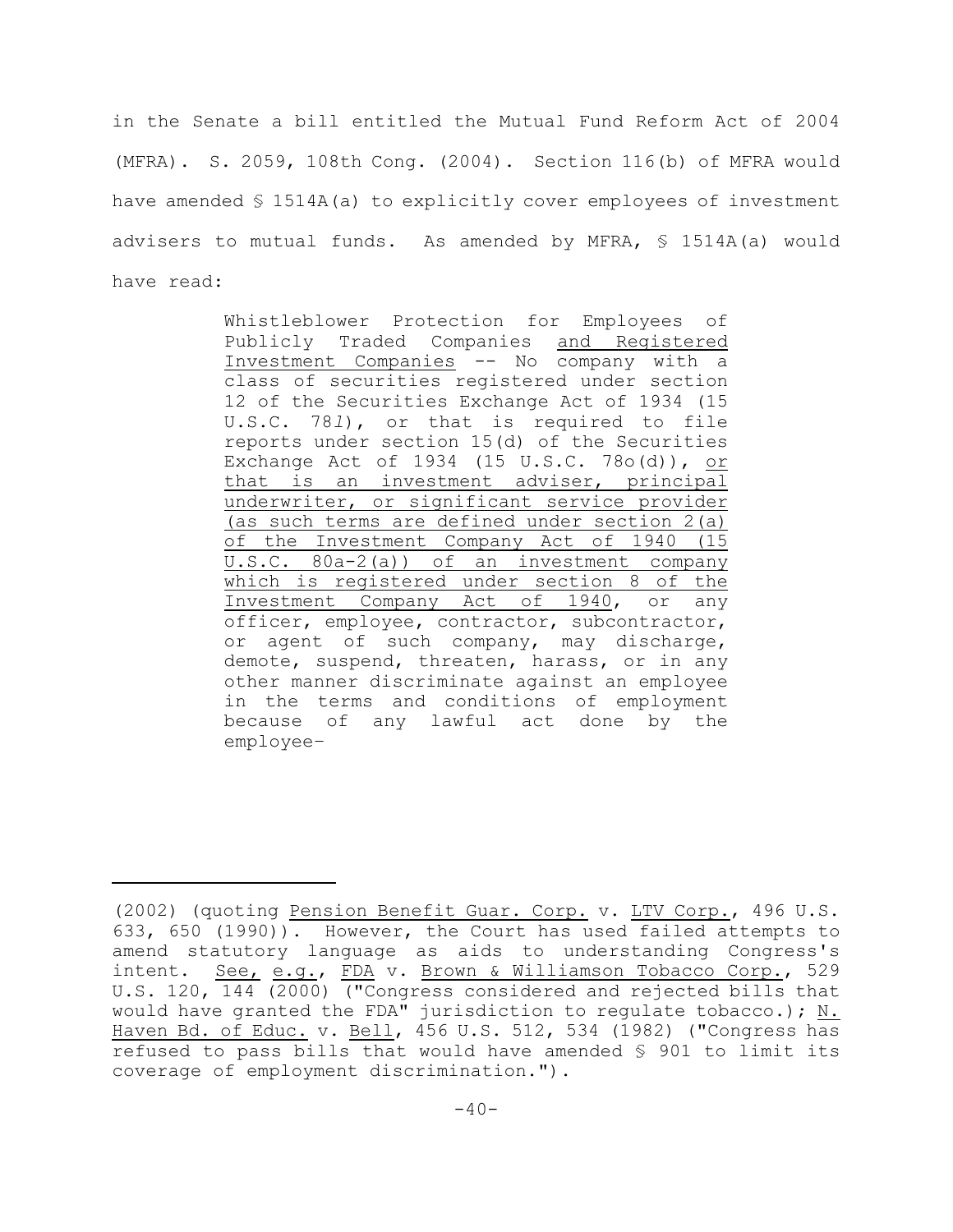S. 2059, 108th Cong. § 116(b) (emphasis added). MFRA was referred to the Senate Committee on Banking, Housing, and Urban Affairs, but it was never reported out of that committee.<sup>19</sup>

Defendants argue that MFRA is evidence that Congress did not believe § 1514A(a) covered employees of private contractors to public companies; if it did, then MFRA's amendment would have been superfluous. We are more cautious, because there is no statement in MFRA's legislative history regarding its sponsors' understanding of section 116(b) or of  $\frac{1514A(a).^{20}}{20}$  Cf. Seatrain Shipbuilding Corp. v. Shell Oil Co., 444 U.S. 572, 596 (1980) (considering legislative history discussing why Congress chose to amend a certain provision in one way but not another, and stating "while the views of subsequent Congresses cannot override the unmistakable intent of the enacting one, such views are entitled to significant weight" (citations omitted)). The Supreme Court has stated that "[c]ongressional inaction lacks persuasive significance because several equally tenable inferences may be drawn from such inaction,

 $19$  MFRA was also introduced in the House in 2004 as H.R. 4505 and referred to the Subcommittee on Capital Markets, Insurance and Government Sponsored Enterprises. It was never reported out of that subcommittee.

 $20$  The only statements regarding MFRA's whistleblower protection amendment in the Congressional Record are general. See, e.g., 150 Cong. Rec. S794 (daily ed. Feb. 10, 2004) (statement of Sen. Fitzgerald) ("[MFRA] puts the interests of investors first by: . . . instituting Sarbanes-Oxley-style provisions for independent accounting and auditing, codes of ethics, chief compliance officers, compliance certifications, and whistleblower protections.").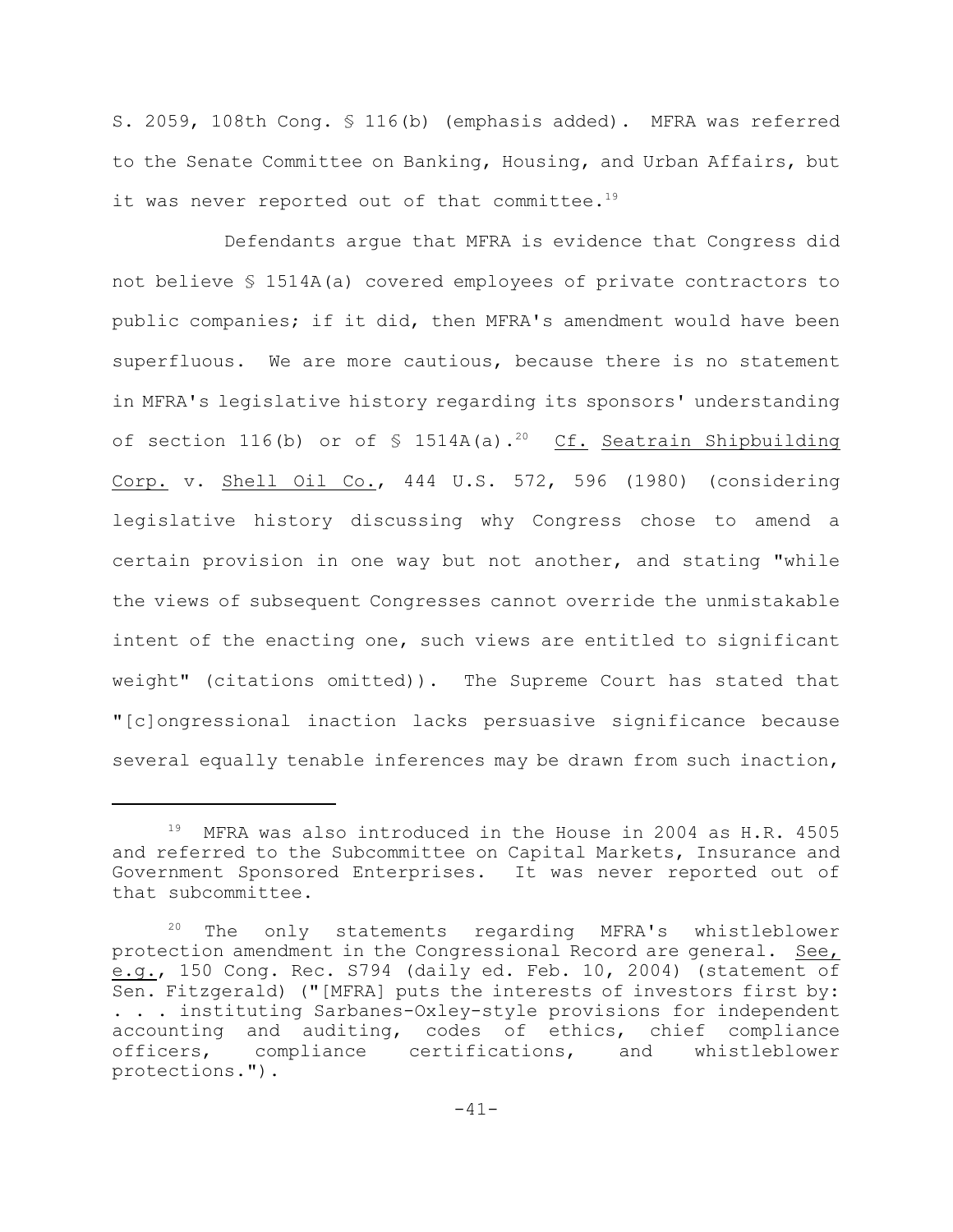including the inference that the existing legislation already incorporated the offered change." Craft, 535 U.S. at 287 (alteration in original) (quoting Cent. Bank of Denver, N.A., 511 U.S. at 187) (internal quotation marks omitted). At most, this is a clue, but far from conclusive.

Later, Congress did amend § 1514A(a). In 2010 the Dodd-Frank Wall Street Reform and Consumer Protection Act (Dodd-Frank) amended § 1514A by explicitly extending whistleblower coverage to employees of public companies' subsidiaries and employees of statistical rating organizations. Section 1514A(a) as amended by Dodd-Frank reads:

> No company with a class of securities registered under section 12 of the Securities Exchange Act of 1934 (15 U.S.C. 78*l*), or that is required to file reports under section 15(d) of the Securities Exchange Act of 1934 (15 U.S.C. 78o(d)) including any subsidiary or affiliate whose financial information is included in the consolidated financial statements of such company, or nationally recognized statistical rating organization (as defined in section 3(a) of the Securities Exchange Act of 1934 (15 U.S.C. 78c), or any officer, employee, contractor, subcontractor, or agent of such company or nationally recognized statistical rating organization, may discharge, demote, suspend, threaten, harass, or in any other manner discriminate against an employee in the terms and conditions of employment because of any lawful act done by the employee–

18 U.S.C. § 1514A(a), as amended by Pub. L. No. 111-203 §§ 922(b), 929A, 124 Stat. 1376, 1848, 1852 (2010) (emphasis added).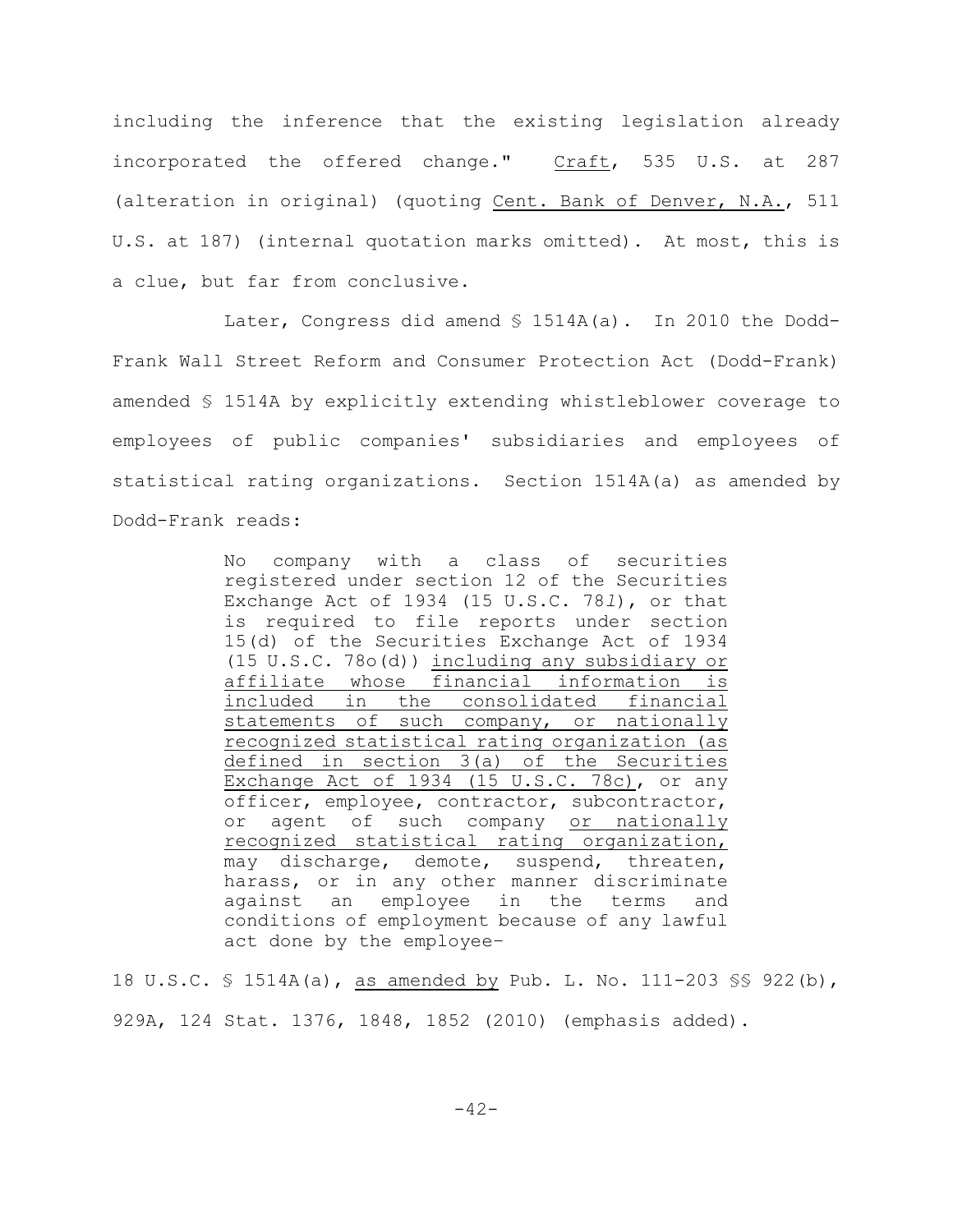The report of the Senate Committee on Banking, Housing, and Urban Affairs accompanying Dodd-Frank explains that section 929A of that Act amended § 1514A(a) "to make clear that subsidiaries and affiliates of issuers may not retaliate against whistleblowers." S. Rep. No. 111-176, at 114 (2010). The committee believed such a clarification was necessary because "[t]he language of [§ 1514A(a)] may be read as providing a remedy only for retaliation by the issuer, and not by subsidiaries of an issuer." Id.<sup>21</sup>

Furthermore, Senator Cardin, in remarks introducing an amendment to Dodd-Frank that became section 922(b) of that Act, explained that "Section 1514[A] delineates which companies are covered by [SOX] and what actions are prohibited. The Cardin-Grassley amendment expands the provision to include employees of the rating companies." 156 Cong. Rec. S3349 (daily ed. May 6, 2010). In the course of these remarks, Senator Cardin characterized § 1514A(a) as enacted by SOX as

> extend[ing] whistleblower protections to employees of any company that is registered under the SEC Act of 1934 or that is required to file reports under section 15(d) of the

As described later, the fact that DOL had issued what were non-substantive procedural regulations says nothing about congressional intent in SOX, enacted years earlier. That fact also is irrelevant to the Dodd-Frank amendments because Congress said its concern was to clarify § 1514A(a), and it said nothing about a regulation from DOL, much less one that did not and could not purport to provide a substantive interpretation of the SOX language at issue.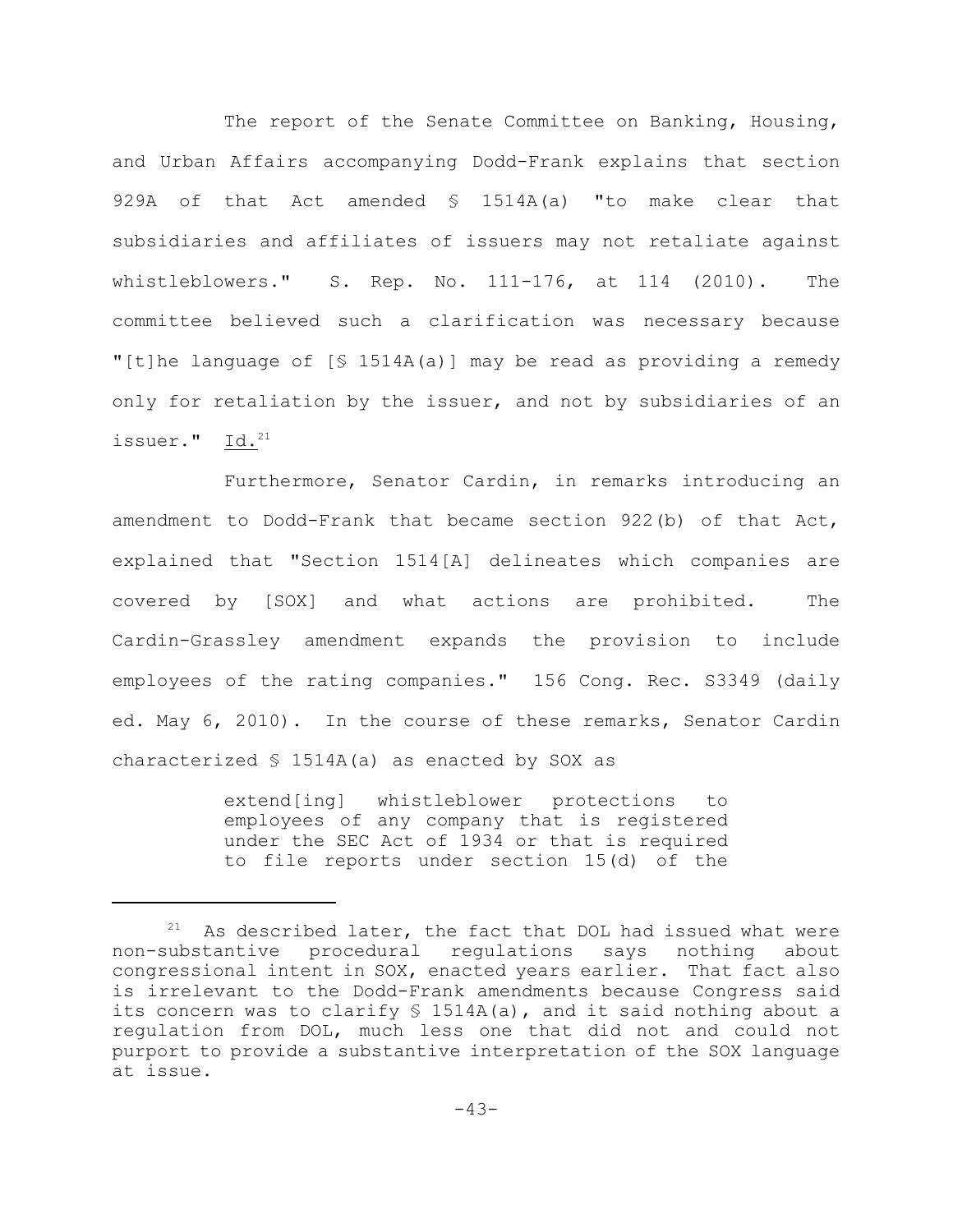same act. The whistleblower provisions of the Sarbanes-Oxley Act protect employees of the publicly traded companies from retaliation by giving victims of such treatment a cause of action which can be brought in Federal court.

Id. Notably, Senator Cardin's statement again confirms that the covered employees are only those of publicly traded companies.

Dodd-Frank's successful amendments of § 1514A(a) are not subject to the rule of judicial wariness about legislative inaction. Rather, these later actions by Congress are entitled to some weight as an expression of Congress's understanding of § 1514A(a)'s meaning, which is consistent with our interpretation.

### III.

#### No Deference Owed to Agency Positions

Congress chose not to give authority to the SEC or the DOL to interpret the term "employee" in § 1514A(a). So there is no basis for Chevron deference. See Chevron, U.S.A., Inc. v. Natural Res. Def. Council, Inc., 467 U.S. 837, 843 (1984). Because the term "employee" in § 1514A(a) is not ambiguous, we would not defer to an administrative agency's contrary determination, even had Congress delegated authority to the agency. See Nat'l Ass'n of Home Builders v. Defenders of Wildlife, 127 S. Ct. 2518, 2534 (2007) ("[D]eference is appropriate only where 'Congress has not directly addressed the precise question at issue' through the statutory text." (quoting Chevron, 467 U.S. at 843); Saysana v. Gillen, 590 F.3d 7, 16 (1st Cir. 2009) (because statutory language

-44-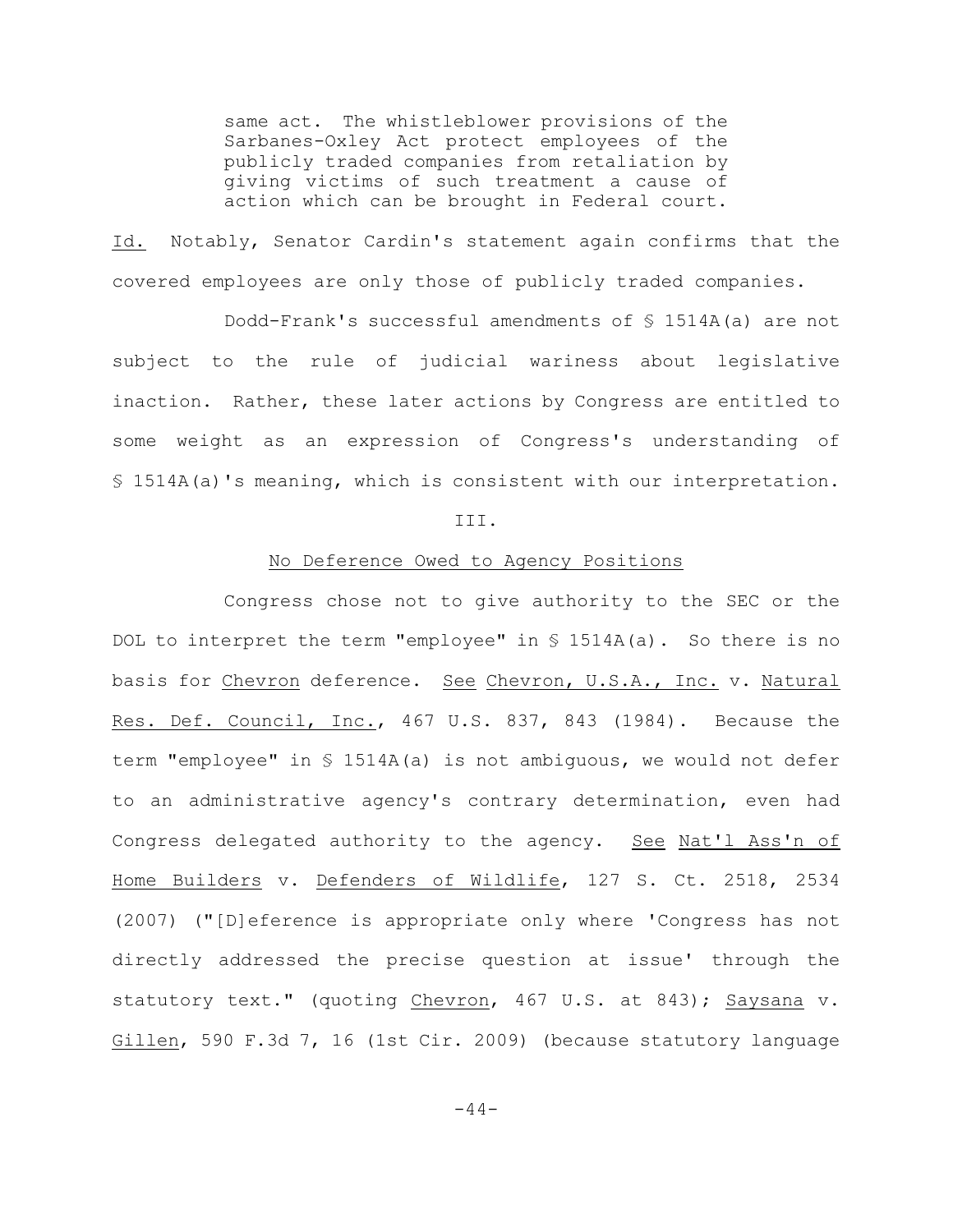before the court "is unambiguous, there is nothing for the agency to interpret -- no gap for it to fill -- and there is no justification for resorting to agency interpretation to address an ambiguity"); Succar v. Ashcroft, 394 F.3d 8, 22-24 (1st Cir. 2005) (declining to defer to agency's interpretation of statute where statute's text is clear).

Here, independently, no deference is owed for the other reasons we discuss. The DOL, supported by the SEC, makes a threefold argument in favor of plaintiffs' interpretation. First, as to the particular OSHA regulations regarding coverage under § 1514A(a), the Secretary of Labor admits these regulations are entitled to no deference, and the defendants agree, for the reasons we state below. $22$  OSHA has promulgated regulations regarding § 1514A in its capacity as the body with delegated authority to

We accepted in dicta in Day v. Staples, Inc., 555 F.3d 42, 54 & n.7 (1st Cir. 2009), that certain DOL regulations concerned with a two-part test for what constituted "reasonable belief" under SOX were entitled to Chevron deference. That test was also contained in the relevant case law. Day did not concern the issue here, nor the regulation relied on here. That statement in Day was not necessary to the holding in that case but was rather dicta, nor was the holding in the case concerned with the precise regulations at issue here. Day is easily distinguishable, and that dicta in Day is not binding on this panel. Kosereis v. Rhode Island, 331 F.3d 207, 213 (1st Cir. 2003).

Beyond that, the Secretary of Labor has disclaimed Chevron deference for the regulations at issue. In addition, the notice of final rulemaking promulgating them states that the procedural<br>requlations are "not intended to provide statutory regulations are "not intended to provide statutory interpretations." 69 Fed. Reg. 52104, 52105 (Aug. 24, 2004).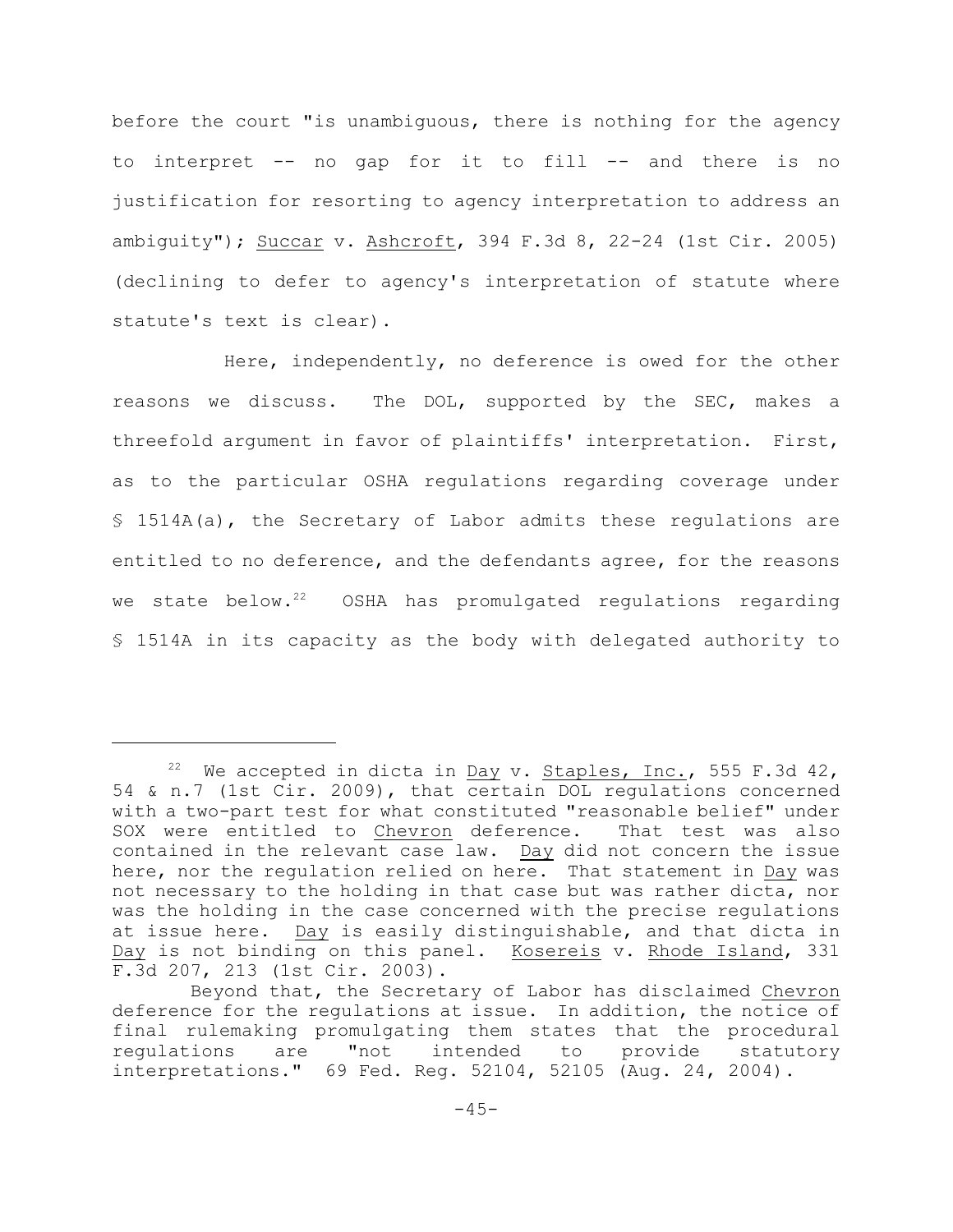enforce its provisions.<sup>23</sup> These regulations purport to "implement[] procedures under section 806" of SOX, 29 C.F.R. § 1980.100(a) (2009), and they construe § 1514A(a)'s coverage provisions in plaintiffs' favor, see id. § 1980.101-.102.<sup>24</sup>

These regulations, id., are not entitled to Chevron deference, as the Secretary admits. See Chevron, 467 U.S. at 842- 43. In addition, in promulgating the rules, the DOL made it clear the rules were not interpretations of the Act. In the notice of

 $24$  The regulations in effect at the pertinent times in this case state that

> "[n]o company or company representative may discharge, demote, suspend, threaten, harass or in any other manner discriminate against any employee with respect to the employee's compensation, terms, conditions, or privileges of employment because the employee, or any person acting pursuant to the employee's request, has engaged in any of the activities specified in paragraphs (b)(1) and (2) of this section."

29 C.F.R. § 1980.102(a) (2009). The regulations define "company representative" to mean "any officer, employee, contractor, subcontractor, or agent of a company," id. § 1980.101, and "employee" to mean "an individual presently or formerly working for a company or company representative, an individual applying to work for a company or company representative, or an individual whose employment could be affected by a company or company representative," id.

 $23$  Section 1514A delegates to the Secretary of Labor the authority to enforce the statute through formal adjudication. See 18 U.S.C. § 1514A(b)(1) ("A person who alleges discharge or other discrimination by any person in violation of subsection (a) may seek relief under subsection (c) by  $\ldots$  . filing a complaint with the Secretary of Labor . . . . "). The Secretary delegated enforcement responsibility for § 1514A to the Assistant Secretary of Occupational Health and Safety, see 67 Fed. Reg. at 65,008, and review of decisions by ALJs to the DOL's ARB, see 67 Fed. Reg. at 64,272-73.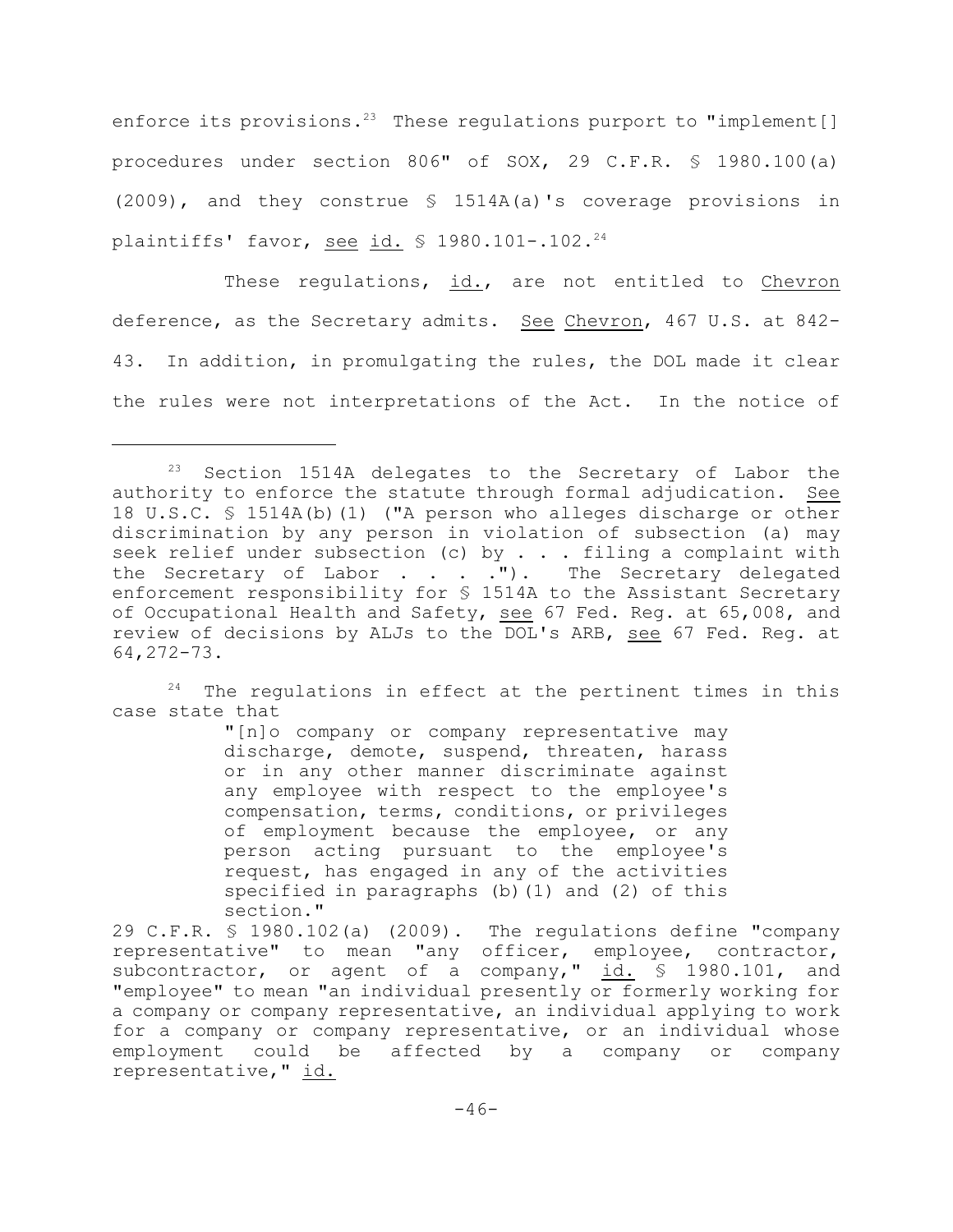final rulemaking promulgating these regulations, OSHA repeatedly states that "[t]hese rules are procedural in nature and are not intended to provide interpretations of the Act." 69 Fed. Reg. 52,104, 52,105 (Aug. 24, 2004). In this case, the DOL has explicitly stated that "[t]he Department of Labor does not have substantive rulemaking authority with respect to section 1514A" and thus the Secretary of Labor does not seek Chevron deference "for her procedural regulations."

We also conclude that these particular OSHA regulations are not entitled to Skidmore deference for several reasons, including that the text of the statute does not permit even that level of deference. See Skidmore v. Swift & Co., 323 U.S. 134, 140 (1944). Congress has made the choice and not given the agency a role. Further, "the Skidmore standard entails . . . a sliding-scale approach under which the degree of deference accorded to an agency interpretation hinges on a variety of factors, such as 'the thoroughness evident in [the agency's] consideration, the validity of its reasoning, [and the] consistency [of its interpretation] with earlier and later pronouncements.'" Doe v. Leavitt, 552 F.3d 75, 81 (1st Cir. 2009) (alterations in original) (quoting Skidmore, 323 U.S. at 140). Moreover, as the Supreme Court has stated, an agency's statutory "interpretation is 'entitled to respect' only to the extent it has the 'power to persuade.'" Gonzales v. Oregon, 546 U.S. 243, 256 (2006) (quoting

 $-47-$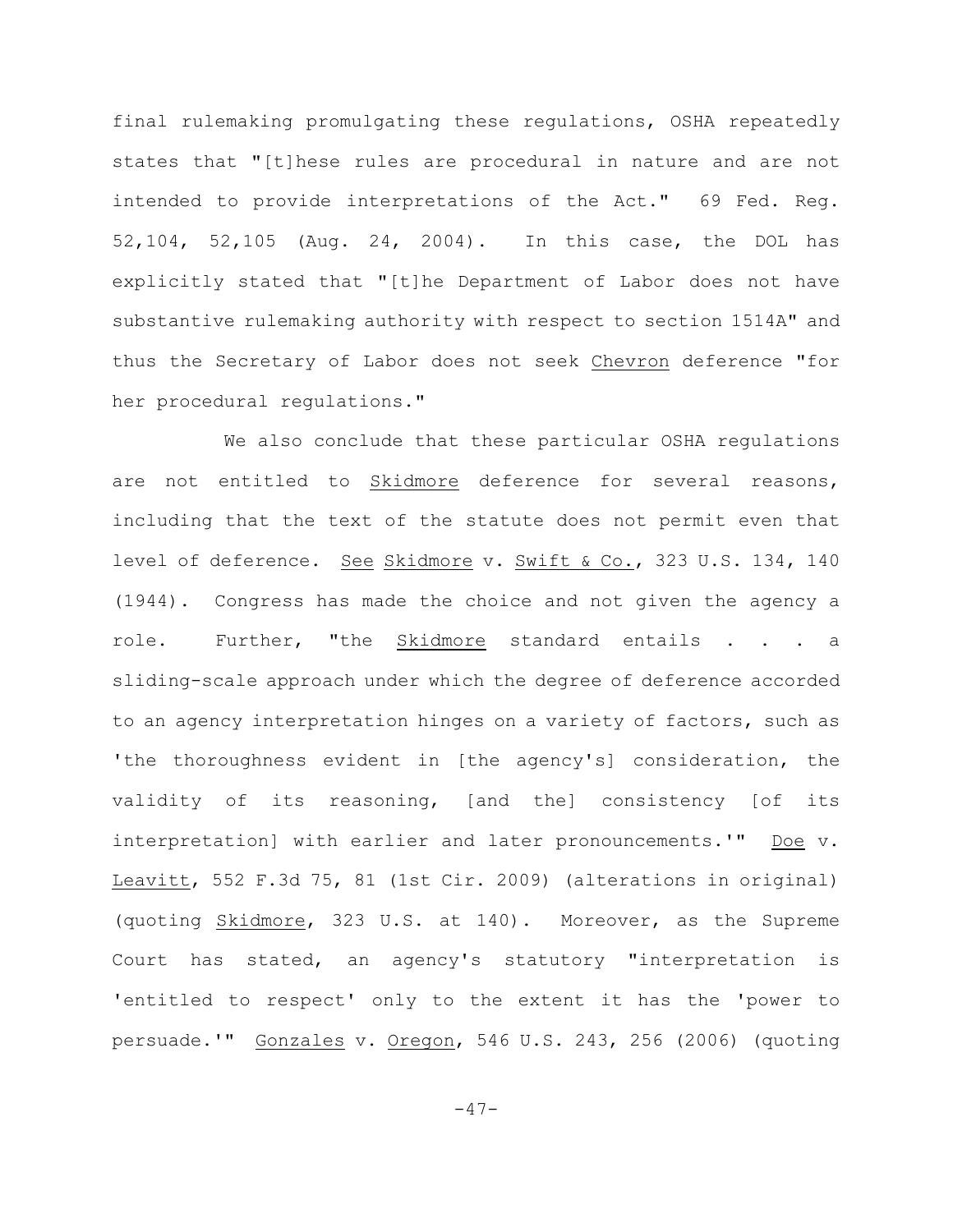Skidmore, 323 U.S. at 140). The notice of final rulemaking here contains no reasoning to support OSHA's construction of the coverage provisions of  $\frac{1514A(a)}{a}$ , saying only that "OSHA believes that [its regulations] accurately reflect the statutory language." 69 Fed. Reg. at 52,105-06. OSHA's reading, which it states is not a statutory interpretation, lacks the "power to persuade." We also note that the DOL's amicus brief does not argue that these particular OSHA regulations should be accorded Skidmore deference, nor does the SEC.

Second, if there were an on-point holding of the ARB, it might be entitled to some deference as to any ambiguity in the statute. The point is irrelevant for two reasons. First, we find no ambiguity, so no deference is owed. Cf. Welch v. Chao, 536 F.3d 269, 276 n.2 (4th Cir. 2008) (according deference to a decision of the ARB interpreting § 1514A because the statute expressly delegated to the Secretary of Labor authority to enforce the statute by formal adjudication and the Secretary delegated that power to the ARB). Second, there is in any event no ARB decision on point,  $25$  and the ALJ in the Zang case, at the level below the

In Johnson v. Siemens Building Technologies, Inc., the complainant brought a claim of retaliation under § 1514A against her employer, a subsidiary of a publicly traded company. The ARB disposed of the case by holding that  $\frac{1514A(a)}{a}$  as enacted by SOX covered employees of subsidiaries of public companies. In dicta to which no deference could be owed, the ARB stated that SOX's "legislative history demonstrates that Congress intended to enact robust whistleblower protections for more than employees of publicly traded companies." 2011 WL 1247202, at \*12.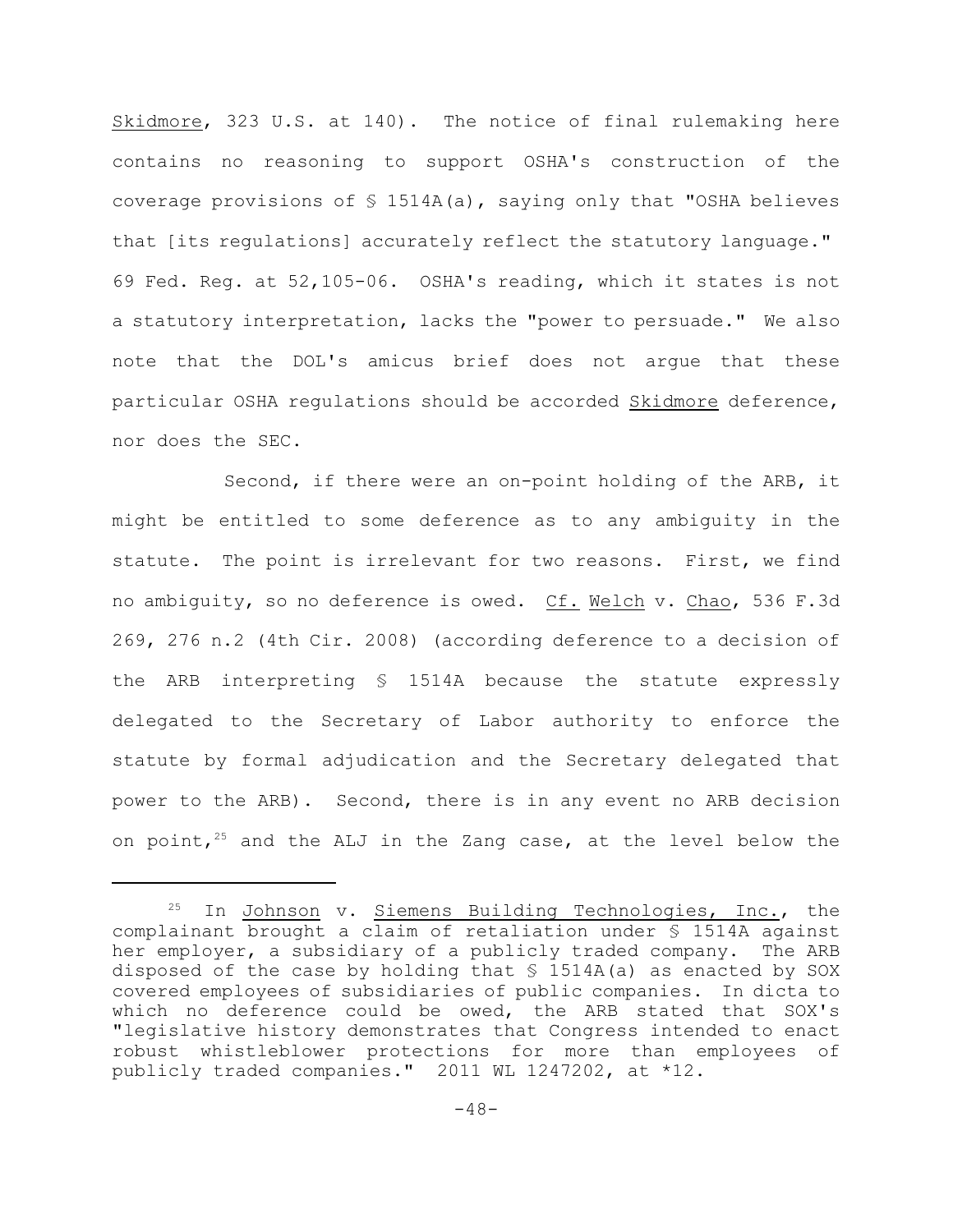ARB, reached a conclusion consistent with ours. See Zang, 2008 WL 7835900.

We have considered the arguments in the amicus briefs of the DOL and SEC, but we owe no deference to the positions stated there. The SEC has no rulemaking or enforcement authority as to § 1514A, so its interpretation of that provision, in any form, would be owed no deference in any event. See Hoffman Plastic Compounds, Inc. v. NLRB, 535 U.S. 137, 143-44 (2002); FLRA v. U.S. Dep't of the Navy, 941 F.2d 49, 55 (1st Cir. 1991). The arguments advanced by the DOL, which does have authority to enforce § 1514A, see 18 U.S.C. §§ 1514A(b)(1), 1514A(b)(2)(A); 49 U.S.C. § 42121(b), mirror the textual arguments of the plaintiffs and are not based on the DOL's "specialized experience." Skidmore, 323 U.S. at 139. In addition, we view the text of § 1514A(a) as clear.

### IV.

### Conclusion

If we are wrong and Congress intended the term "employee" in § 1514A(a) to have a broader meaning than the one we have arrived at, it can amend the statute. We are bound by what Congress has written.

Reversed and remanded with instructions to dismiss the actions. No costs are awarded.

# **-- Dissenting Opinion Follows –-**

-49-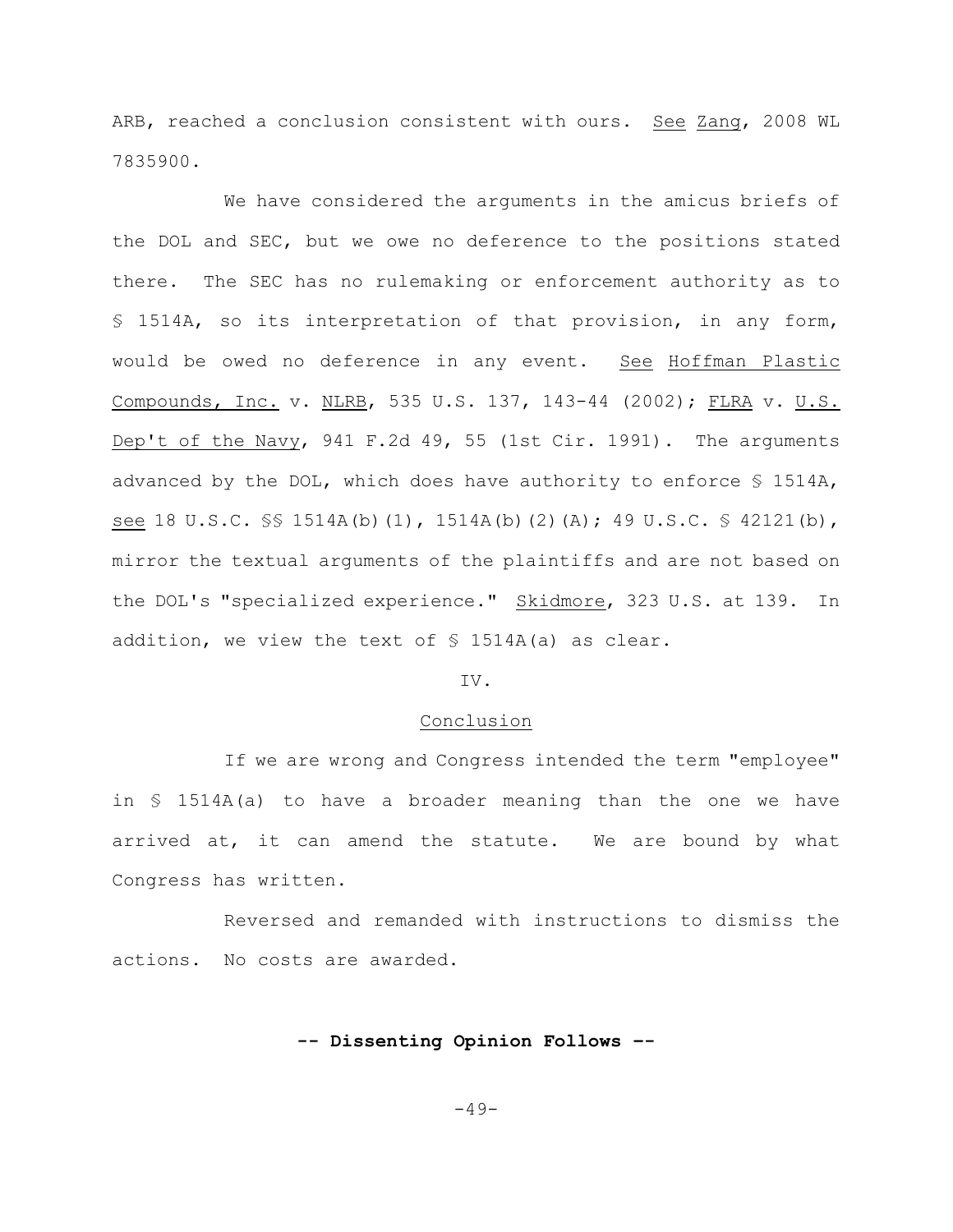**THOMPSON, Circuit Judge, dissenting.** Because my colleagues impose an unwarranted restriction on the intentionally broad language of the Sarbanes-Oxley Act, employ a method of statutory construction diametrically opposed to the analysis this same panel employed just weeks ago, take pains to avoid paying any heed to considered agency views to which circuit precedent compels deference, and as a result bar a significant class of potential securities-fraud whistleblowers from any legal protection, I dissent.

Accepting the allegations in the complaint as true, plaintiffs Lawson and Zang are ex-employees of private companies that contract to advise or manage the publicly held Fidelity-brand mutual funds. The mutual funds themselves have no employees. Both plaintiffs blew the whistle on putative fraud by the mutual funds, and both were fired (actually or constructively) by their employers.

The Sarbanes-Oxley Act purports to protect securitiesfraud whistleblowers. Specifically, § 806 of the Act provides that "[n]o company with a class of securities registered under section 12 of the Securities Exchange Act of 1934 (15 U.S.C. § 78*l*), or that is required to file reports under section 15(d) of the Securities Exchange Act of 1934 (15 U.S.C. § 78o(d)), or any officer, employee, contractor, subcontractor, or agent of such company, may discharge, demote, suspend, threaten, harass, or in

 $-50-$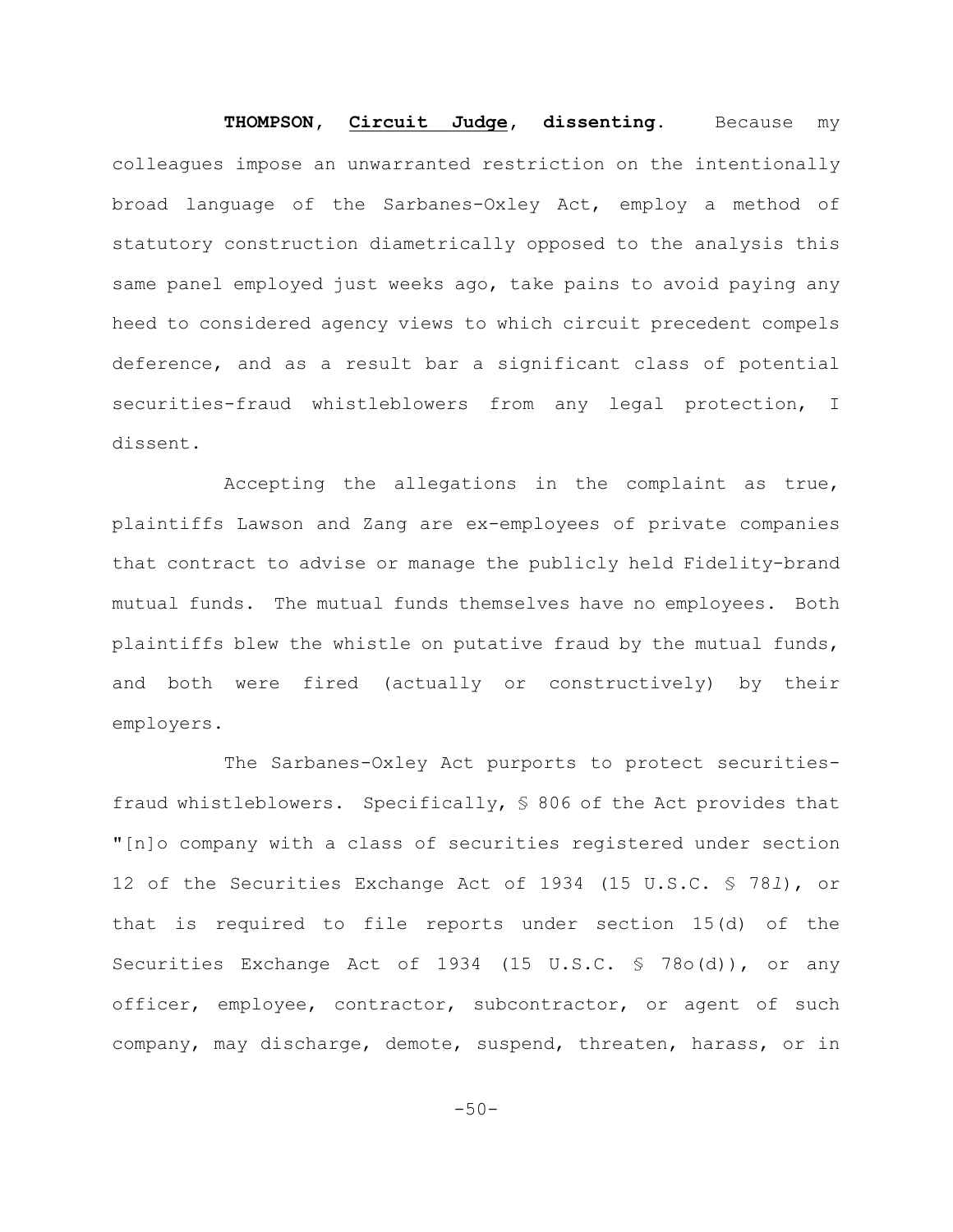any other manner discriminate against an employee in the terms and conditions of employment because of any lawful act done by the employee" to report activity the employee reasonably suspects to be securities fraud. 18 U.S.C. § 1514A(a) (prior to amendment by the Dodd-Frank Wall Street Reform and Consumer Protection Act of 2010).

For present purposes, it is undisputed that the Fidelity mutual funds fall under § 806, that the plaintiffs' employers contracted with the Fidelity mutual funds, and that the plaintiffs' employers discharged the plaintiffs — their employees. In other words, in each case a "contractor  $\ldots$  . of such company  $\ldots$ . discharge[d] . . . an employee." Id. One might think our inquiry would end here: Sarbanes-Oxley's whistleblower-protection provision by its terms applies. According to the majority, however, one would be incorrect.

The majority engage in a faulty statutory-interpretation exercise, one whose wrongness is perhaps best highlighted through contrast with our recent decision in United States v. Ozuna-Cabrera, 663 F.3d 496 (1st Cir. 2011). In Ozuna-Cabrera, we held that application of the "Aggravated Identity Theft" statute is not restricted to situations involving traditional theft. Id. at 501. This is how our analysis went:

First, we looked to the plain language of the statute and noted that it contained no restriction limiting the statute's application to situations involving theft. Id. at 498-99.

-51-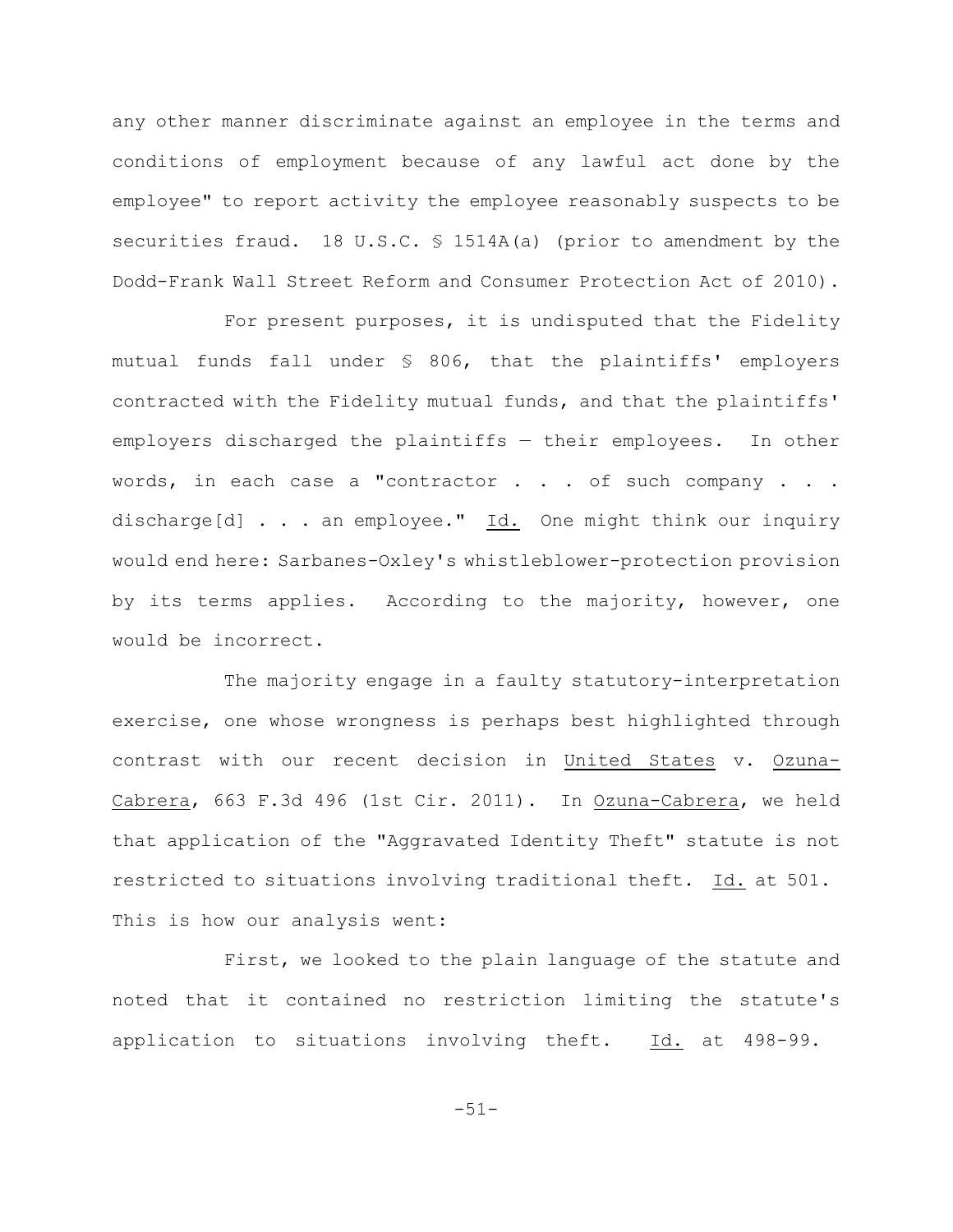Instead, the statute contained only the broad phrase "without lawful authority." Id. Second, we looked to the statutory framework, noting that the phrase "without lawful authority" was used in the statutes criminalizing both identity fraud and aggravated identity theft. Id. at 499. Because identical language appeared in both, related statutes, only one of which referenced theft at all (albeit in the title), we deemed it unlikely that Congress intended the phrase to import the elements of common-law theft. Id. Third, in a footnote, we looked to the statutory title (which, again, referenced theft) and noted that "we do not rely on the titles of statutory enactments in plumbing their meaning . . . at the expense of the text itself." Id. at 499 n.3 (internal quotation marks removed). We also noted that it was by no means clear that the word "theft" in the title was intended to limit the effective language of the statute. Id. (citing United States v. Godin, 534 F.3d 51, 59 (1st Cir. 2008)). Fourth and finally, we looked at legislative history and noted that implicitly restrictive references to "theft" could not limit the scope of broad statutory language. Id. at 500. More specifically, nothing in the legislative history explicitly suggested "that Congress intended to so narrowly restrict the statute's reach." Id. Instead, the legislative history "demonstrate[d] that Congress intended [the statute] to address a wide array of" conduct. Id. Applying this

-52-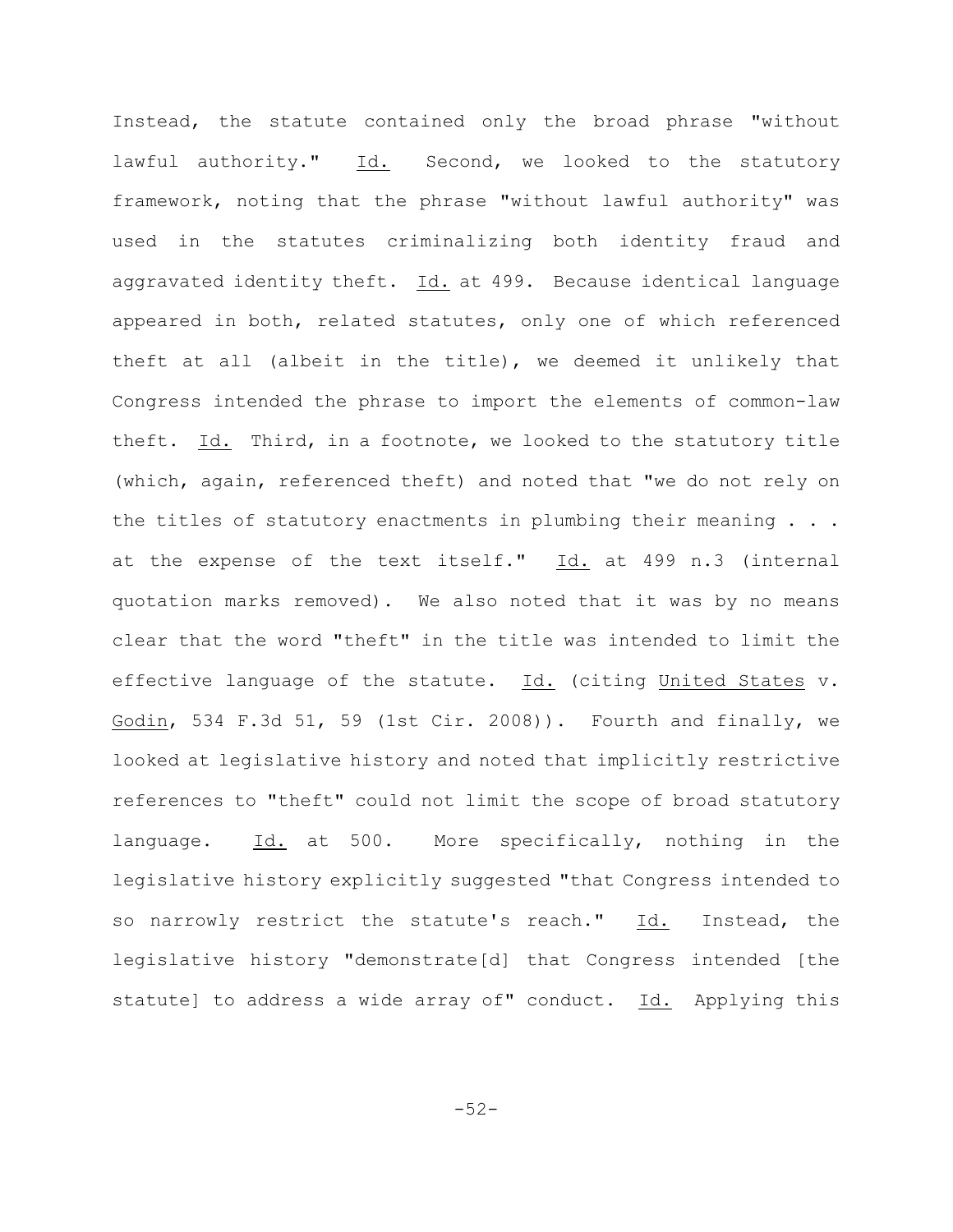same analysis to the present case produces a very different result than the one the majority reach.

First, looking to the plain language of the statute, one can only conclude that there is no restriction limiting the statute's application to employees of publicly held companies.<sup>26</sup> As I have already pointed out, boiling the statute down to its relevant syntactic elements, it provides that "no . . . contractor . . . may discharge . . . an employee." 18 U.S.C. § 1514A(a). The statute does not limit its coverage to "an employee of a publicly held company" - it just refers broadly to "an employee."

In fact, the majority's interpretation offends a longstanding rule of statutory interpretation, violating the statutory language by rendering the word "contractor" in the statute superfluous. See, e.g., United States v. Ven-Fuel, Inc., 758 F.2d 741, 751-52 (1st Cir. 1985) (providing that "no construction should be adopted which would render statutory words or phrases meaningless, redundant or superfluous"). The majority suggest that the word "contractor" might be intended only to refer to so-called "ax-wielding specialists" that public companies bring

 $26$  In addition to our own recent decision in Ozuna-Cabrera, a days-old Supreme Court decision has just reaffirmed the impropriety of imposing extra-textual limitations on statutes: where "[t]here is no indication in the text  $\cdot$   $\cdot$   $\cdot$  that the [statute] excludes [particular] workers from . . . coverage," the reasonable conclusion is "that Congress did not limit the scope of [the statute]'s coverage." Pac. Operators Offshore, LLP v. Valladolid, No. 10-507, 2012 WL 75045, at \*8 (U.S. Jan. 11, 2012).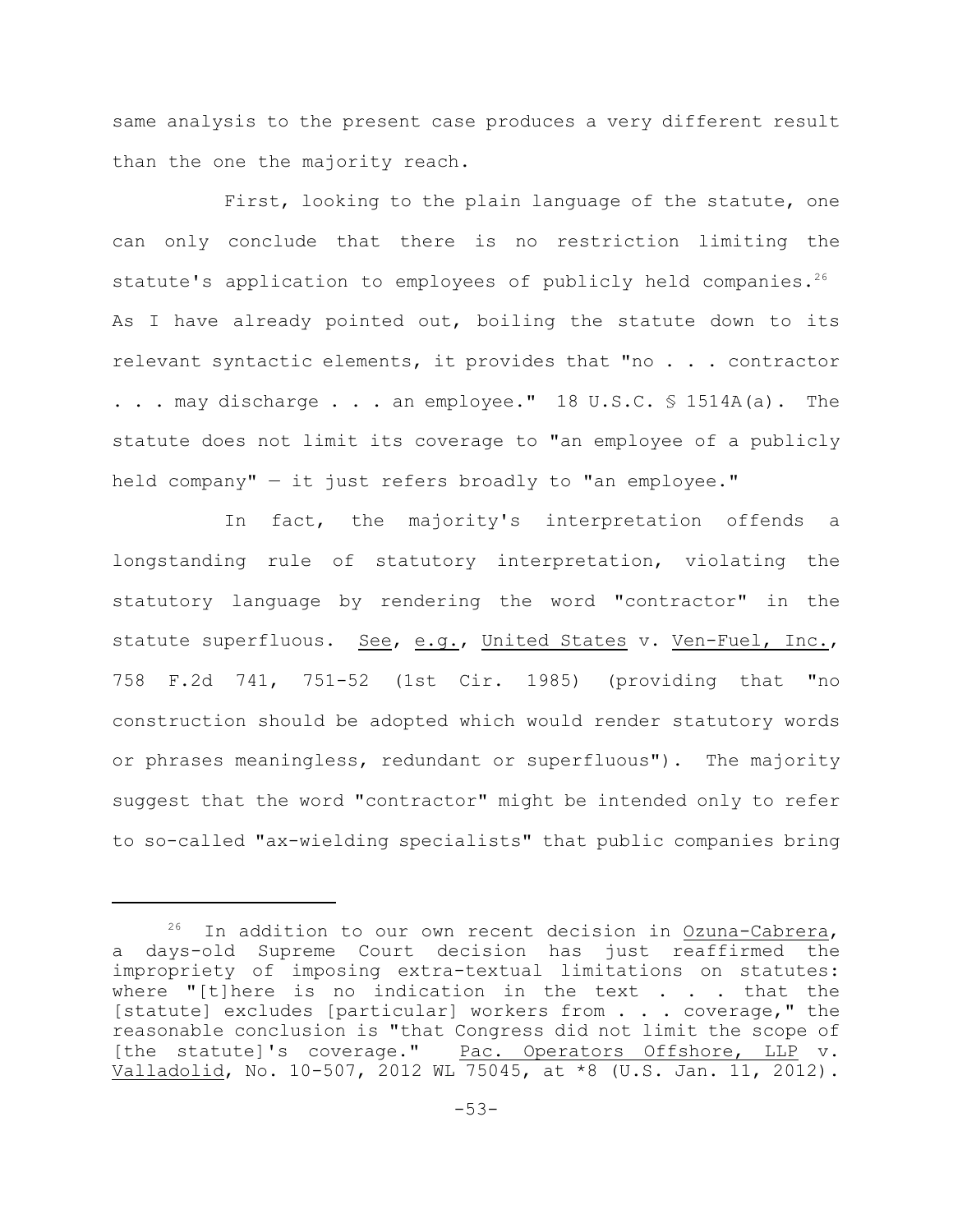in to lay off employees. Maj. Op. 17 n.11; see also Fleszar v. U.S. Dept. of Labor, 598 F.3d 912, 915 (7th Cir. 2010) (employing the term "ax-wielding specialist" and providing the example of "the character George Clooney played in 'Up in the Air'"). If that is indeed the case, it is a mystery why Congress did not say so specifically. But more importantly for present purposes, when axwielding specialists actually fire public-company employees they are acting as agents (rather than mere contractors) of the public company. And § 806 specifically lists agents as covered entities, just like contractors. The word "contractor," therefore, must be doing something else. In the end, then, not only do the majority impose extratextual limitations on § 806, but they also effectively evict the word "contractor" from the statute.<sup>27</sup> This is simply wrong. See Ven-Fuel, 758 F.2d at 751-52.

Second, looking to the statutory framework, one sees that Congress explicitly enacted narrower whistleblower protection elsewhere in Sarbanes-Oxley, that Congress was explicit where it intended to regulate public entities only, and that Congress's choices about different mechanisms for different entities support the plaintiffs' reading of the Act. Cf. Maj. Op. 21-22 (noting that Congress explicitly "enact[ed] broader whistleblower

 $27$  The majority state correctly that their interpretation does not render superfluous the phrase "officer, employee, contractor, subcontractor, or agent of such company"  $-$  but that is not my point. Maj. Op. 16. My point, which remains unrebutted, is that their interpretation renders superfluous the word "contractor."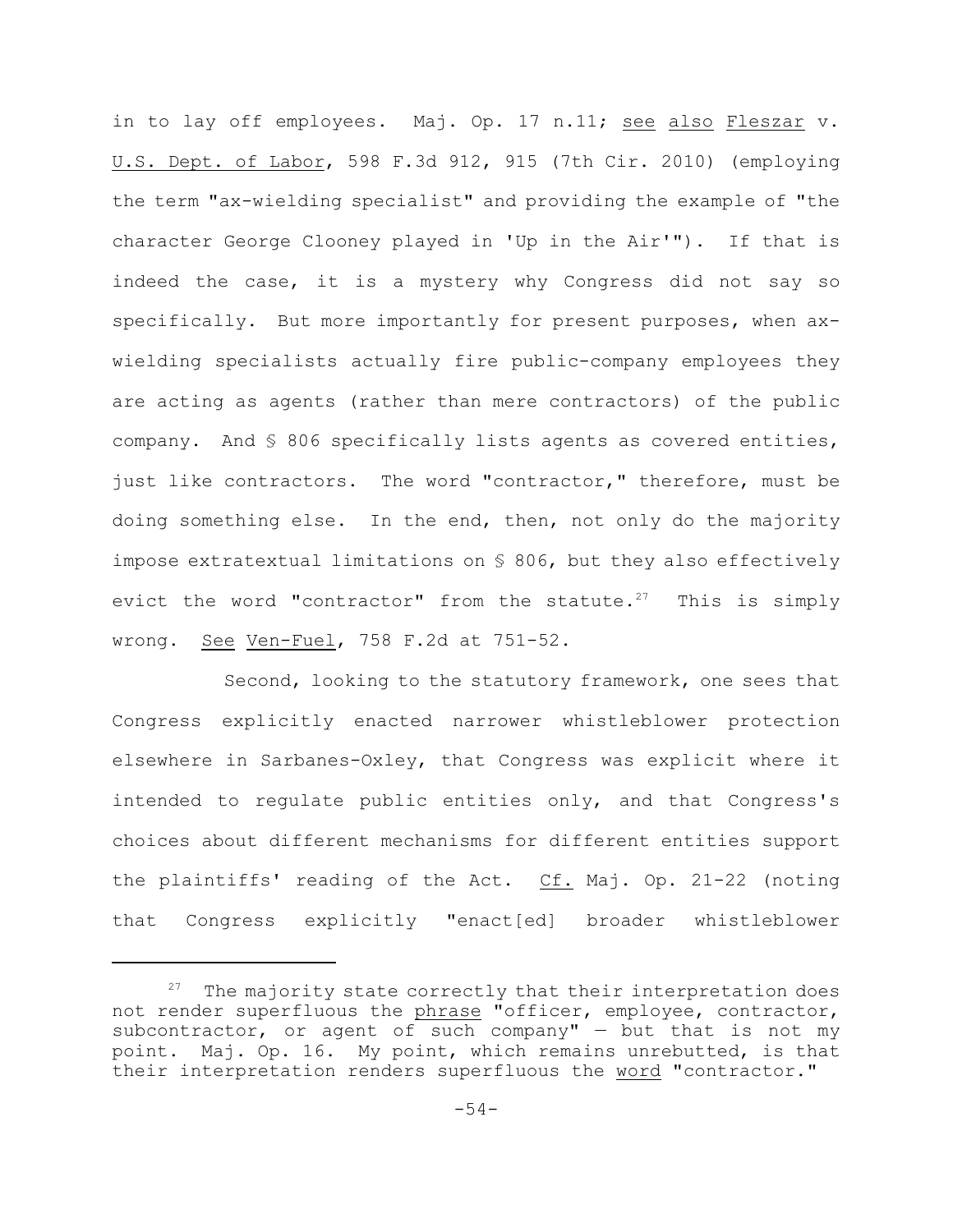protection elsewhere . . . was explicit . . . where it intended to regulate non-public entities . . . [and] made choices about different regulatory mechanisms for different entities").

An example of Congress's enactment of narrower whistleblower protection appears in Sarbanes-Oxley § 501, which bars "a broker or dealer and persons employed by a broker or dealer" from retaliating against "any securities analyst employed by that broker or dealer or its affiliates." 15 U.S.C. § 78o- $6(a)$  (1)(C). Congress could have similarly narrowed the definition of "employee" in § 806, but it chose not to do so. We should honor that choice.<sup>28</sup> Limone v. United States, 579 F.3d 79, 105 (1st Cir.  $2009$ ); see also Pac. Operators, 2012 WL 75045, at  $*6$  ("Congress' decision to specify, in scrupulous detail, exactly where the other subsections of § 1333 apply, but to include no similar restriction . . . in § 1333(b), convinces us that Congress did not intend" to so limit § 1333(b).).

An example of Congress's specific reference to publicly held companies appears in § 806 itself. Section 806 specifically invokes companies "with a class of securities registered under

Moreover, the majority's contrary example of broader whistleblower protection elsewhere in Sarbanes-Oxley is wrong. Not only is the referenced provision (§ 1107, enacted at 18 U.S.C. § 1513) actually narrower than § 806 in some respects — for example, it covers whistleblowing only to police, not to work supervisors — but it also does nothing to protect whistleblowers. In essence, it is nothing more than a criminal obstruction-ofjustice statute targeted at wrongdoers, not a whistleblowerprotection statute targeted at the wronged.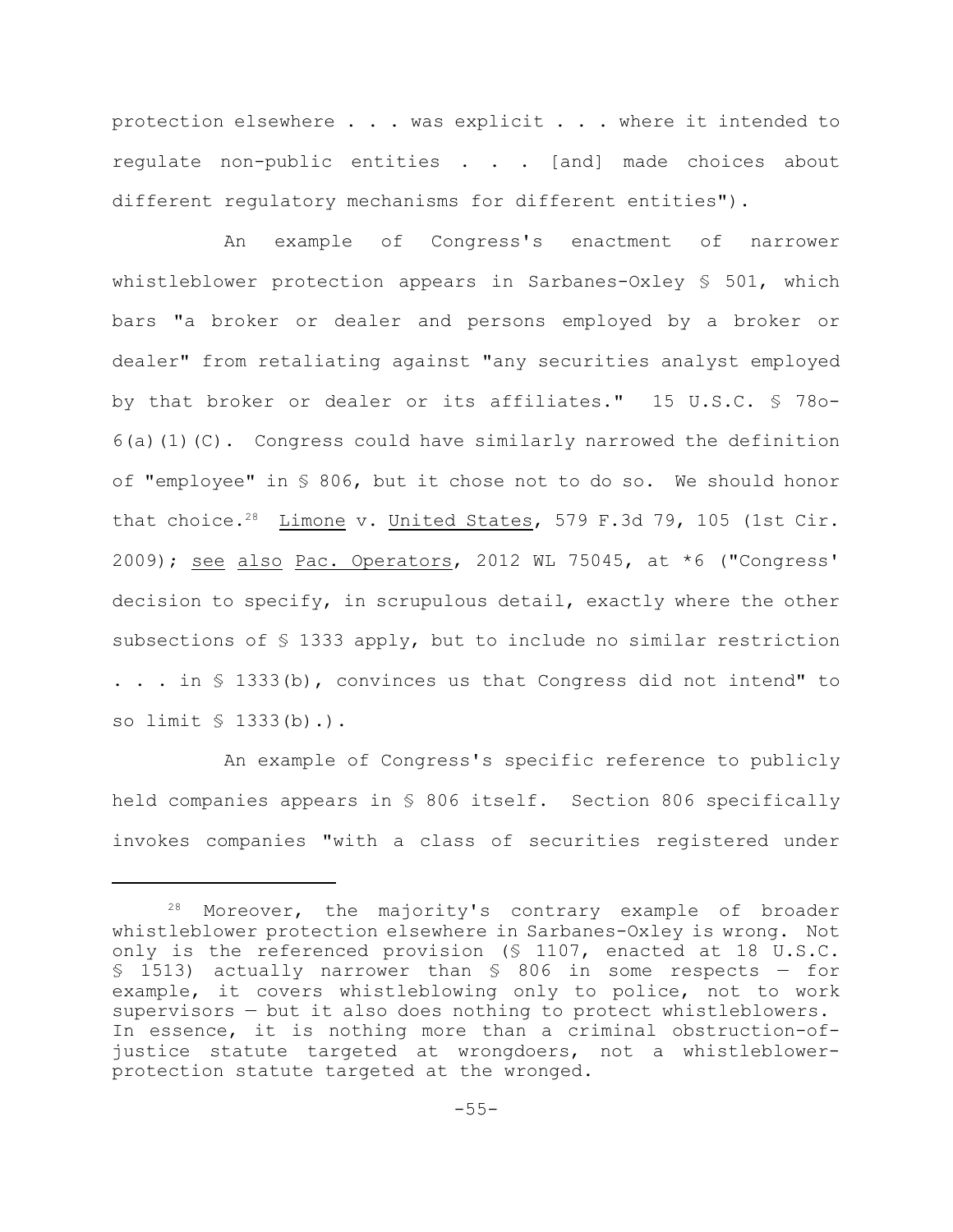section 12 of the Securities Exchange Act of 1934 (15 U.S.C. § 78*l*)" or "required to file reports under section 15(d) of the Securities Exchange Act of 1934 (15 U.S.C. § 78o(d))." The section goes on to list a number of other covered entities, including contractors. It also uses the modifier "of such companies" at one point to refer to, e.g., contractors, but notably not to refer to employees. In fact, the section does not limit the word "employees" in any way. Again, we should honor Congress's choice to employ broad language. Limone, 579 F.3d at 105.

And the majority's own examples of Congress's electing to apply different mechanisms to different entities highlight the correctness of a broad reading of § 806. The majority note that "[e]lsewhere in SOX, Congress did specifically address investment companies and investment advisers." Maj. Op. 27. The first example they look to is a provision that exempts investment entities (including mutual funds and mutual fund advisers) from certain, specific requirements of the Act. See 15 U.S.C. § 7263. No such exemption appears in  $S$  806, and the absence of an exemption surely suggests that Congress intended to protect the employees of mutual fund advisers.<sup>29</sup> The majority's second example - 15 U.S.C. § 80b-3 — deals with the "Registration of investment advisers" and says nothing of whistleblowers. Maj. Op. 27. The existence of a

 $29$  Indeed, as the majority note, Congress "made it explicit when it intended coverage and when it did not." Maj. Op. 27 (emphasis added).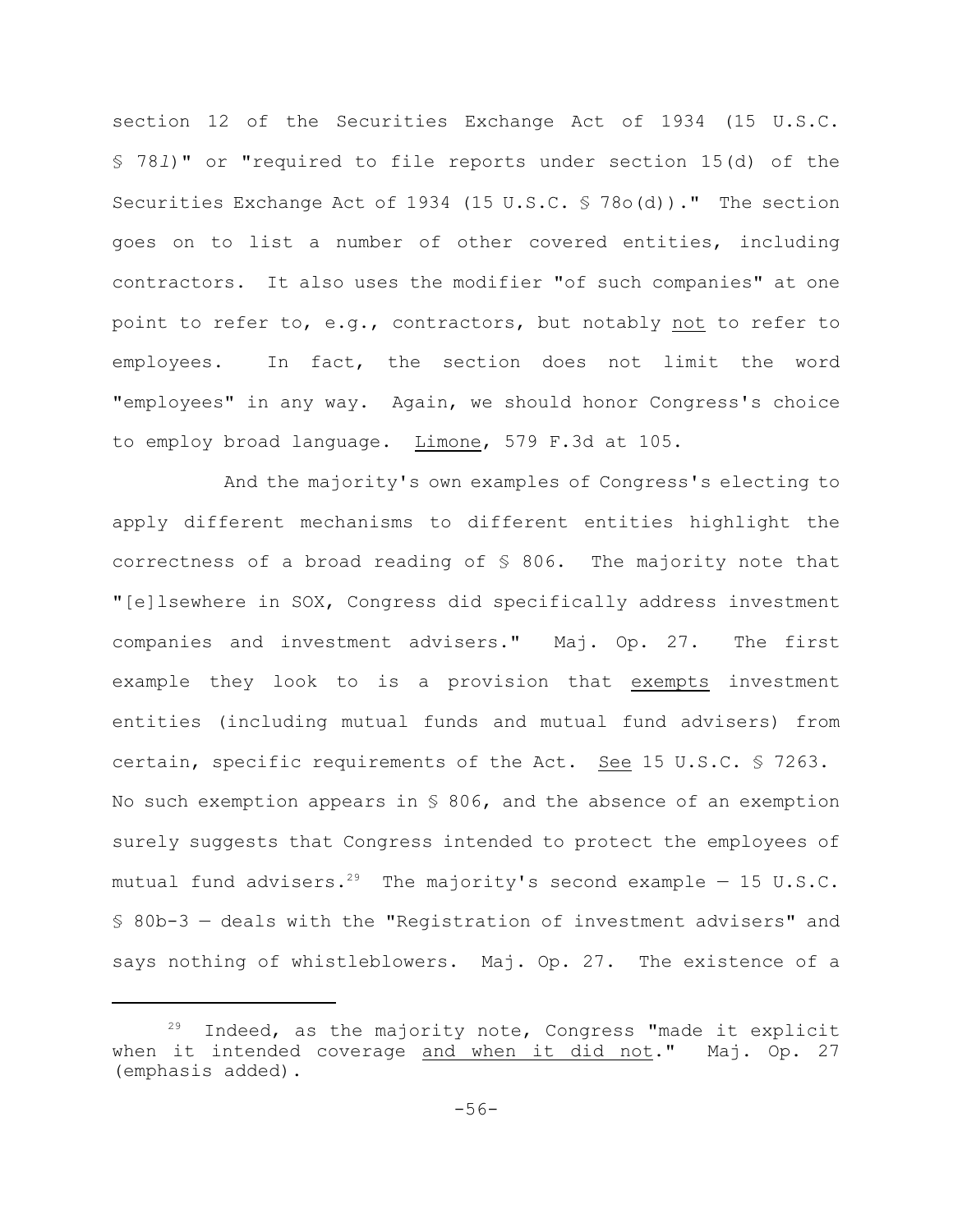section tailored to investment advisers hardly exempts such entities from Sarbanes-Oxley's broader provisions — like § 806. After all, Congress knew how to exempt investment entities when it wanted to do so. See 15 U.S.C. § 7263.

Third, the statute's title and caption do not compel a limited reading of its language; instead, the majority's strained reading comes "at the expense of the text itself." Ozuna-Cabrera, 663 F.3d at 499 n.3. I have already explained how nothing in either the text or the context of § 806 actually supports the limitation conjured by the majority. A few words in a title are not sufficient to change that rock-solid fact. That insufficiency is especially glaring where, as here, the title does not purport to apply any explicit limitations (e.g., "whistleblower protection for employees of pubic companies only") but merely describes a specific and common application of a more generally applicable statute. $30$ Cf. Ozuna-Cabrera, 663 F.3d at 500 ("aggravated identity theft" may commonly apply to "criminals who actually steal other people's identities," but this is only one application of a broad statute). Under Ozuna-Cabrera and other circuit precedent, see, e.g., Mass. Ass'n of Health Maint. Orgs. v. Ruthardt, 194 F.3d 176, 180 (1st Cir. 1999), the title gets the majority nowhere.

I repeat: the title contains no "explicit guides to the limits" on § 806. Maj. Op. 18.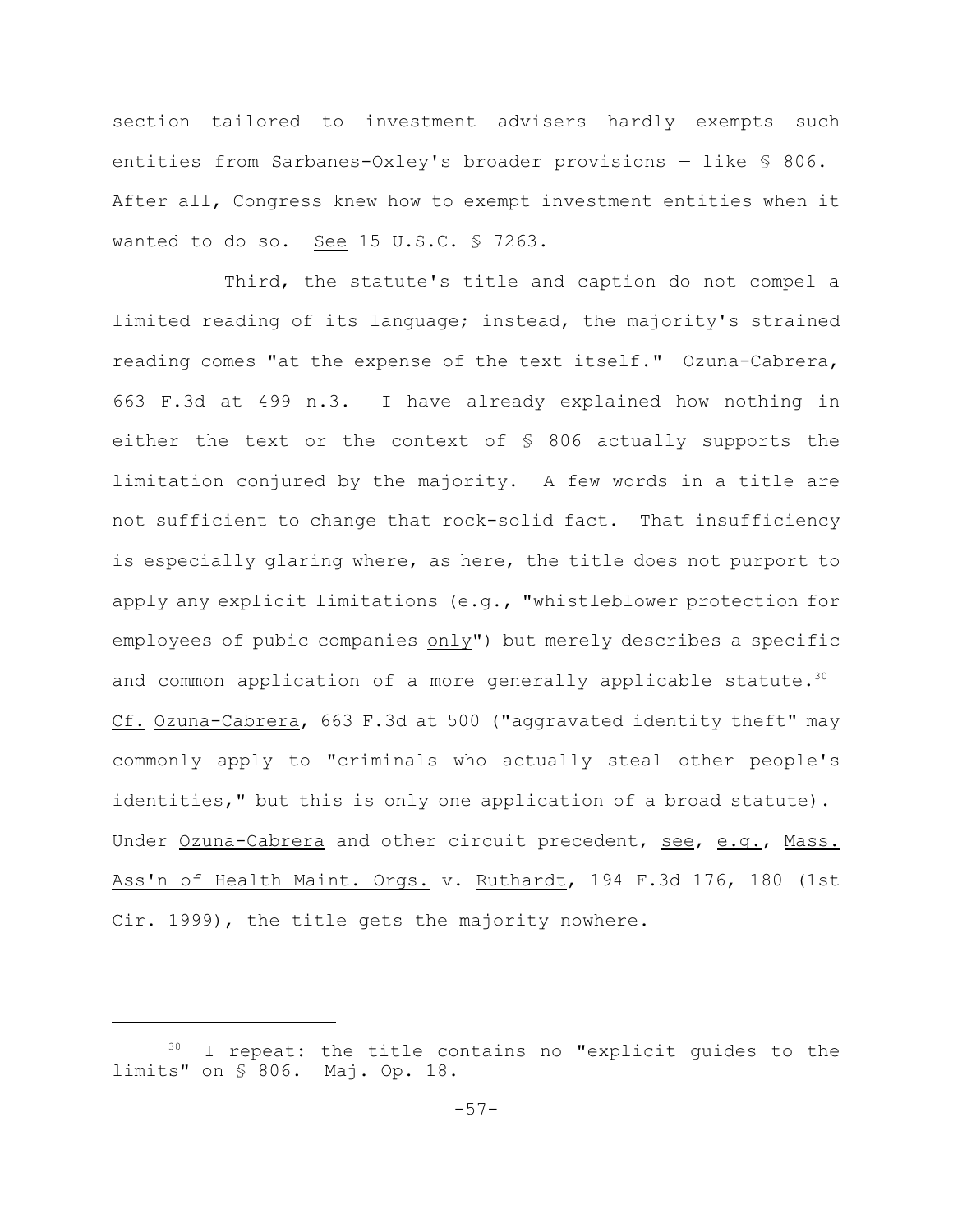Fourth, nothing in the legislative history of Sarbanes-Oxley indicates congressional intent to limit whistleblower protection to employees of public companies. Instead, the legislative history all refers positively to extending whistleblower protection in order to encourage the reporting of securities fraud.

According to Sarbanes-Oxley's Senate conference report (Section I, titled "PURPOSE") a key purpose of the chapter that includes § 806 is "to protect whistleblowers who report fraud against retaliation by their employers." S. Rep. No. 107-146, at \*1 (2002). There is no mention of any limitation on which employers are covered. The breadth of this specific purpose comports with the Act's overall purpose: "to prevent and punish corporate and criminal fraud, protect the victims of such fraud, preserve evidence of such fraud, and hold wrongdoers accountable for their actions." Id. Indeed, this very court has endorsed a broad understanding of the Act's purpose, noting that "[t]he § 1514A whistleblower provision thus serves to 'encourage and protect [employees] who report fraudulent activity that can damage innocent investors in publicly traded companies'" and that "[i]t also aimed 'to provide federal protection to private corporate whistleblowers.'" Day v. Staples, Inc., 555 F.3d 42, 52 (1st Cir. 2009) (alteration in original) (quoting S. Rep. No. 107-146, at \*17 (2002), and Carnero v. Bos. Scientific Corp., 433 F.3d 1, 11 (1st

-58-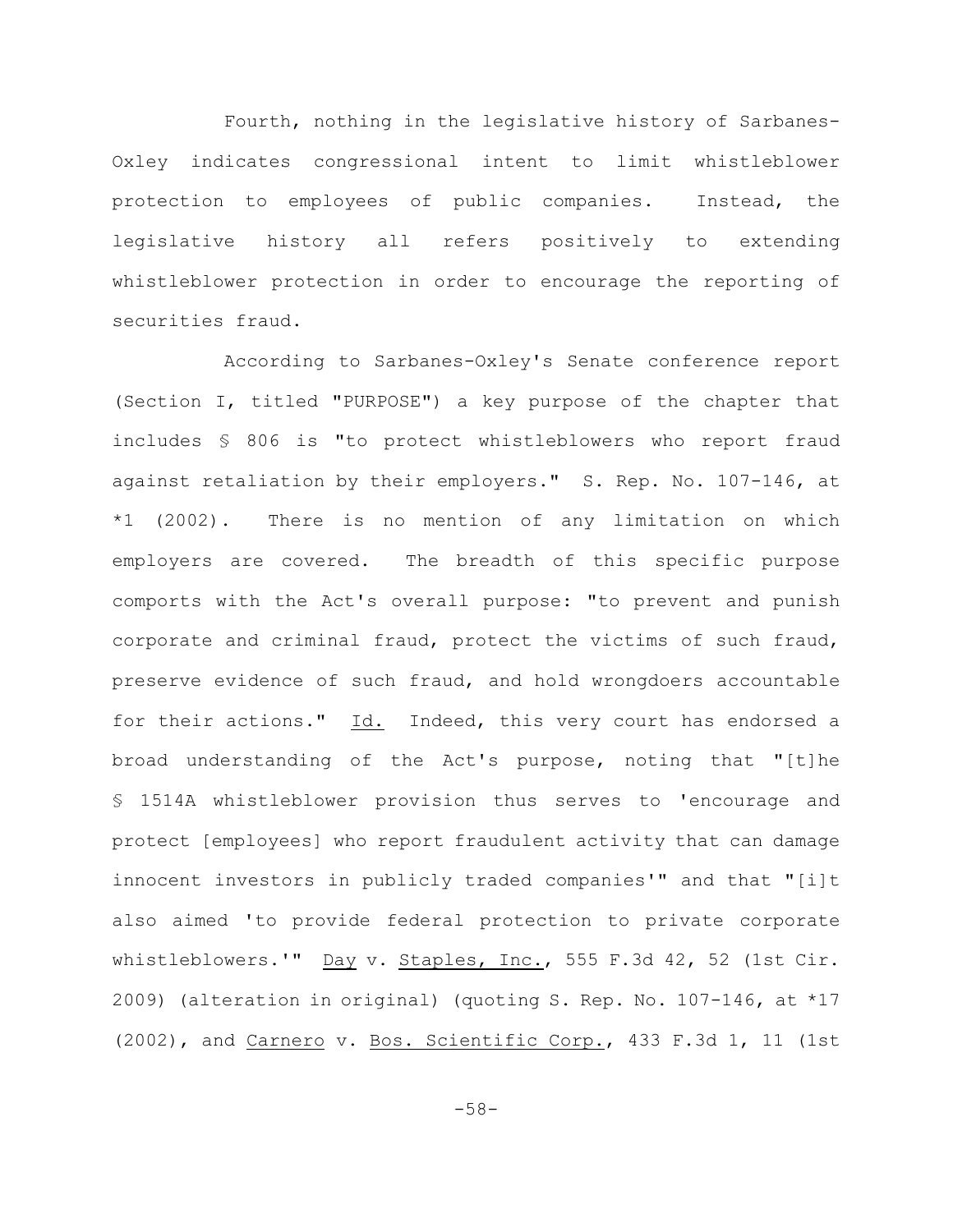Cir. 2006)). Again, extending whistleblower protection to employees of contractors fits both with the specific whistleblower-protection purpose of Sarbanes-Oxley and with its broader anti-fraud purpose.

Moreover, none of the legislative history the majority rely on actually evidences any congressional intent to limit the scope of § 806's whistleblower protection. All of the statements the majority highlight denote intent to protect employees of publicly traded companies. See Maj. Op. 37-38. Such protection is a wholly uncontroversial and undisputed effect of  $\mathbb S$  806.<sup>31</sup> The question is whether protection is limited to employees of public entities only. And none of the majority's sources — indeed, no source at all  $-$  expresses any intent to restrict  $\frac{1}{5}$  806 so narrowly.<sup>32</sup> Cf. Ozuna-Cabrera, 663 F.3d at 500 ("Without question,

 $31$  Also uncontroversial and undisputed is the majority's discussion in its "Legislative History" section of Congress's addressing "concern about Arthur Andersen" with "special provisions as to accountants." Maj. Op. 39. In addition to being uncontroversial and undisputed, however, Sarbanes-Oxley's special provisions as to accountants are irrelevant here.

 $32$  The majority's reference to Senator Cardin's statement is a textbook example of their imputing an intent to limit where none is evident. Specifically, Senator Cardin's statement says that "[t]he whistleblower provisions of the Sarbanes-Oxley Act protect employees of the publicly traded companies," 156 Cong. Rec. S3349 (daily ed. May 6, 2010); the majority say this statement "confirms that the covered employees are only those of publicly traded companies." Maj. Op. 44 (emphasis added). As I point out above, the word "only" would indeed indicate limiting intent  $-$  if it appeared in Senator Cardin's statement (or, for that matter, in absolutely any relevant legislative materials whatsoever). But it does not, so neither does any limiting intent.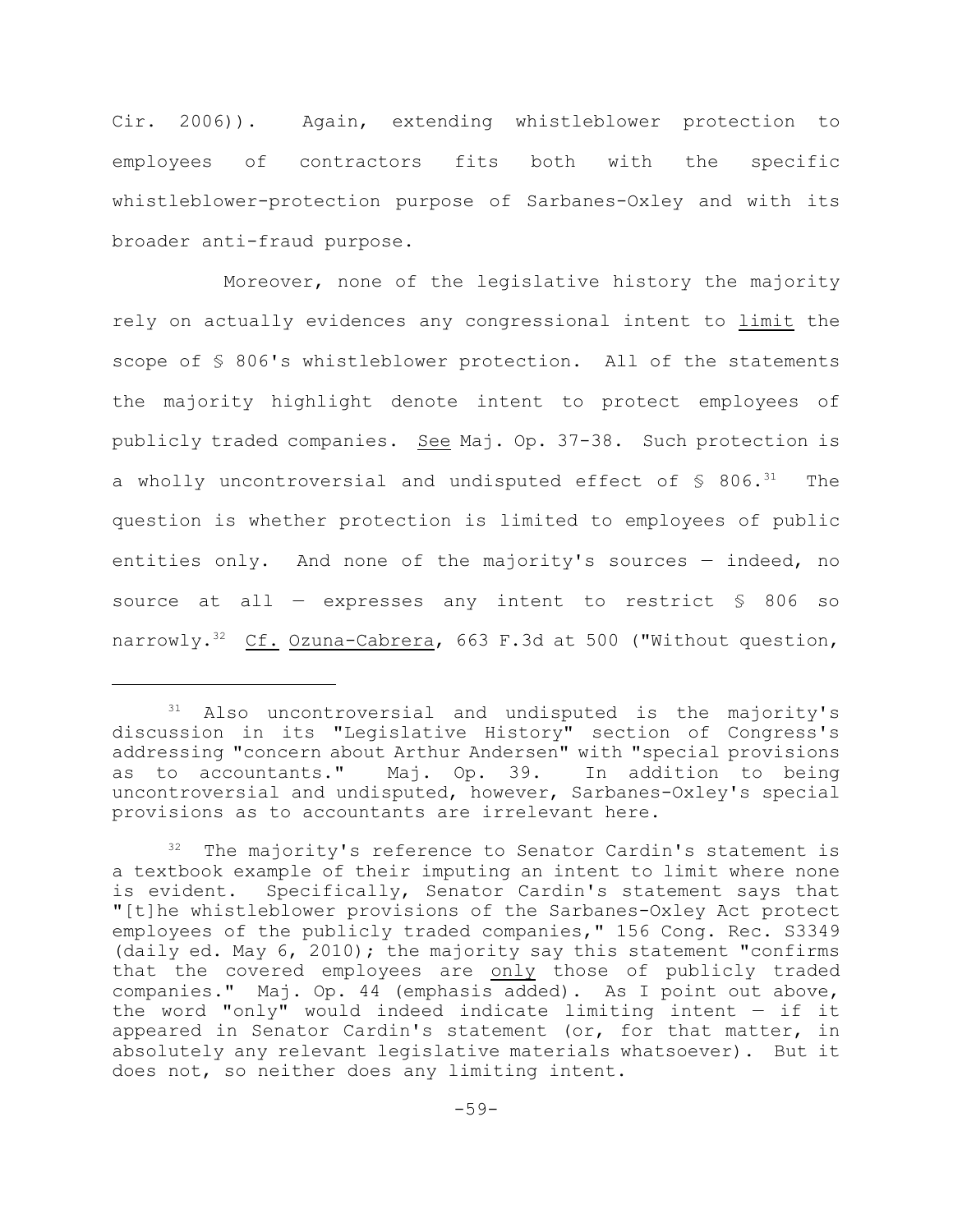Congress harbored concerns over criminals who actually steal other people's identities. There is nothing to suggest, however, that Congress intended to so narrowly restrict the statute's reach."). It is strange that the same circumstance — lack of congressional intent to limit broad statutory language — could cut so differently in two different cases.

And the majority's reliance on subsequent legislative history is entirely misplaced. Not only does their reading of the whistleblower provision's subsequent amendment defy their own faulty logic, but they also ignore the administrative backdrop against which Sarbanes-Oxley was amended by Dodd-Frank.

On the first point, the majority's read of Dodd-Frank defeats their overall conclusion as a matter of simple grammar. On the one hand, they say that the phrase (from 18 U.S.C. § 1514A) "No [public company], or any  $\ldots$  contractor  $\ldots$  of such company, may discharge . . . an employee" does not extend protection to employees of contractors. On the other hand, they say that the phrase (from the same section, post-Dodd-Frank) "No [public company] . . . or nationally recognized statistical rating organization . . . may discharge . . . an employee" does apply to employees of ratings companies. Maj. Op. 42 (noting that Dodd-Frank "explicitly extend[ed] whistleblower coverage to . . . employees of statistical rating organizations"). In these phrases, "contractor" and "rating organization" are syntactic equivalents

-60-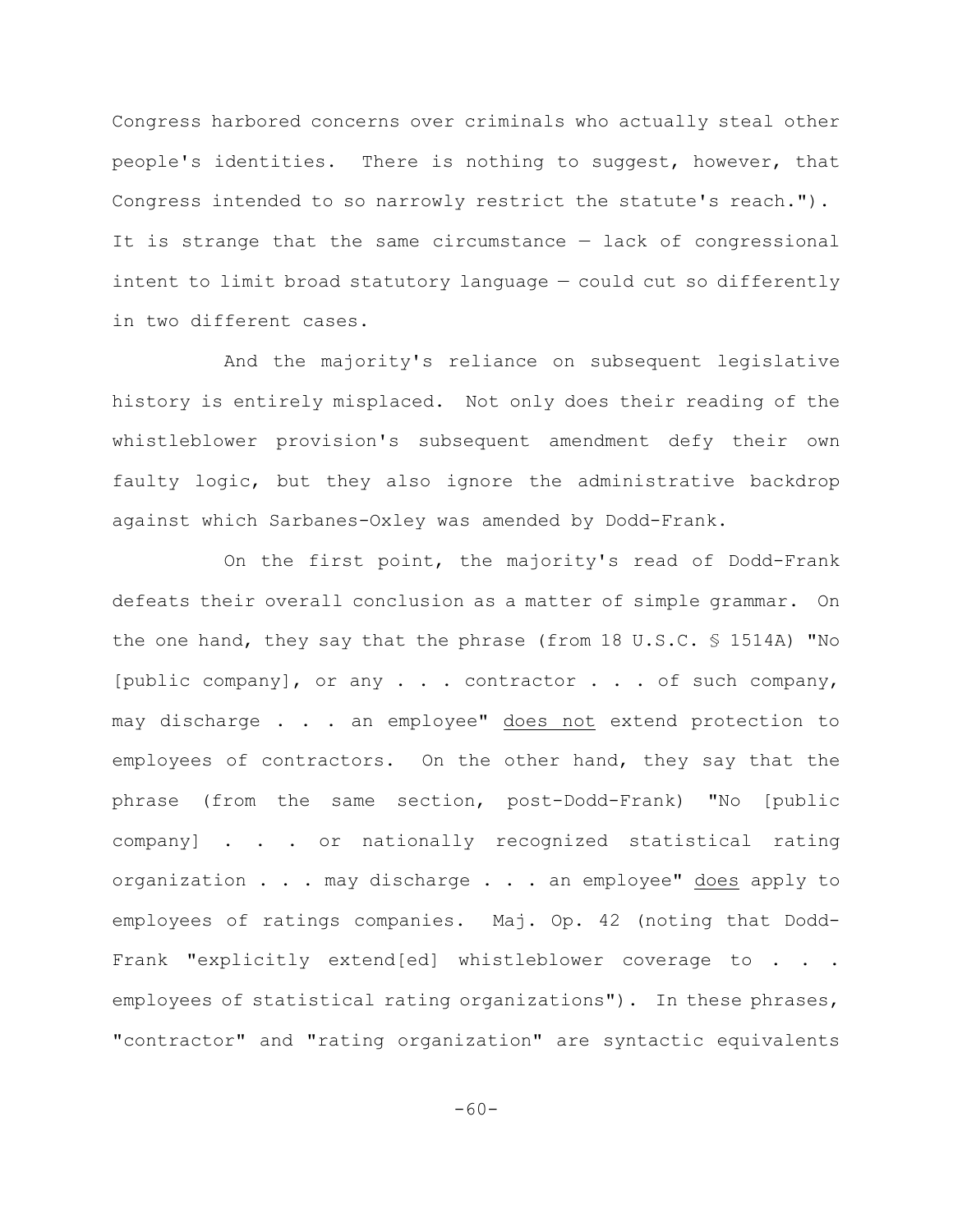and should therefore be given equal effect. The statute plainly protects both employees of contractors and employees of rating companies.

As to the majority's ignoring the administrative backdrop, let us start with the well-settled proposition that the courts, when construing a statute, assume that at the time of the statute's enactment, Congress was aware of courts' and agencies' interpretations of existing law. Lorillard v. Pons, 434 U.S. 575, 580 (1978) ("Congress is presumed to be aware of an administrative or judicial interpretation of a statute and to adopt that interpretation when it re-enacts a statute without change."). At the time of Dodd-Frank, the Department of Labor (which is statutorily tasked with administratively adjudicating § 806 whistleblower claims, see 18 U.S.C. § 1514A(b)(1)) had issued notice-and-comment regulations explicitly providing that § 806 applied to employees of contractors of public companies. 29 C.F.R. § 1980.101 (2009) (defining "employee" as "an individual presently or formerly working for a company or company representative" and "company representative" as, e.g., "any . . . contractor . . . of a company"). In enacting Dodd-Frank in 2010, then, Congress had a miles-wide opening to nip Labor's regulation in the bud if it had wished to do so. It did not. To the (very limited) extent subsequent legislative history tells us anything here, it tells us that the majority are incorrect.

-61-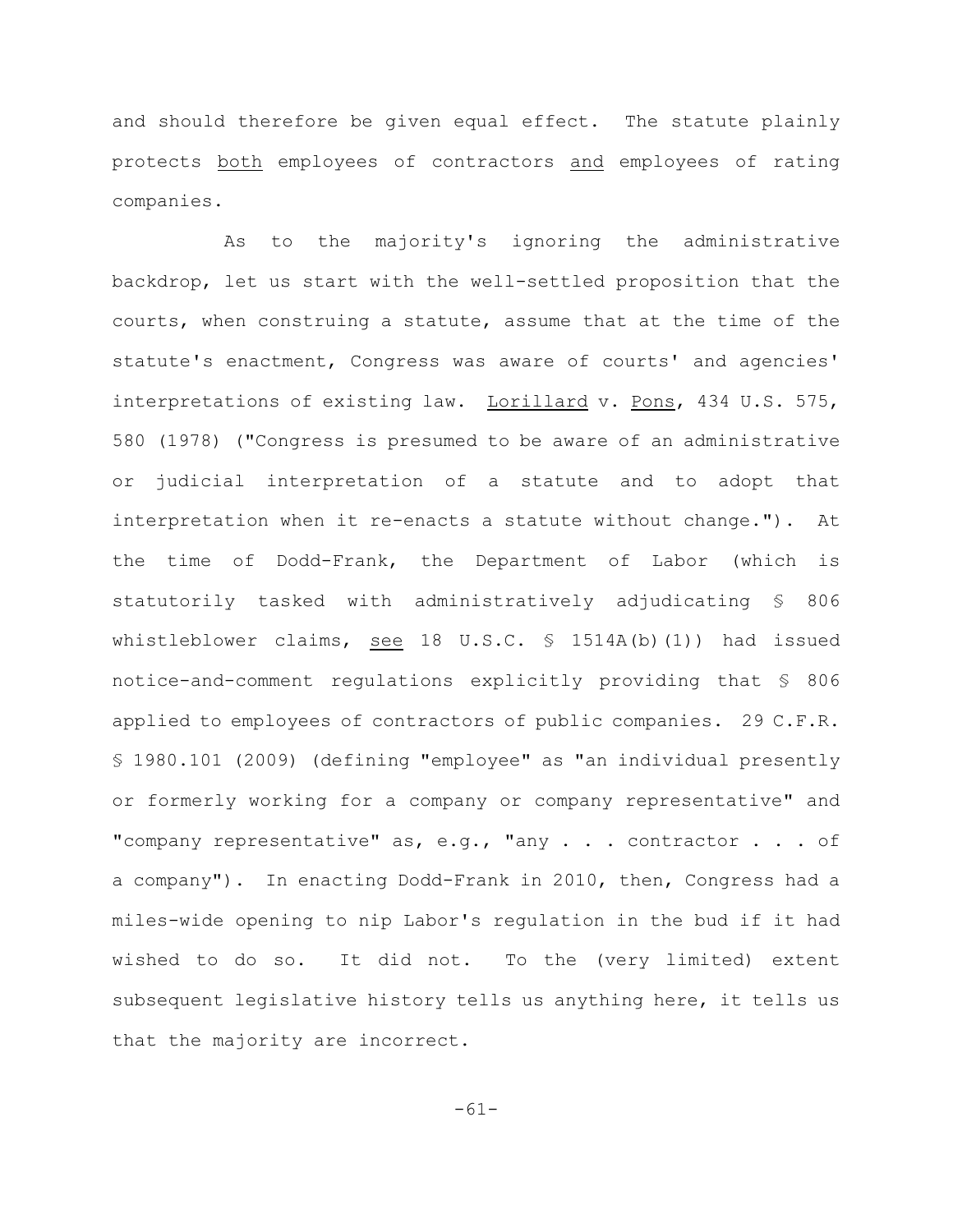So if circuit precedent has any kind of methodological value then the majority go about things exactly backwards in this case. To reiterate: contrary to this panel's analysis in Ozuna-Cabrera, the majority ignore the text of  $\frac{1}{5}$  806, take a myopic view of the section's context, wrongly inflate the section's title into operative law, and attribute a limiting intent to legislative history that in reality supports a broad reading of the statute. Again, the majority are wrong.  $33$ 

To the extent the majority rely on analogous statutes, they get that wrong, too. There is indeed evidence that Sarbanes-Oxley was based in part on the Wendell H. Ford Aviation Investment and Reform Act for the 21st Century ("AIR"). See S. Rep. 107-146, at \*26 (2002). The relevant provision of AIR is entitled "Discrimination against airline employees," and reads, "[n]o air carrier or contractor or subcontractor of an air carrier may

<sup>&</sup>lt;sup>33</sup> The majority's result seems to be driven by  $\frac{1}{5}$  806's "very broad coverage." Maj. Op. 17. But very broad coverage was the precise goal of § 806. See Maj. Op. 37 n.17 (considering legislative history supporting broad whistleblower coverage, then rejecting that history by ipse dixit). The majority also refer obliquely to "anomalies" that would occur if we were to give § 806 the broad scope Congress intended; however, they never identify what those "anomalies" are. Maj. Op. 17. I, for one, can discern no "anomalies" in a determination that § 806 protects whistleblowers against retaliation by their employers. If the majority consider anomalous the unlikely scenario where an employee of, say, office superstore Staples manages to spot and report securities fraud in the course of, say, printing and binding a public company's financial reports, I see no reason why that employee should not be a protected whistleblower as a matter of either law or policy.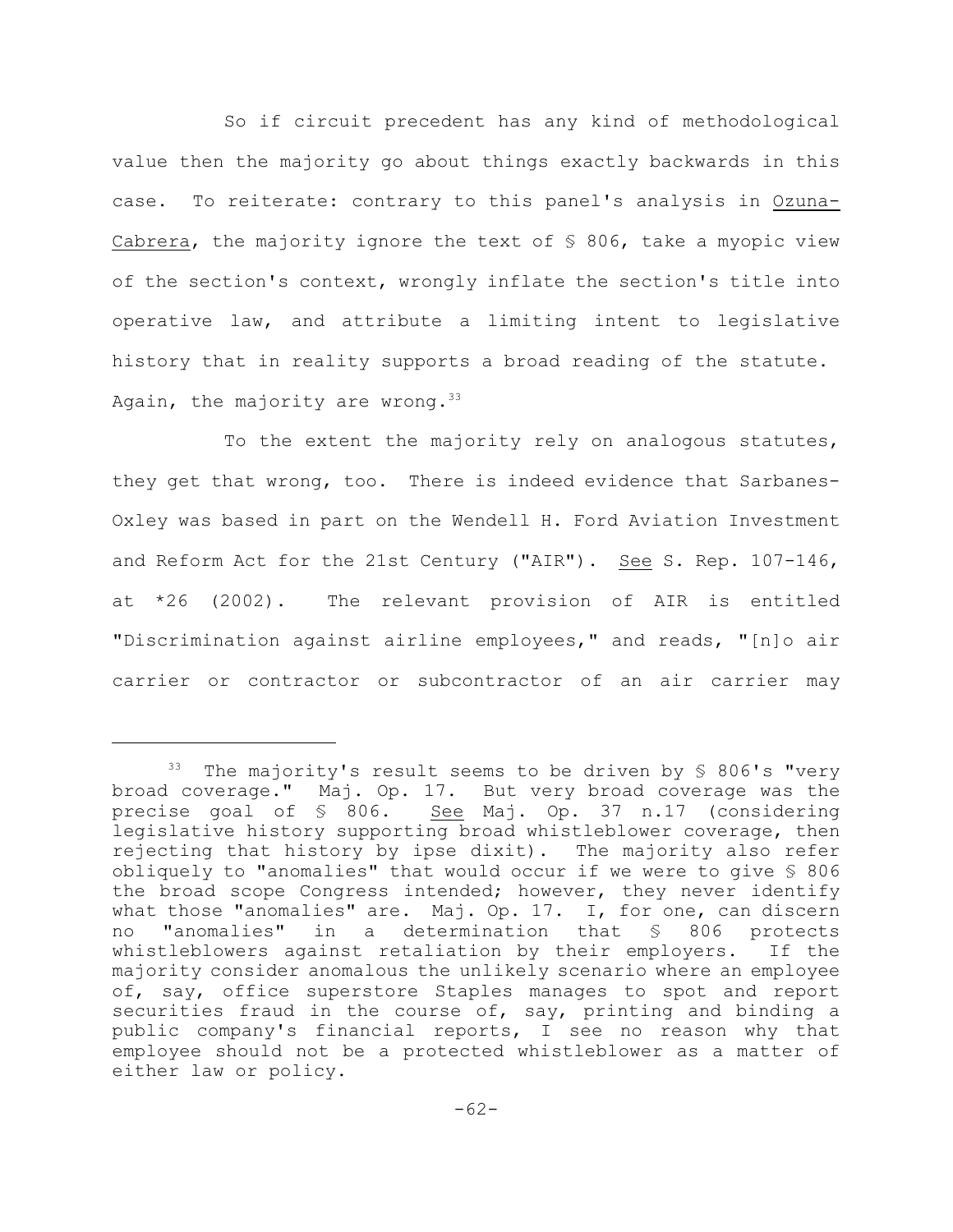discharge an employee or otherwise discriminate against an employee." 49 U.S.C. § 42121(a). This structure perfectly parallels § 806's: "[n]o company . . . or any . . . contractor [or] subcontractor . . . of such company, may discharge . . . or in any other manner discriminate against an employee." Just as in § 806, AIR does not specify whether it protects employees of carriers only or whether it protects employees of contractors and subcontractors as well. The majority conclude that AIR protects employees of carriers, contractors, and subcontractors, but that § 806 protects only employees of public companies, primarily because — in the majority's view, notwithstanding the broad language passed by the legislative branch and the considered interpretation of the executive branch  $-$  \$ 806 would be excessively broad.<sup>34</sup> Maj. Op. 28-29. This is judicial overreaching of the highest order.<sup>35</sup>

 $34$  AIR, according to the majority, is not excessively broad because it includes a subsection that narrowly defines "contractor." But the majority's reliance on AIR's narrower provision as the example proving that § 806's apparently broader provision is actually narrower than AIR's is a logical Escher stairway — it's just as nonsensical as it sounds. That AIR has a limiting definition means AIR is narrow. That § 806 has no limiting definition means § 806 is broad. Logic and grammar<br>preclude any contrary conclusion. And the same reasoning preclude any contrary conclusion. demonstrates that the majority cannot properly rely on analogous whistleblower statutes that include limiting definitions. See Maj. Op. 31-32 (discussing the Energy Reorganization Act, 42 U.S.C. § 5851(a)(1), and the Pipeline Safety Improvement Act, 49 U.S.C.  $$60129(a)$ .

 $35$  Indeed, during this appeal's pendency, the Supreme Court has again reaffirmed the impropriety of judges' limiting the scope of a statute's coverage for policy reasons: "'[I]f Congress' coverage decisions are mistaken as a matter of policy, it is for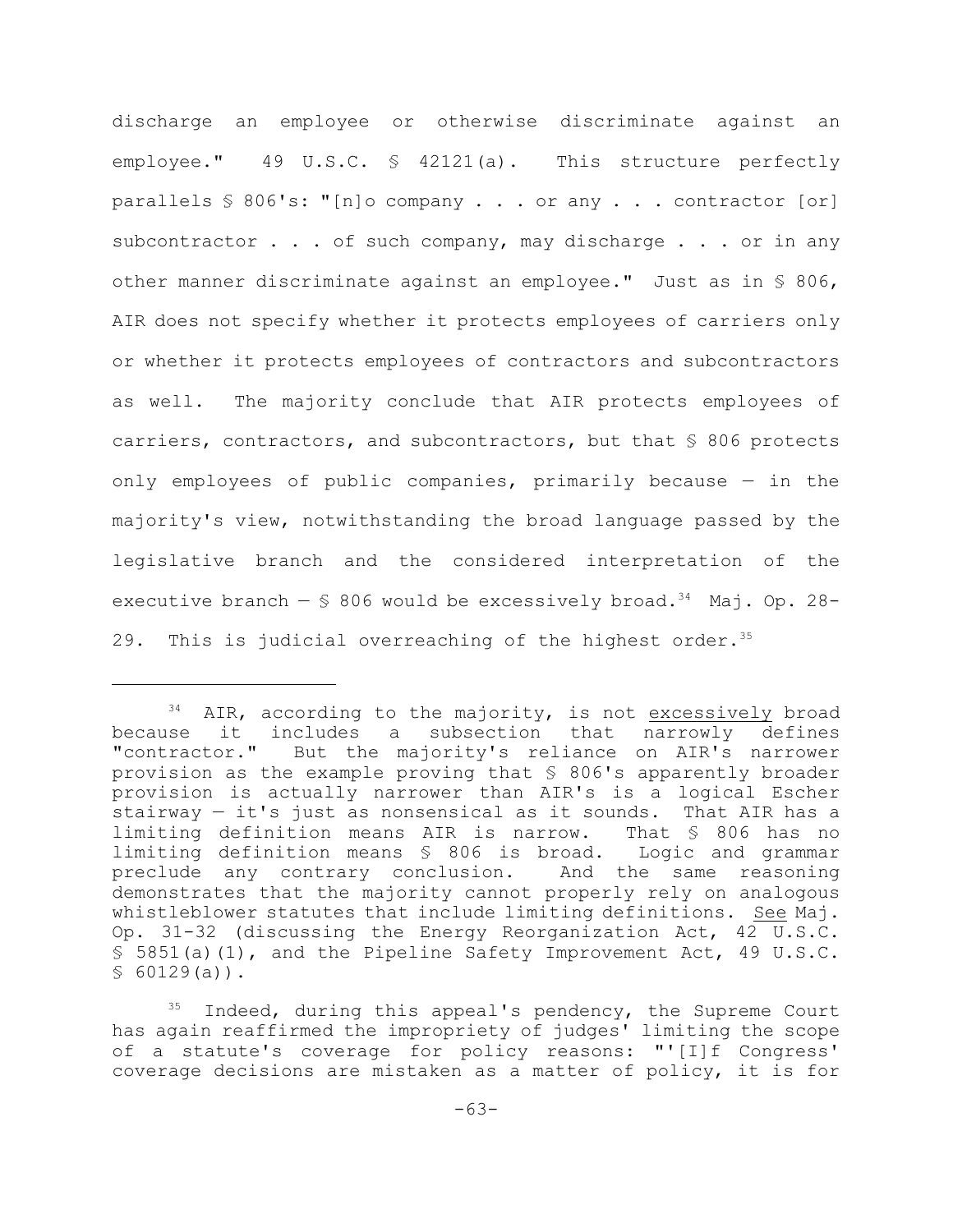Other basic principles of statutory interpretation support a broad reading of § 806 and undermine the majority's reasoning. These principles are: (1) that we broadly interpret remedial statutes; (2) that we narrowly interpret criminal and immigration statutes; and (3) that we presume a statute will not create a right of action by implication. The relevance of these principles here is not immediately apparent, so I will explain.

First, courts generally adhere to the principle that "[r]emedial statutes are liberally construed to suppress the evil and advance the remedy." 3 Norman J. Singer & J.D. Shambie Singer, Sutherland Statutory Construction § 60:1 (7th ed. 2010); accord Dudley v. Hannaford Bros. Co., 333 F.3d 299, 307 (1st Cir. 2003) (citing Tcherepnin v. Knight, 389 U.S. 332, 336 (1967)). It should be achingly clear at this point that § 806 is remedial in nature; specifically, it aims to remedy the evil of companies' firing employees for reporting putative securities fraud. Where the statutory language supports a broad reading that comports with that remedial purpose, precedent calls for courts to implement that broad reading. See Dudley, 333 F.3d at 307. The majority inexplicably fail to heed this call.

Second, at the opposite end of the interpretative spectrum is the so-called rule of lenity, an "ancient rule of

Congress to change them. We should not legislate for them.'" Pac. Operators, 2012 WL 75045, at \*9 (quoting Herb's Welding, Inc. v. Gray, 470 U.S. 414, 427 (1985)).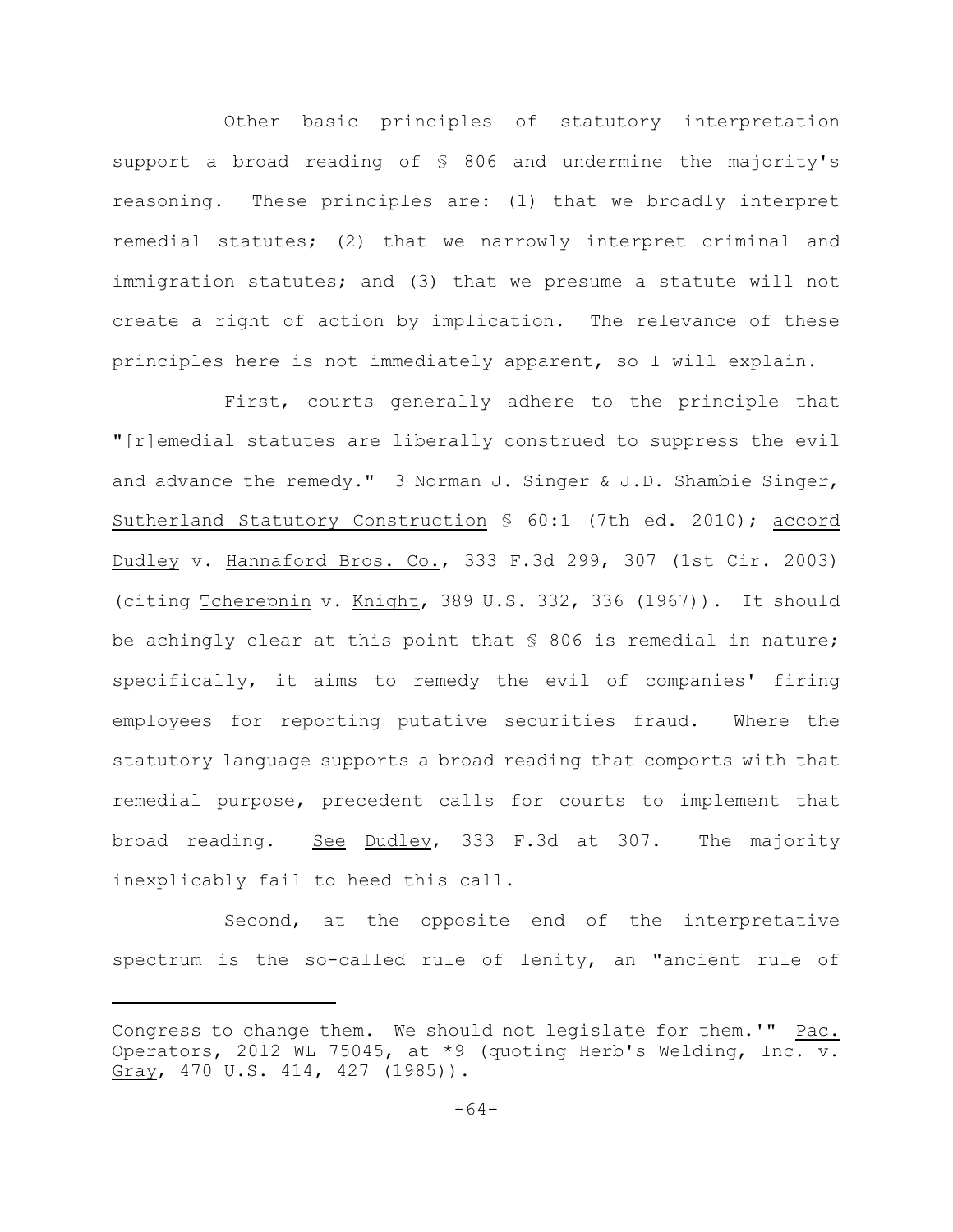statutory construction that penal statutes should be strictly construed against the government . . . and in favor of the persons on whom penalties are sought to be imposed." 3 Singer, Sutherland Statutory Construction § 59:3. In Ozuna-Cabrera, a criminal case, we held that this principle had no place because the text did not support the defendant's proposed limitations. See 663 F.3d at 498- 99. Now, in a context where we are supposed to default to breadth and reject narrowness, the majority nevertheless impose analogous extratextual limitations. This is precisely backwards.

In fact, in rejecting a broad reading of § 806 and imposing a narrow one, the majority rely in significant part on cases where (unlike here) narrow interpretations were absolutely appropriate under the rule of lenity. For example, in I.N.S. v. Nat'l Ctr. for Immigrants' Rights, Inc. (NCIR), 502 U.S. 183 (1991), the Supreme Court narrowed the scope of the word "employment" as used in a statute imposing restrictive bond conditions on aliens embroiled in removal proceedings.  $36$  In other words, by narrowing the types of employment that immigrants could not undertake while out on bond, the Court benefitted them and thereby honored the rule of lenity. NCIR does not by any means

<sup>&</sup>lt;sup>36</sup> The rule of lenity applies to immigrants in removal proceedings as well as defendants in criminal proceedings. See, e.g., I.N.S. v. St. Cyr, 533 U.S. 289, 320 (2001) (relying on "'the longstanding principle of construing any lingering ambiguities in deportation statutes in favor of the alien'" (quoting I.N.S. v. Cardoza-Fonseca, 480 U.S. 421, 449 (1987))).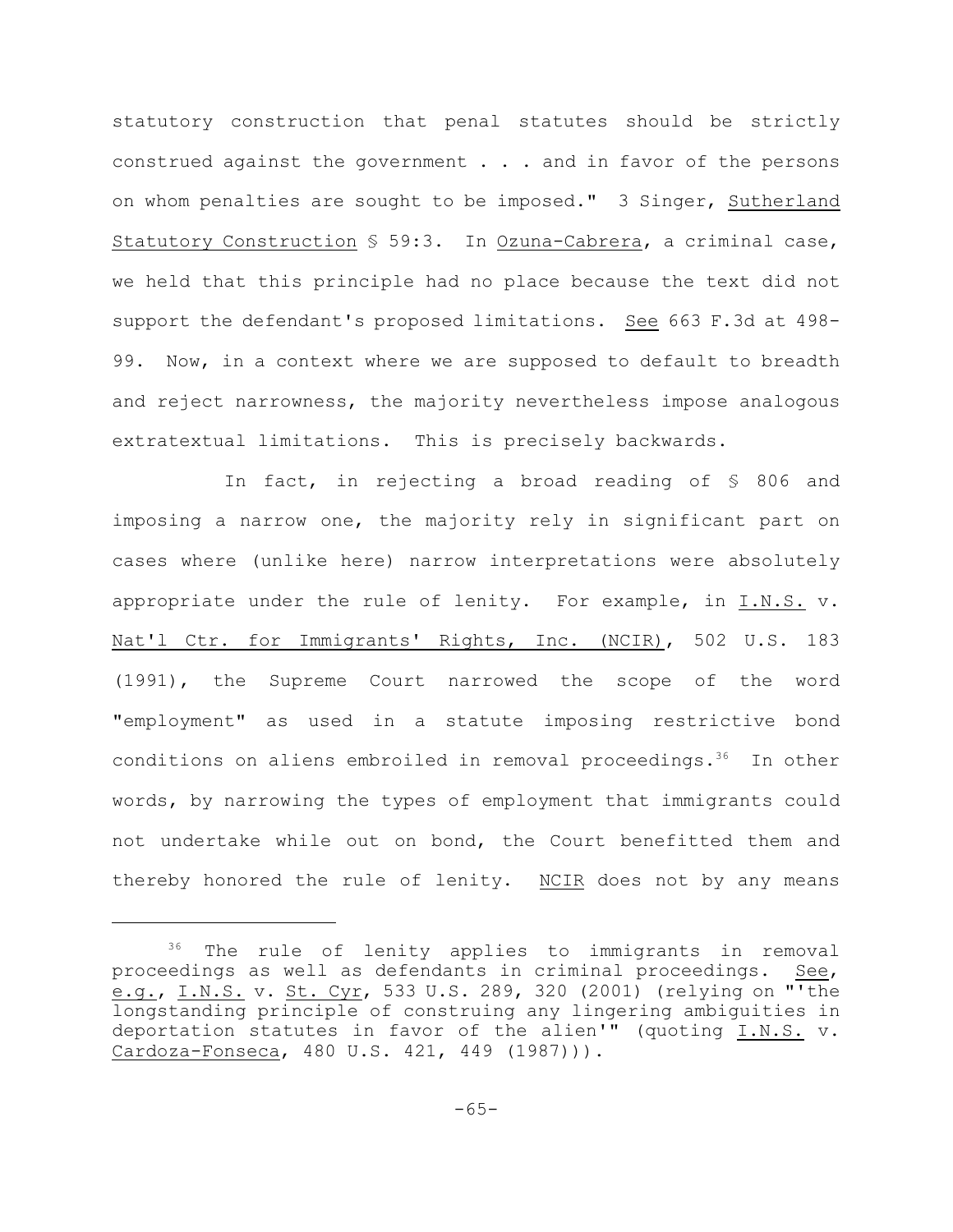suggest that a restrictive interpretation is appropriate to strip intentionally broad legal protections from whistleblowers. 37

Third and last is the presumption against implied rights of action. The majority repeatedly cite cases expressly applying this principle as if these cases somehow support limiting explicit causes of action, too. Here is a list of several such cases on which the majority wrongly rely: Janus Capital Grp., Inc. v. First Derivative Traders, 131 S. Ct. 2296, 2303 (2011) (holding that a mutual fund adviser may not be found liable for a mutual fund's violation of SEC Rule 10b-5, in part because of "the narrow scope that [courts] must give the implied private right of action"); Stoneridge Inv. Partners, LLC v. Scientific-Atlanta, Inc., 128 S. Ct. 761, 772 (2008) (noting that courts should limit the scope of implied rights of action because judicial creation of such remedies "runs contrary to the established principle that '[t]he jurisdiction of the federal courts is guarded against expansion by judicial interpretation'" (quoting Cannon v. Univ. of Chi., 441 U.S. 677, 746-47 (1979) (Powell, J., dissenting))); Cent. Bank of Denver, N.A. v. First Interstate Bank of Denver, N.A., 511 U.S.

 $37$  Let me be perfectly clear: my point is that the majority are wrong to rely on cases subject to the rule of lenity. And despite disclaiming any reliance on the rule, the majority still rely on cases where the rule applies. Compare Maj. Op. 19-20 (providing that the majority "follow the same reasoning" as NCIR), with Maj. Op. 35 (providing that "the rule of lenity has no place in our interpretation of  $\frac{1}{2}$  1514A(a)").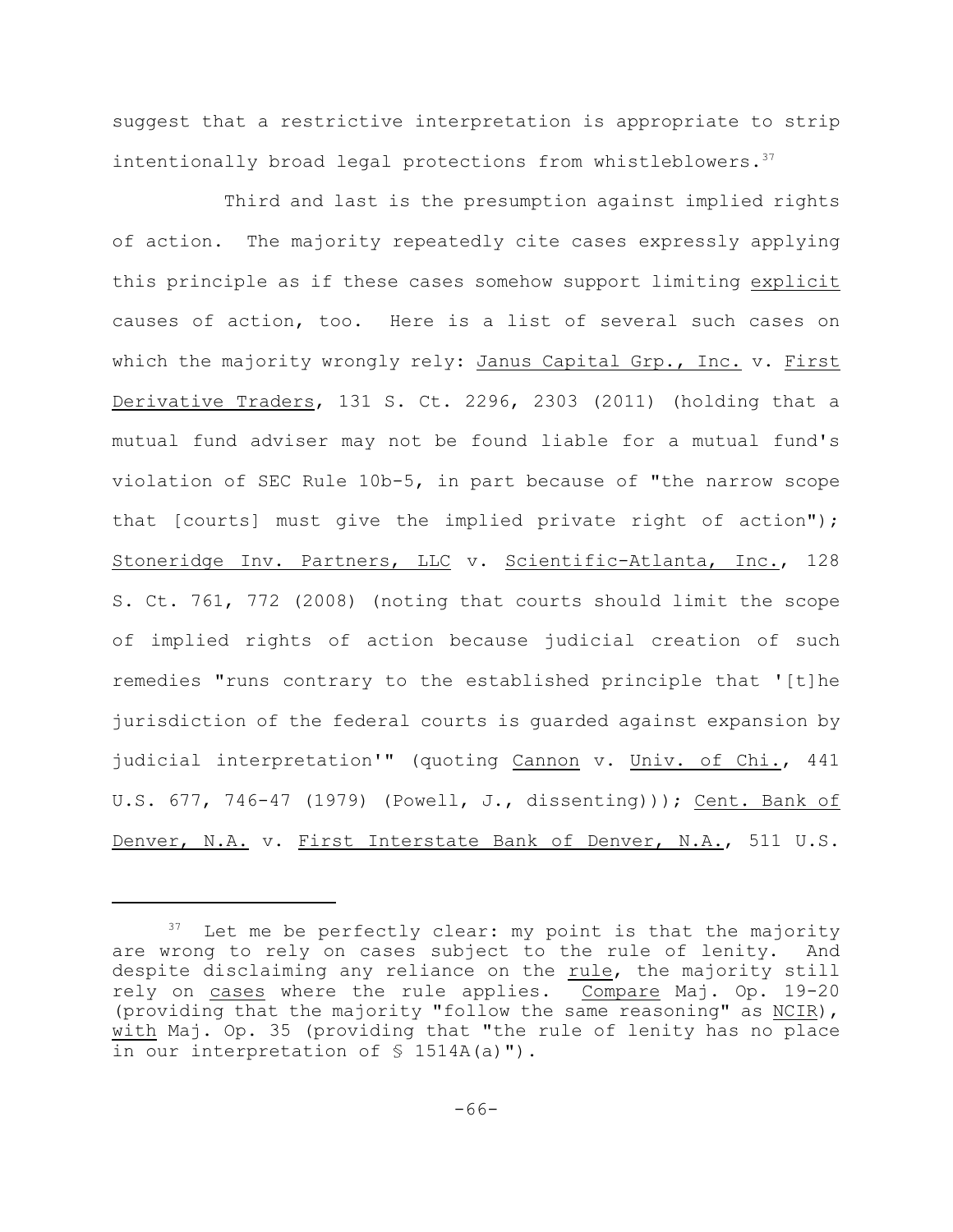164, 176 (1994) (holding that the implied right of action under SEC Rule 10b-5 does not extend to aiders and abetters because "Congress knew how to impose aiding and abetting liability when it chose to do so"); Blue Chip Stamps v. Manor Drug Stores, 421 U.S. 723, 734 (1975) (limiting the availability of the implied right of action under Rule 10b-5 to actual purchasers and sellers of securities, in part because "[w]hen Congress wished to provide a remedy to those who neither purchase nor sell securities, it had little trouble doing so expressly"). Here, we are not faced with an implied right of action that should be applied narrowly; instead, we are dealing with a statute that expressly creates a broad right of action for employee-whistleblowers who suffer retaliation at their employers' hands. By rejecting Congress's intentional breadth, the majority undermine the legislative process in precisely the same way that the Supreme Court has warned against time and time again in the context of implied rights of action. That they do so by restricting a broad statute rather than expanding a narrow statute is beside the point: they are still usurping Congress's lawmaking role in our system of government.

Even more egregious, though, is the majority's conclusion — after thirty-five pages construing a statutory provision to which they say "different readings may be given," Maj. Op.  $14$  - that the statute is "not ambiguous" and even "clear" in imposing a limitation on the word "employee" that appears nowhere in the

-67-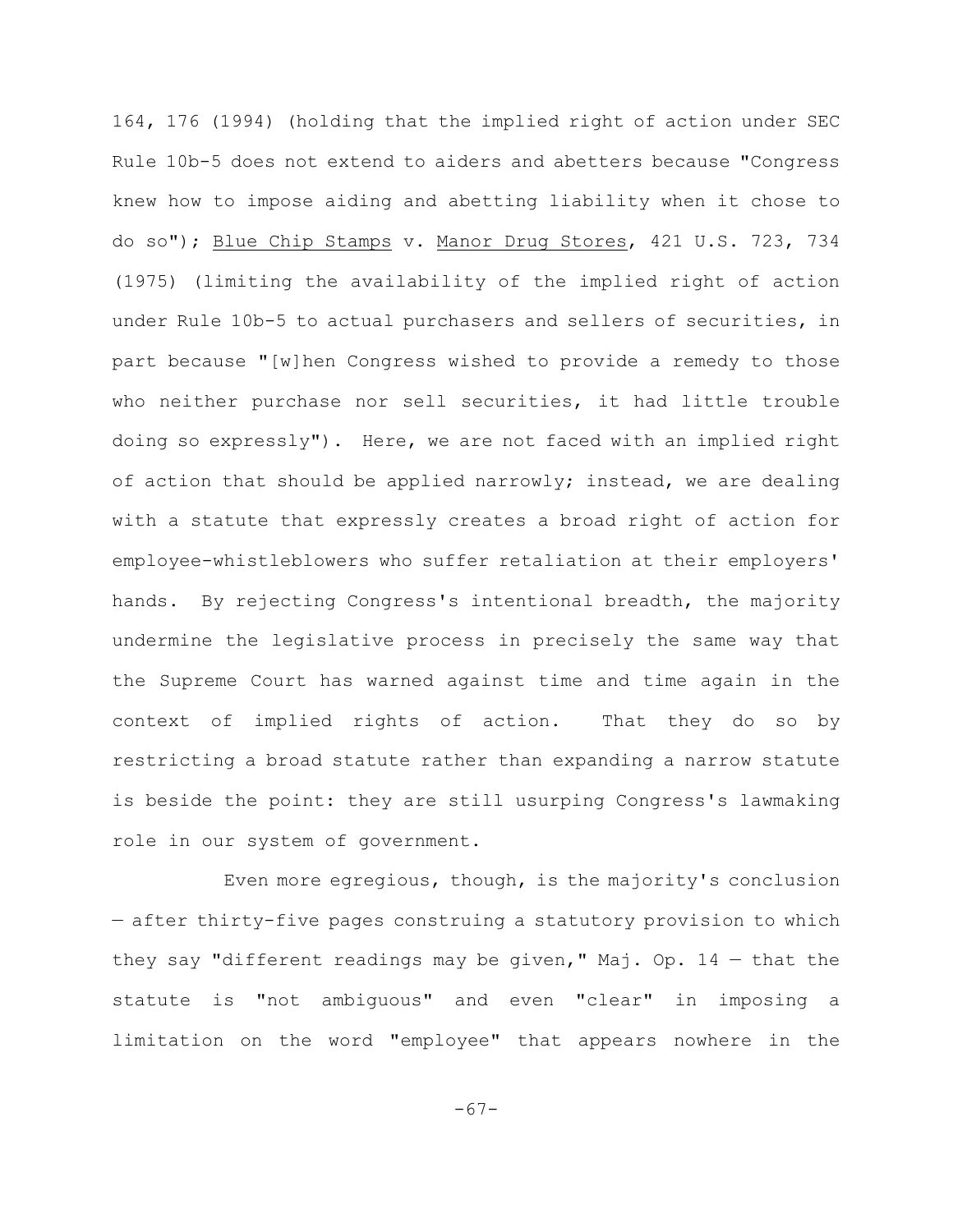statute's text.  $\underline{Id.}$  at 44, 49. This peculiar determination<sup>38</sup> appears to be nothing more than a mechanism for rejecting the views of multiple federal agencies<sup>39</sup> that come into daily contact with the Sarbanes-Oxley Act and its whistleblower provision, and for downplaying this court's earlier determination that agency views are entitled to deference. In fact, the clearest thing about the statute is its breadth, as the Department of Labor's regulations confirm.

As I've mentioned above, the Department of Labor has adjudicatory authority over Sarbanes-Oxley whistleblower complaints. <sup>40</sup> 18 U.S.C.  $\frac{1}{2}$  1514A(b)(1). To exercise that authority, the Department of Labor has promulgated regulations regarding Sarbanes-Oxley. 29 C.F.R. § 1980-100 et seq. The regulations specifically provide that Sarbanes-Oxley's whistleblower protection extends to employees of contractors of public companies. Id.

The determination is peculiar, in part, because of the basic principle that a court will generally look beyond a statute's text only when interpreting ambiguous statutes. See, e.g., Gen. Motors Corp. v. Darling's, 444 F.3d 98, 108 (1st Cir. 2006) (noting that "we . . . will only look behind the plain language to the legislative history if we find the statute ambiguous" (internal quotation marks omitted)).

 $39$  Although my dissent limits its discussion to the Department of Labor's regulations, the Securities and Exchange Commission, too, has filed an amicus brief in this case urging the same broad interpretation of § 806.

<sup>40</sup> Congress has not given Labor substantive rule-making authority, but this does not matter for reasons I will discuss shortly.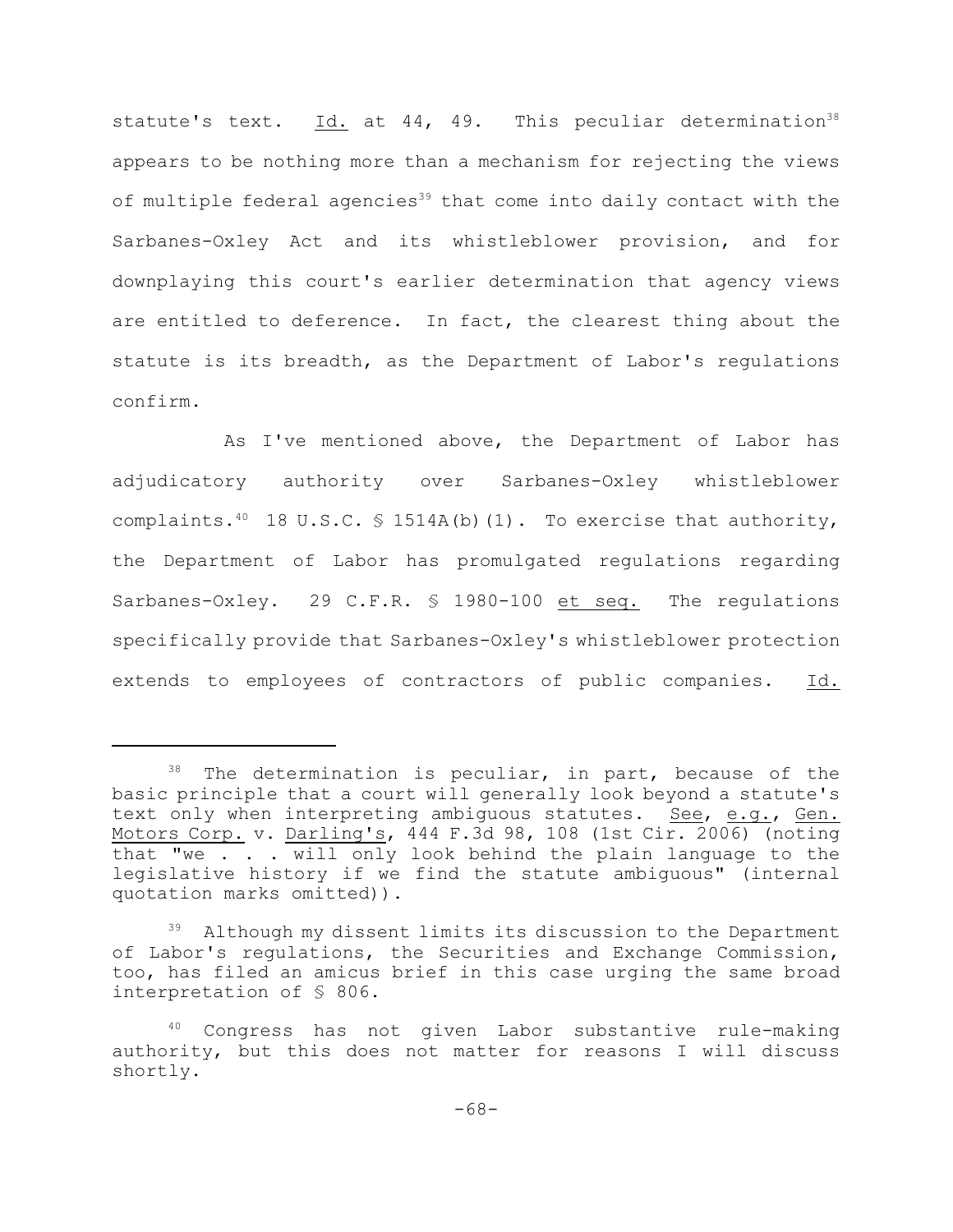§ 1980.101. On this point, Labor found the statute as clear as I do: the regulations proclaim that they are non-interpretative, 69 Fed. Reg.  $52104$ ,  $52105$  (Aug. 24, 2004), so Labor must have thought the statute simply means what it says:  $"[n] \circ . . .$  contractor  $. . .$ of such company[] may discharge . . . an employee" for reporting fraud. 18 U.S.C. § 1514A(a). And we have previously held that the regulations are entitled to Chevron deference, Day, 555 F.3d at 54 & n.7, meaning that we should honor Labor's read of the statute unless it is arbitrary and capricious or contrary to law. Chevron U.S.A., Inc. v. Natural Res. Def. Council, Inc., 467 U.S. 837, 844 (1984).

Again, all this would seem to end our inquiry. Not only does Sarbanes-Oxley § 806 by its terms protect employees of contractors of public companies, but the agency that handles every § 806 whistleblower complaint has issued formal regulations recognizing that straightforward interpretation, and this court has held that the regulations are owed deference. But, somehow, the authority of all three branches of government does not win the day: the majority disregard Congress's broad language, reject the agency's regulations out of hand, and do their best to neutralize this court's decision in Day by labeling it both distinguishable and dicta. Maj. Op. 45 n.22.

Here is what we said in Day: "Both the DOL regulations, which are entitled to Chevron deference, and the caselaw establish

-69-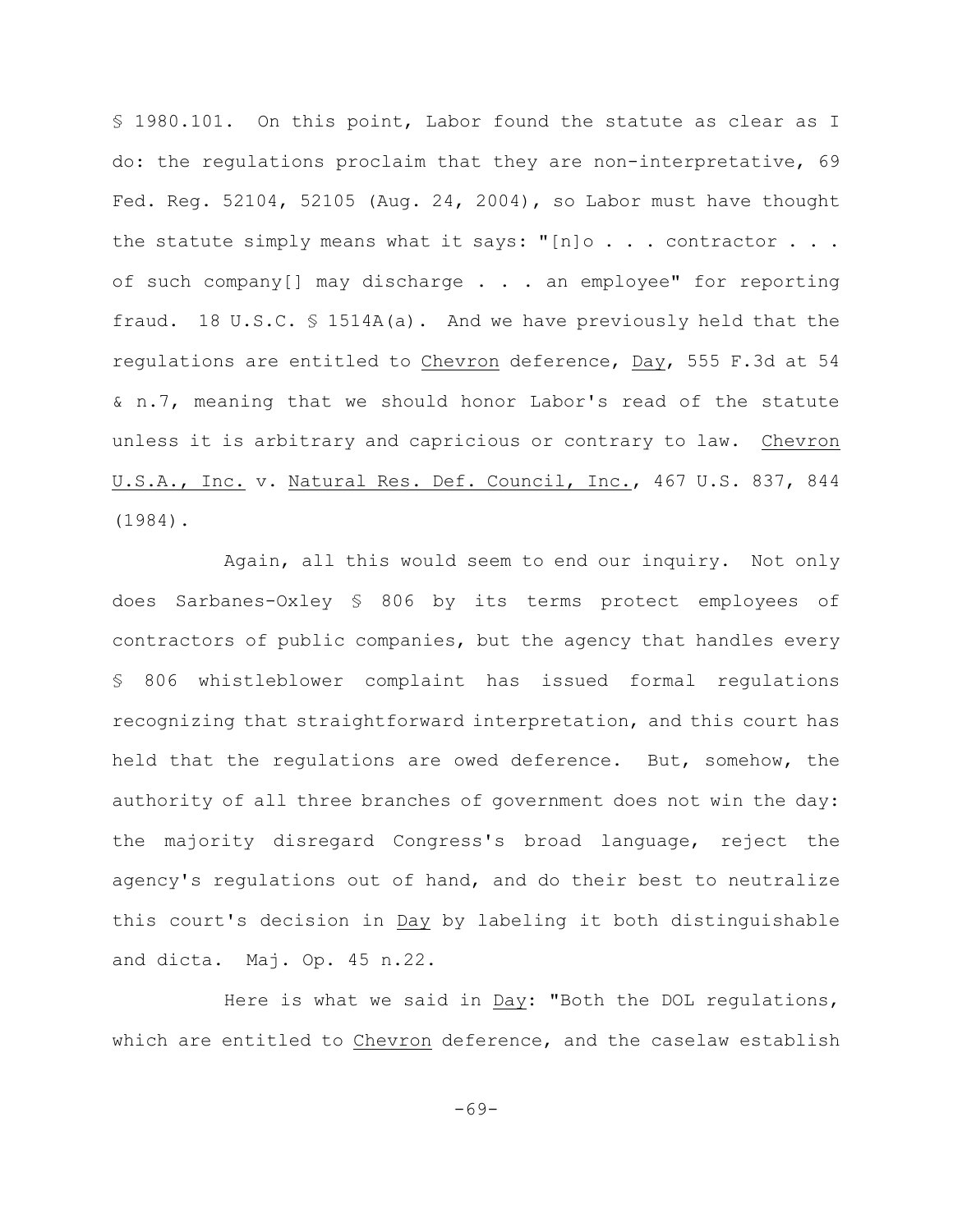that the term 'reasonable belief' has both a subjective and objective component. We agree." Day, 555 F.3d at 54. We then went on to explain why the regulations were due Chevron deference, noting among other things that "Congress explicitly delegated to the Secretary of Labor authority to enforce § 1514A by formal adjudication." Id. at 54 n.7. This is not the stuff of dicta. We did not merely "accept . . . that certain DOL regulations . . . were entitled to Chevron deference," Maj. Op. 45 n.22 - we stated affirmatively that they were, explained our reasoning on the point, and relied on the conclusion in reaching our result. And our broad statement may not have been "concerned with the precise regulations at issue here," id., but it did not purport to involve precise regulations; instead, it spoke sweepingly of Labor's regulations regarding § 1514A. If Day remains good law then it controls here and we owe deference to Labor's regulations.

That said, we need not go so far as to apply Chevron deference here. While the Department of Labor does suggest that Day compels some degree of deference, it concedes that the regulations are properly due something less than Chevron deference. Naturally, the *Skidmore* doctrine comes to mind.

In Skidmore v. Swift & Co., 323 U.S. 134, 140 (1944), the Supreme Court held that considered agency views — even informal ones — should provide guidance to the courts to the extent those views have the "power to persuade." We have applied the *Skidmore* 

 $-70-$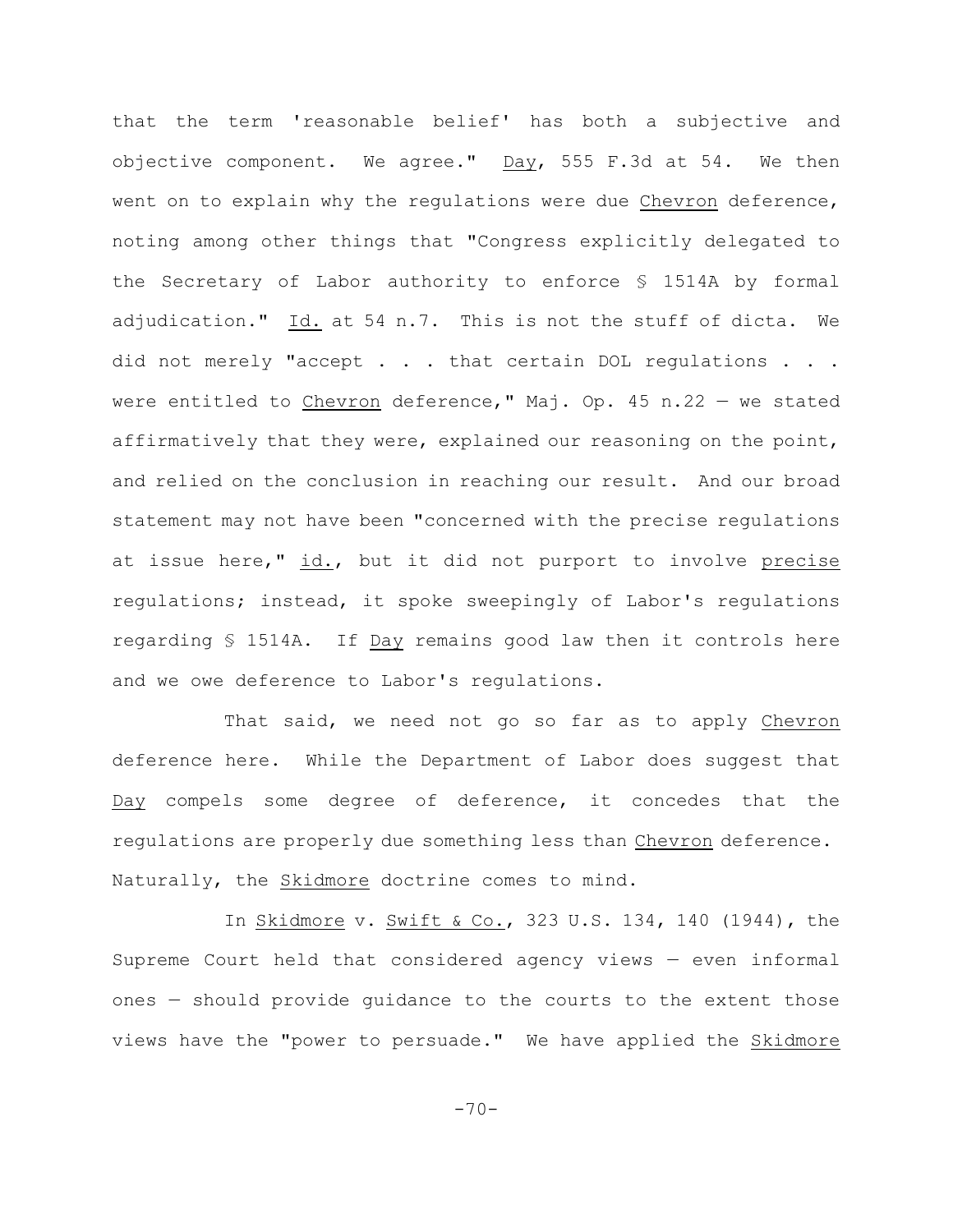rule to agencies' views in cases "'where statutory circumstances indicate no [congressional] intent to delegate general authority to make rules with force of law.'" Navarro v. Pfizer Corp., 261 F.3d 90, 99 (1st Cir. 2001) (quoting United States v. Mead Corp., 533 U.S. 218, 237 (2001)). Here we have such a case. Even though Labor lacks statutory authority to issue substantive rules regarding § 806, and even though Labor has labeled its regulations non-interpretative, under Skidmore we still cannot just throw its considered views out the window.

Nevertheless, the majority conclude that Skidmore has no place here. First, they say, the statute is unambiguous and, therefore, Labor can add nothing to its construction. Maj. Op. 44. On the heels of the majority's lengthy statutory-interpretation analysis, this claim holds no water. A statute that is susceptible of multiple interpretations and whose meaning requires over thirty pages to explain is neither clear nor unambiguous by definition. See, e.g., 2A Singer, Sutherland Statutory Construction § 45:2 ("Ambiguity exists when a statute is capable of being understood by reasonably well-informed persons in two or more different senses."). And if the statute is not, in fact, unambiguous, then Skidmore deference is in play.

In guiding judicial inquiry into the appropriate level of respect we should give Labor's views, Skidmore requires consideration of "the thoroughness evident in [Labor's]

-71-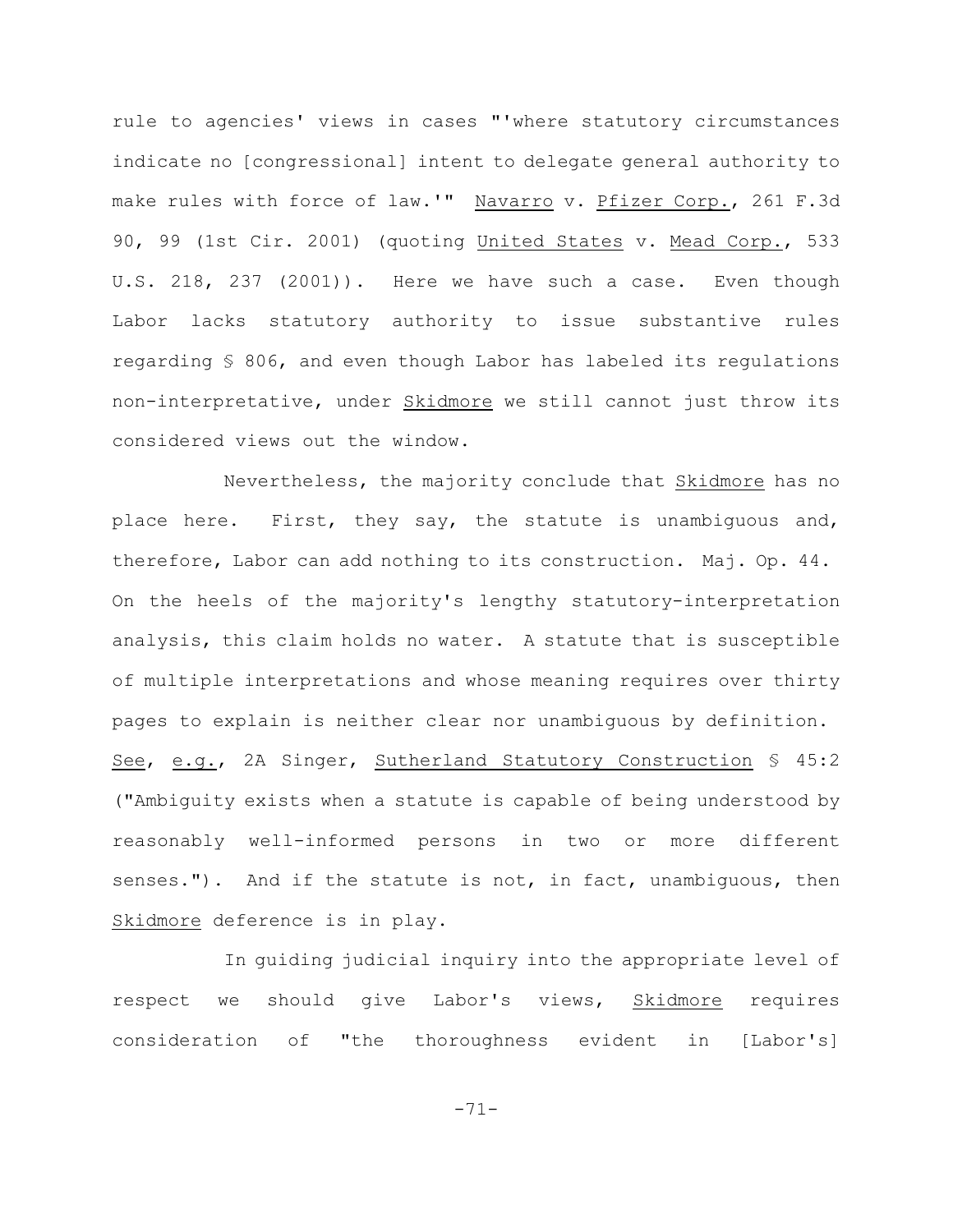consideration, the validity of its reasoning, [and] its consistency with earlier and later pronouncements." Skidmore, 323 U.S. at 140. First, contrary to the majority's determination that Labor provided "no reasoning," Maj. Op. 48, Labor spent a paragraph explaining that the language of § 806, taken literally, extends protection to employees of contractors of public companies. See 69 Fed. Reg. at 52,105-06. The majority never convincingly overcome the agency's simple application of basic grammar to the statute,  $41$  and so can only pretend it isn't there.

Continuing with the other Skidmore factors, the agency's reasoning is valid because the statute's plain language does extend coverage to employees of contractors (as I have explained above). And as for consistency, for as long as the regulations have existed they have consistently extended protection to employees of contractors of public companies. Compare 29 C.F.R. § 1980.101 (2003), with 29 C.F.R. § 1980.101 (2011), as amended by 76 Fed. Reg. 68,084 (Nov. 3, 2011). The majority cannot claim the same consistency in this court's jurisprudence. Compare Day, 555 F.3d at 52, 54  $\&$  n.7 (noting that  $\&$  806 aims to "prohibit[] employers

In fact, the majority implicitly acknowledge the validity of Labor's grammatical reading earlier in their opinion, when they say it merits "little discussion" that the statute "may be read differently as to the scope of the protected 'employees' as a matter of grammar." Maj. Op. 15. If Labor's paragraph applying the basic rules of language to the statute constitutes "no reasoning," then one wonders how to characterize the majority's "little discussion."